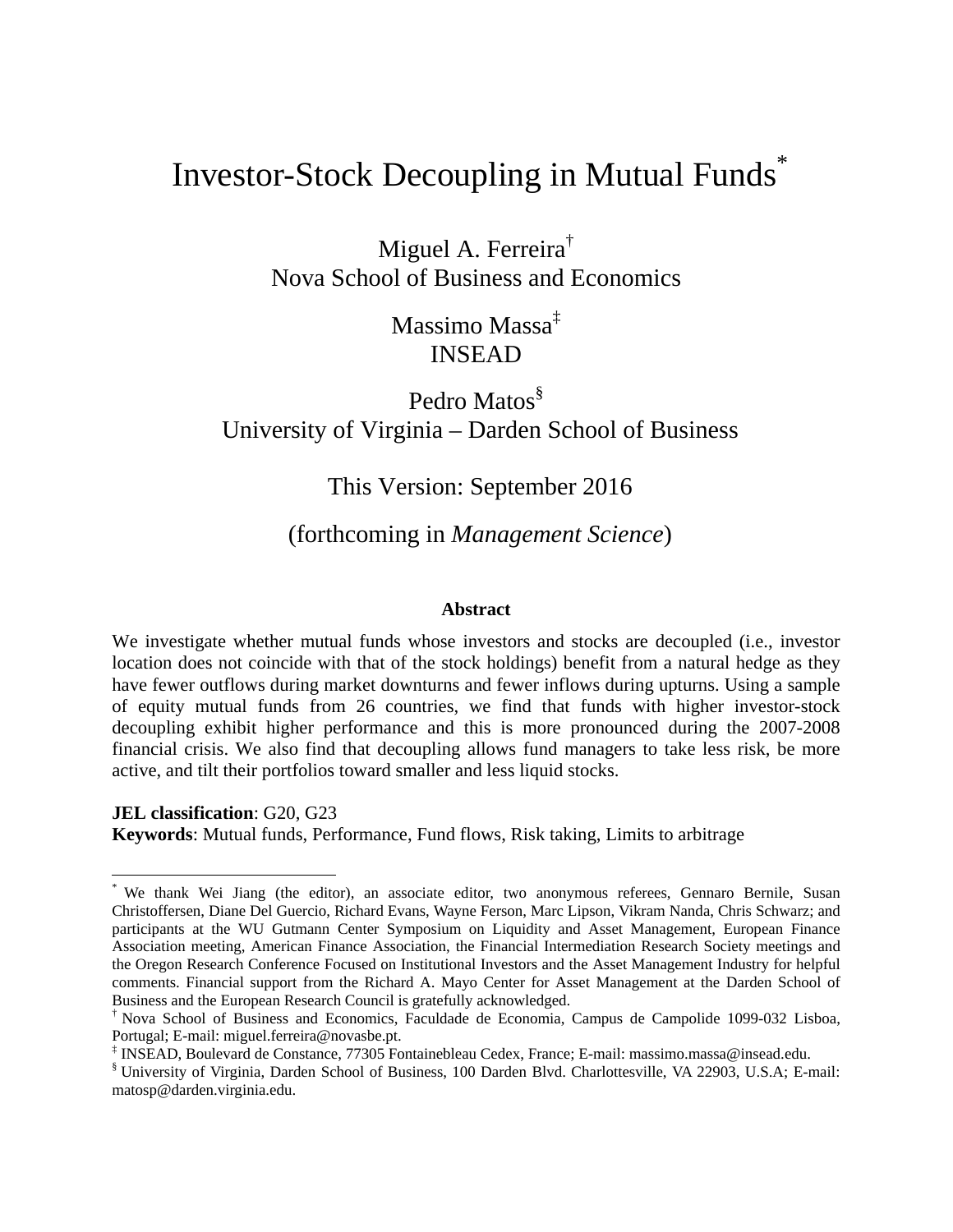#### **1. Introduction**

 $\overline{a}$ 

The academic literature has traditionally been skeptical about the ability of mutual funds to systematically generate positive risk-adjusted performance (French, 2008). One source of informational advantage is geographical proximity. Using U.S. data, Coval and Moskowitz (1999, 2001) show that equity mutual funds perform better when investing in local stocks. However, the international evidence is mixed.<sup>1</sup>

In this paper, we investigate whether geographical proximity may hurt the ability of funds to withstand fire sales risk. Unlike the information channel, investor-stock proximity can be a source of competitive disadvantage. Mutual fund's open-ended structure means that flows from investors that are geographically close can impose "limits to arbitrage" (Shleifer and Vishny, 1997) preventing fund managers from exploiting investment opportunities. Fund managers may be forced to unwind their positions in response to large outflows and expand existing positions given large inflows.<sup>2</sup> This can have direct implications on performance either because the fund manager is required to hold cash (Edelen, 1999) or because the outflows can induce the fund to incur in fire sales (Coval and Stafford, 2007). This can also directly affect the prices of the assets held by the funds (e.g., Frazzini and Lamont, 2008; Lou, 2012), and trigger strategic behavior by other fund managers holding similar assets (Chen, Goldstein, and Jiang, 2010). Mutual funds can delay such outflows with back-end loads or hold cash to avoid selling assets.<sup>3</sup> Another mechanism is selling fund shares to investors outside the country of investment and diversifying the fund's capital sources.

Consider, for example, the Fidelity Magellan fund, which invests in U.S. stocks and is

<sup>&</sup>lt;sup>1</sup> Locals have an edge in Choe, Kho and Stulz (2005), Dvorak (2005) and Teo (2009) but not in Kang and Stulz (1997), Grinblatt and Keloharju (2000), Froot, O'Connell and Seasholes (2001) and Froot and Ramadorai (2008).

 $2^2$  Chen, Hanson, Hong, and Stein (2008) show that hedge funds benefit from "asset fire sales" by mutual funds.

<sup>&</sup>lt;sup>3</sup> Closed-end funds address it directly via their closed structure (Deli and Varma, 2002) while hedge funds use investment lock-up restrictions (Aragon, 2007) or may suspend investor redemptions to avoid selling illiquid assets.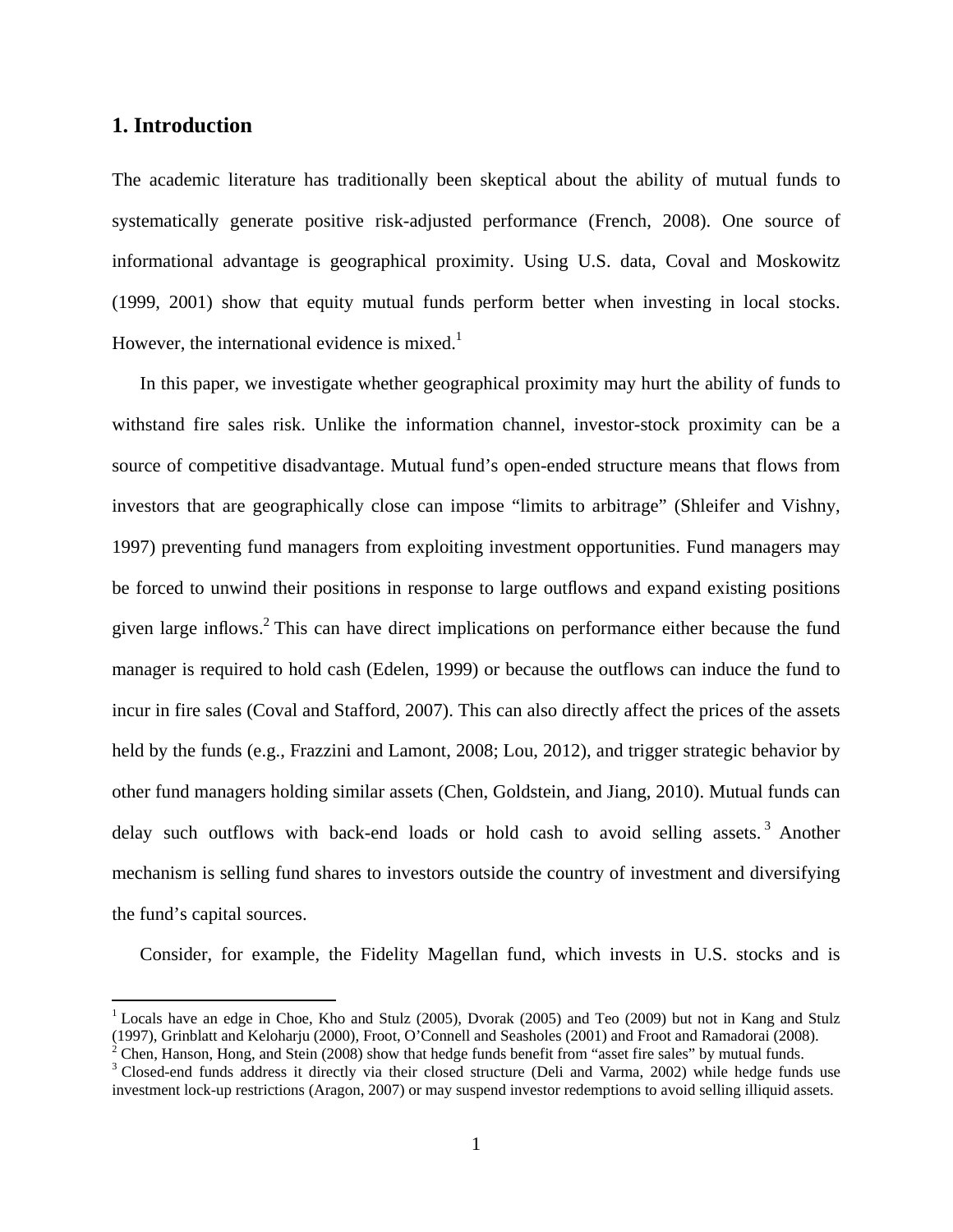marketed to U.S. investors, and the Natixis Actions U.S. Value fund, which invests in U.S. stocks, but is marketed instead to French and U.K. investors. In the case of a negative shock leading to a drop in the U.S. stock market, the Fidelity fund is more likely to face withdrawals by its investors as they will experience a drop elsewhere in their U.S. assets and have increased liquidity needs. Fidelity will be forced into selling when asset prices are depressed. In contrast, the Natixis fund is less likely to face withdrawals from its European investors as flows from these investors do not depend just on the U.S. market performance as they are also linked to investors' home market conditions and foreign currency effects.

We will therefore compare two hypotheses. The first hypothesis posits that investor-stock distance is a source of competitive advantage. A fund whose investors' wealth is exposed to shocks that also affect the fund holdings will experience redemptions when its portfolio is underperforming and inflows from relatively wealthier investors when its portfolio is overperforming. The fund manager is forced to engage in asset fire sales in market downturns and in (fire) purchases in market upturns. In contrast, funds with "decoupled" investors – i.e., the ones with a negative or low correlation between investor flows and portfolio stock returns – will have a natural hedge, experiencing fewer redemptions in market downturns and fewer inflows in upturns.

Thus, investor "decoupling" is a source of competitive advantage and allows fund managers to deliver better performance.<sup>4</sup> Decoupling, by reducing the need to sell when the value of the assets is low, will also allow funds not to turn paper losses in actual losses. This will have a positive impact on fund performance. The effect should be stronger in the presence of marketwide downturns (e.g., financial crisis). In addition, given that decoupling reduces the negative implications for fund withdrawals, we expect that it will reduce flow-performance sensitivity

<sup>&</sup>lt;sup>4</sup> Of course, this argument relies on fund managers not capturing all of the surplus it in the form of extra fund fees.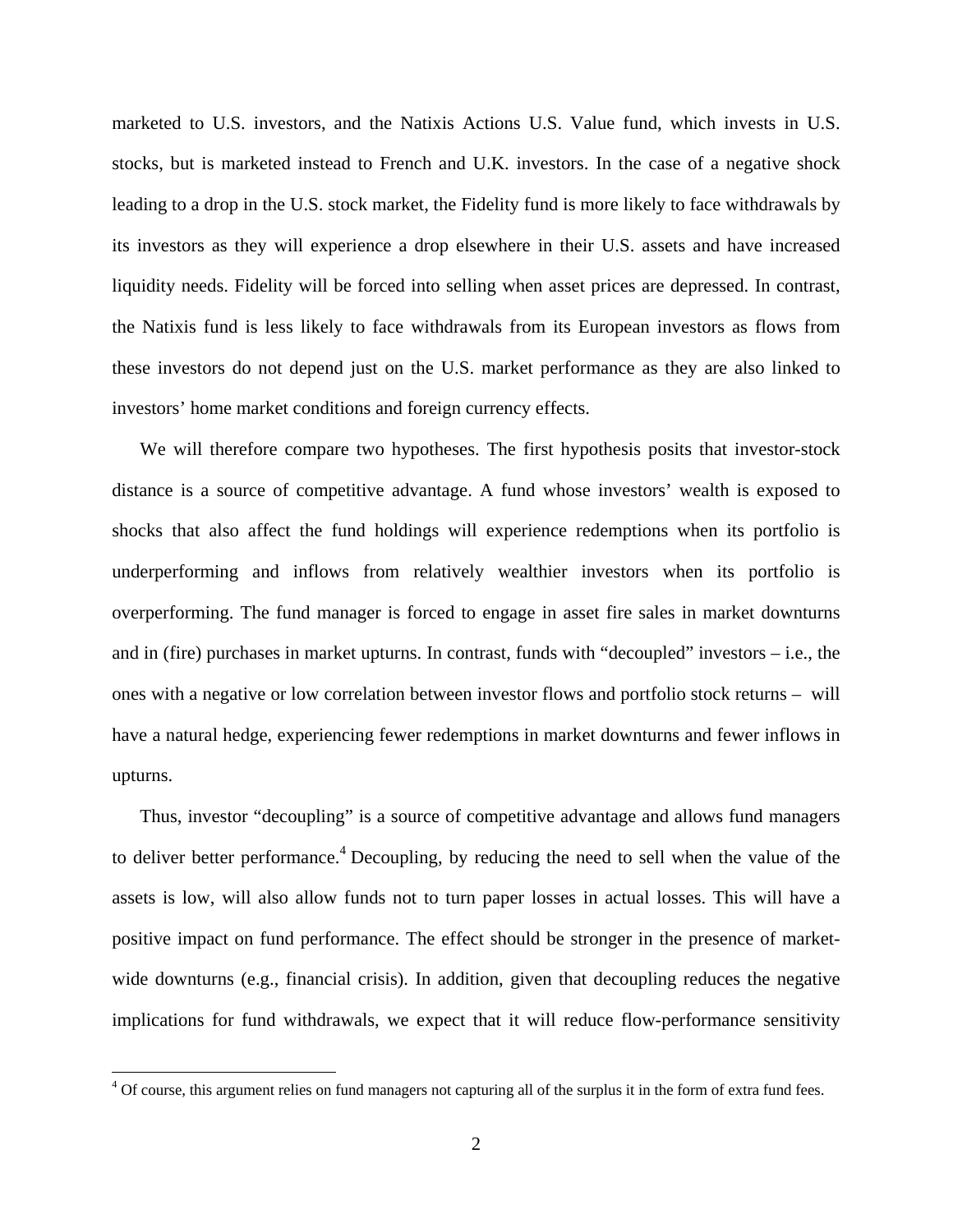especially when performance is poor. We call this the "decoupling hypothesis".

The alternative hypothesis is that investor-stock distance is a source of competitive disadvantage. One reason is that proximity allows investors to better monitor funds. Given mutual fund's open-ended structure, investors can "vote with their feet" by either investing or withdrawing their capital. Del Guercio and Reuter (2014) find that direct-sold U.S. equity mutual funds tend to perform better than funds sold through brokers because flows from the direct-sold segment are more sensitive to performance. Another reason is that distant investors, given their informational disadvantage, may behave more like "hot money" (e.g., Brennan and Cao, 1997) – i.e., they buy fund shares in periods when the fund return is high and sell when the return is low, regardless of the real ability of the manager. Under both of these arguments, investor-stock distance is a source of competitive disadvantage. In the context of our example, the fund's investors will be better at monitoring the Fidelity Magellan fund than the Natixis Actions U.S. Value fund. Distance will hamper the ability of the fund managers to deliver better performance. This negative impact on fund performance will be stronger in the presence of market-wide downturns (e.g., financial crisis) when information is more valuable. In addition, we do not expect that investor-stock distance will affect flow-performance sensitivity. We call this the "information hypothesis".

We test these hypotheses on the role of investor-stock distance using data on a large sample of equity mutual funds domiciled in 26 countries over the period from 1997 to 2010. The sample includes funds investing in domestic, foreign, regional, and global stocks and covers the large majority of actively managed funds worldwide. We have information on the countries in which each mutual fund is approved for sale which allows us to measure the geographical location of investors and whether the fund's investors and the stocks it invests in are decoupled or colocated. The use of international data allows us to deal with several limitation of the data on domestic U.S. equity funds, which does not provide regional detail on the composition of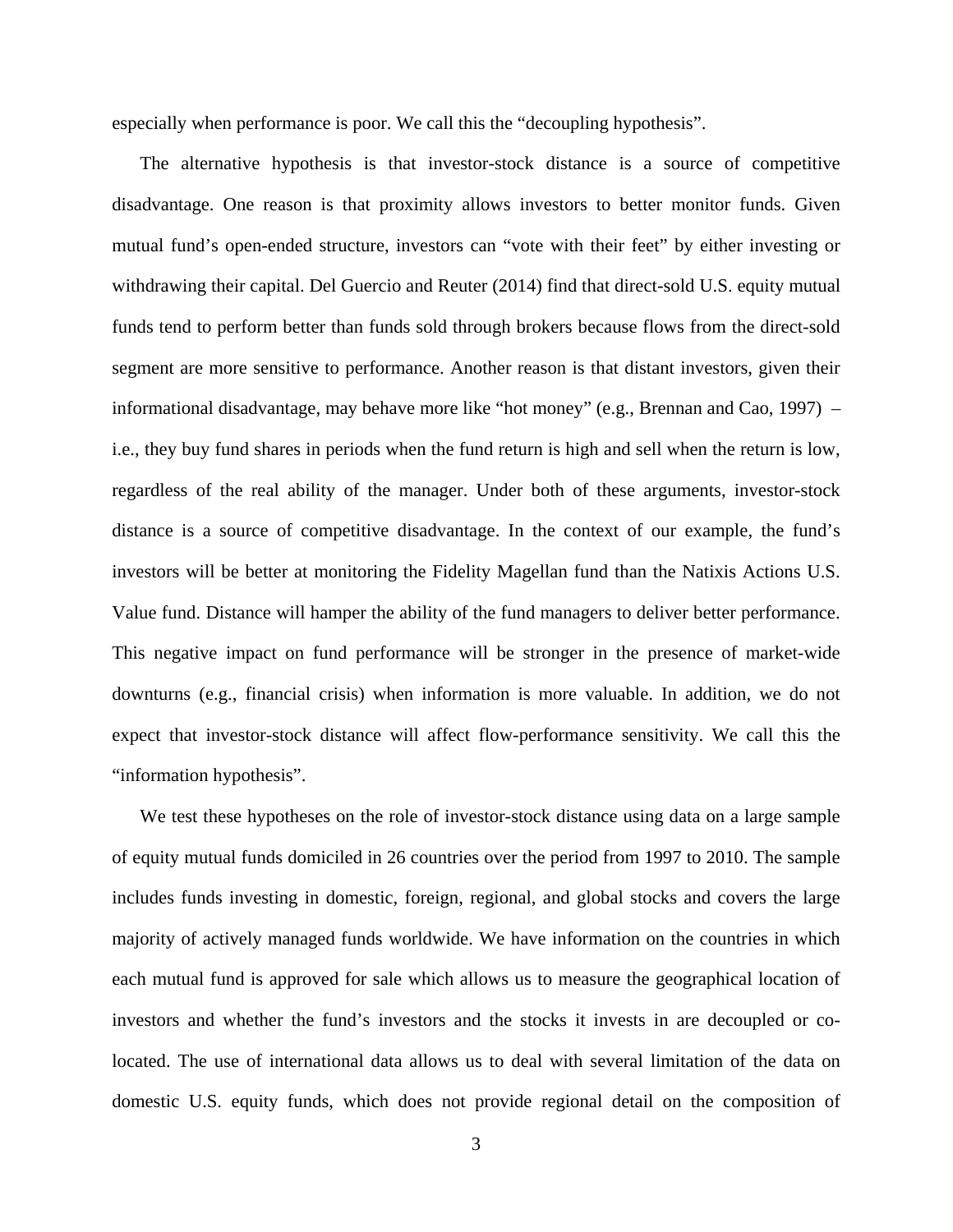investor demand. In addition, the international data provides more power to our tests due to several reasons: the sample includes international equity funds that do cross-border investment; international stock markets are less correlated than U.S. domestic markets because they are less integrated; heterogeneity in wealth exposure across investors; and significant variation in flowperformance relationship across countries (Ferreira, Keswani, Miguel, and Ramos, 2012). In short, international data provide us with a unique experimental setting.<sup>5</sup>

The first simple measure of investor-stock decoupling is a dummy variable indicating whether the fund is being sold to investors outside the country in which the fund invests (*IS Dummy*). The main measure in our tests is based on the (negative of the) correlation between aggregate equity fund flows in the countries where the fund is sold and the returns of the stock markets the fund invests in (*ISD*). This measure quantifies directly the "decoupling" or lack of contemporaneous correlation between investor flows and stock returns.

We start by estimating the flow-performance sensitivity following Sirri and Tufano (1998). In line with the decoupling hypothesis, we find a negative association between a fund's *ISD* and the slope of the flow-performance relationship. When we break down the sensitivity to levels of performance, we see that there is lower sensitivity of flows to bad performance (i.e., decoupled investors tolerate better losses) and a lower sensitivity of flows to good performance (i.e., decoupled investors do not chase winners as aggressively).

Next, we document a positive and significant association between fund *ISD* and fund performance. A one standard deviation increase in *ISD* is associated with a 17 basis points (per quarter) improvement in four-factor alpha. Moreover, we show that the positive impact on fund performance is stronger in periods of market stress. We provide evidence that decoupled funds

 $\overline{a}$ 

 $<sup>5</sup>$  We show that our main results are robust when we restrict our analysis to funds that invest in U.S. stocks as well</sup> as the opposite, i.e., when we exclude funds that are registered for sale in the U.S. or funds that are domiciled in the U.S.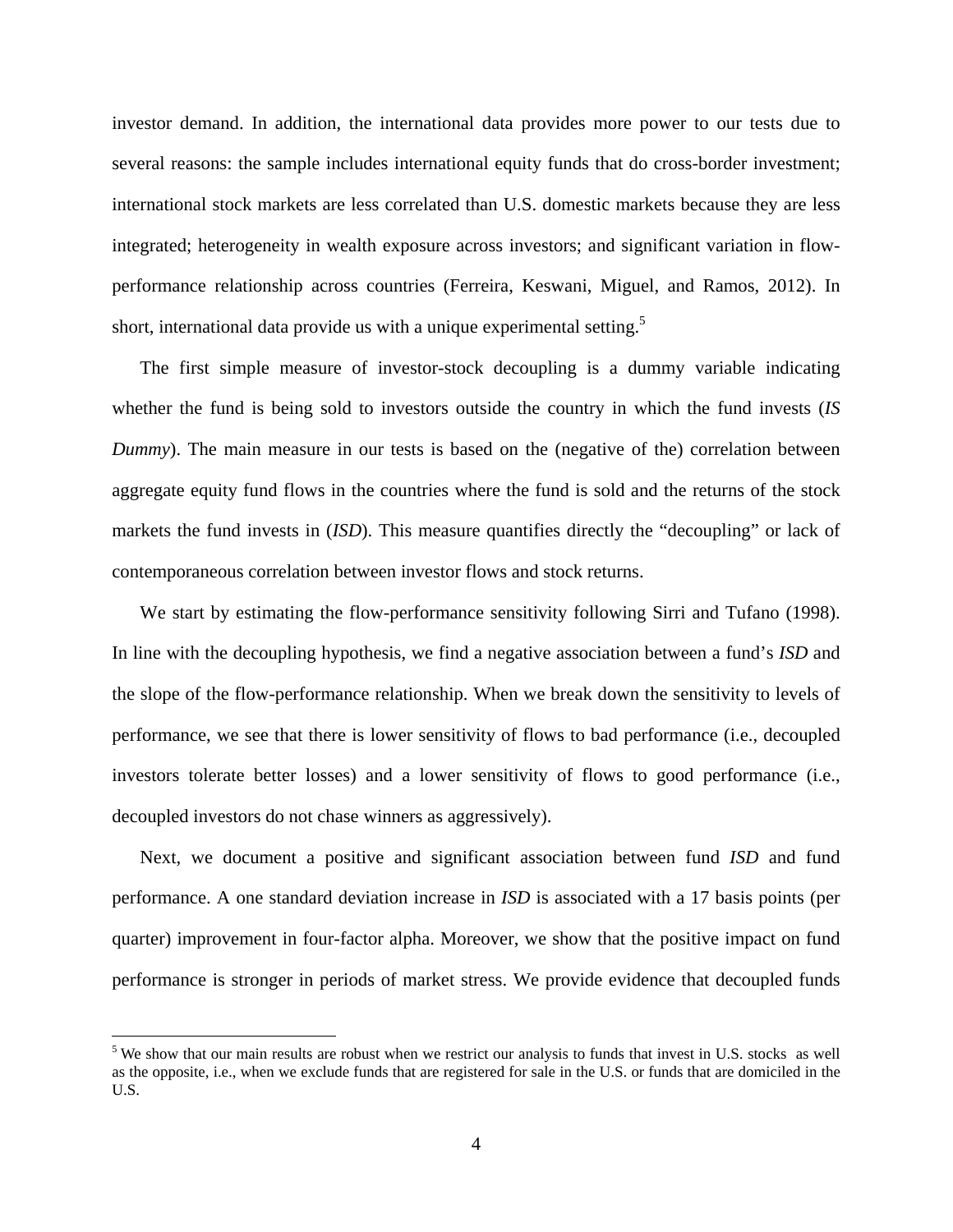have a competitive advantage especially when the market return is weak, when market volatility spikes, and during the 2007-2008 financial crisis. To further examine the assets fires sale channel, we use data on fund portfolio holdings and find that decoupled funds have better performance following periods of general selling of equity positions during the 2007-2008 financial crisis. This indicates that decoupled funds seize investment opportunities when other funds engage in distressed selling of equity positions in the market.

One potential concern with our findings is that our proxy of fund *ISD* may be related to other factors affecting a fund manager's behavior such as information asymmetry, investor clients, stock market conditions, and regulatory environment. We control for the distance between the location of the fund manager and the location of the assets (fund-stock physical distance), as well as the distance between investors and the location of the assets (investor-stock physical distance) and include domicile and country-of-sale fixed effects that control for unobserved sources of time-invariant heterogeneity (e.g., the regulatory environment). We further construct proxies of behavioral/cultural distance between investors and investment portfolios in terms of time zone, language, and culture since investors may overweight stocks with which they are more familiar. Results are robust and suggest that *ISD* enhances fund performance irrespective of the information channel and taking into account investor behavioral biases.

Finally, we examine whether fund *ISD* affects fund manager's investment decisions. When *ISD* is high, fund managers have more leeway to pursue their investment objectives if they need to deal less with investor flows at inopportune times. Given that decoupling reduces the liquidity needs, the fund can invest in more illiquid assets. This will make the fund deviate more from their benchmark. At the same time, the improved ability to generate performance accruing from the investment in more illiquid assets will reduce the need to load on the traditional sources of risk to deliver better performance. Indeed, while loading up on more illiquid assets exposes the fund to higher fire-sales risk and to more tail and skewness risk, portfolio returns could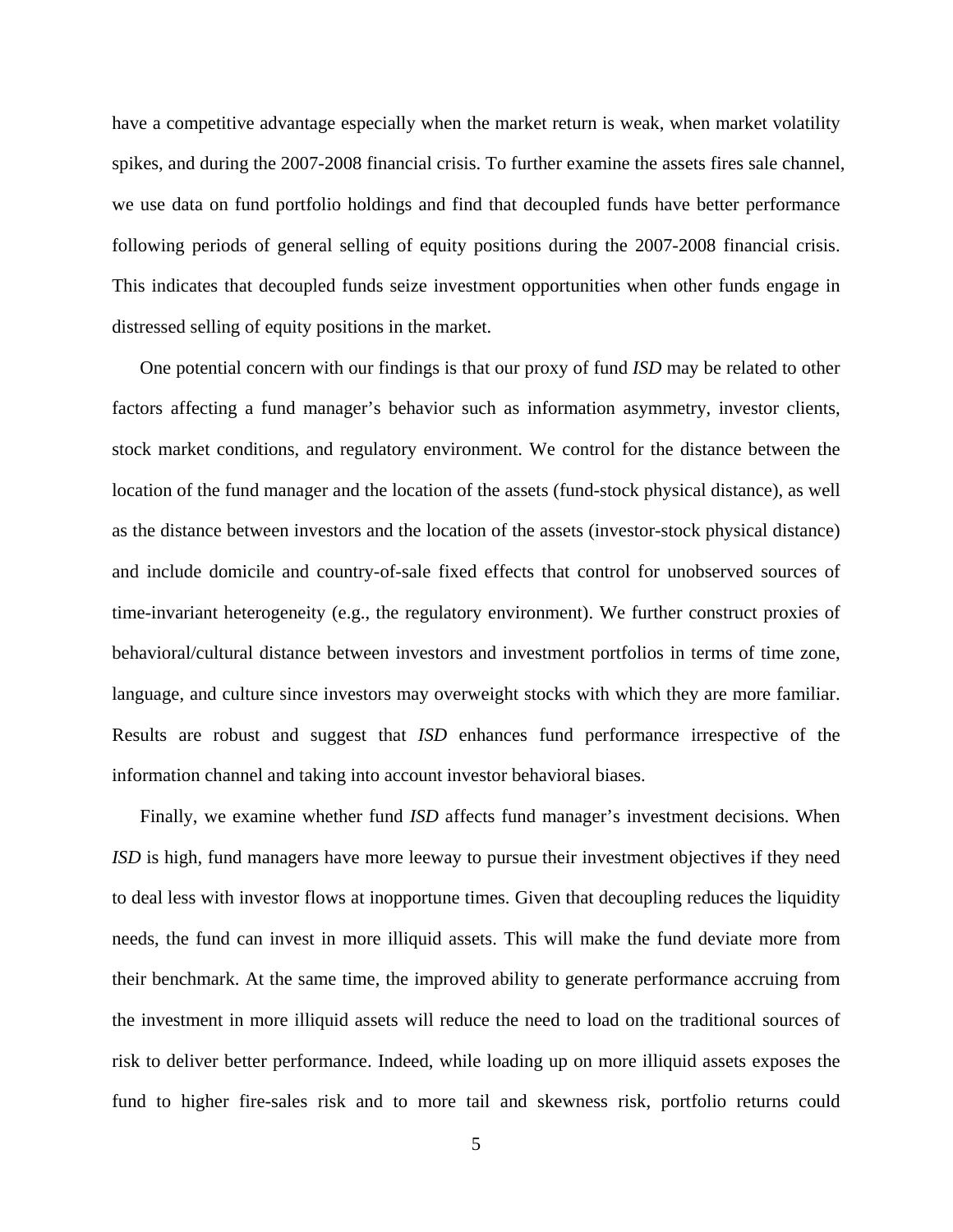experience a lower volatility due to the investment in more illiquid and therefore more stable assets in general. Consistent with this idea, we find a negative association between *ISD* and risk taking and also that fund managers with decoupled investors deviate more from their benchmarks using the Amihud and Goyenko (2013)'s *R-squared* measure. For a sample of funds for which we have detailed portfolio holdings, we perform additional tests and find that funds with high *ISD* invest more in small and illiquid stocks.

Our work contributes to two different strands of literature. First, our findings add to the literature on the importance of geography in portfolio management (Coval and Moskowitz, 1999, 2001) but, instead of analyzing fund manager location, we focus on investor location. Second, we add to the literature on mutual fund performance and the importance of investor flows. Edelen (1999) shows the negative effects of flow-induced trading but stops short of exploring mutual fund's investors location. Coval and Stafford (2007) find asset fire sales (and purchases) in mutual funds that experience large outflows (inflows), which tend to decrease (increase) existing positions, thereby creating negative (positive) stock price pressure. Sialm, Starks, and Zhang (2012) show that flows of defined contribution plans into mutual funds exhibit higher flow-performance sensitivity (i.e., are less "sticky") and can better discern future performance than other fund flows. Mutual funds flows directly affect the prices of the assets held by the funds (e.g., Frazzini and Lamont, 2008; Lou, 2012), as well as trigger strategic behavior by other fund managers holding similar assets (Chen, Goldstein, and Jiang, 2010). We contribute to this literature by showing that the geographical location of the fund flows and their correlation to fund performance play an important role.

#### **2. Data and Variable Construction**

Our data on equity mutual funds are from the Lipper database for the 1997-2010 period. The database is survivorship bias-free, as it includes data on both live and defunct funds. Lipper lists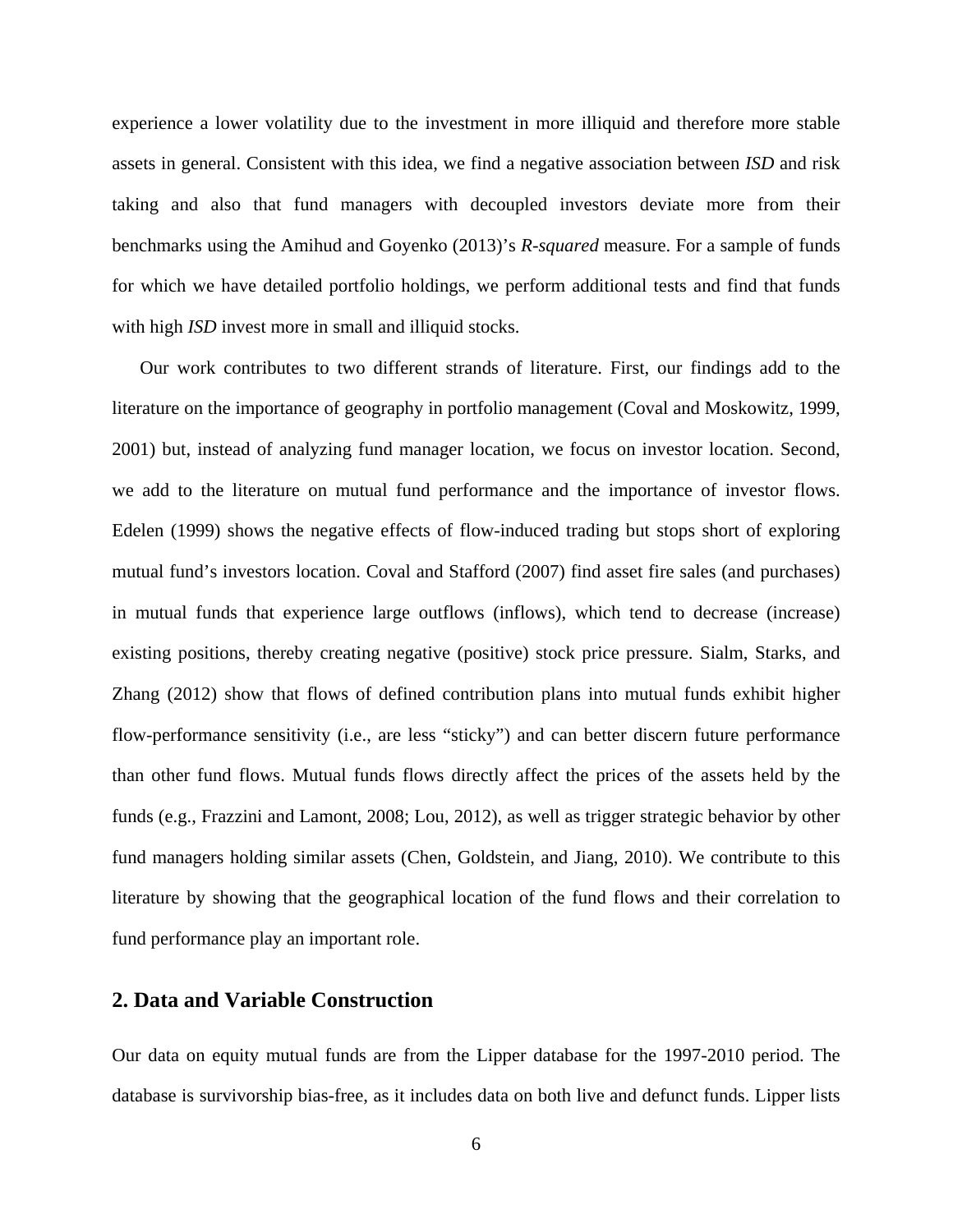multiple share classes as separate funds. We therefore calculate fund-level variables by aggregating across the different share classes and eliminate multiple share classes of the same fund. The initial sample includes 47,961 unique equity funds (both active and defunct funds).

We compare the coverage of the funds in our sample to the statistics on open-end mutual funds compiled by the Investment Company Institute (ICI) from fund associations in 46 countries. The total numbers of equity funds reported by Lipper and ICI are, respectively, 26,861 and 27,754 as of December 2010. The total net assets of equity funds (sum of all share classes) worldwide reported by Lipper and ICI are, respectively, \$9 trillion and \$10.2 trillion as of December 2010. Thus, our sample of equity funds covers 88% of the total net assets of the worldwide equity funds.

We focus on open-end actively-managed equity mutual funds and exclude closed-end funds, index funds, exchange-traded funds, and funds-of-funds. We also drop offshore funds (e.g., funds domiciled in Luxembourg or Dublin) because the location of their investors is not well defined.<sup>6</sup> We include only funds domiciled in countries with more than ten funds. We require funds to have data on total net assets (TNA), age, total expense ratios, front- and back-end loads, and monthly total returns. We also require a fund to have at least 24 months of reported returns because we need to estimate factor loadings using past fund returns. The final sample includes 22,330 unique funds in 26 countries over the 1997-2010 period.<sup>7</sup>

Table 1 presents the number and TNA of the sample by domicile country at the end of our sample period. There are 14,366 equity mutual funds managing \$5.9 trillion as of December 2010. The U.S. domiciled funds represent 65% of the sample in terms of TNA, but only 20% of the total number of funds.

The Lipper database provides information on a fund's country of domicile and geographic

 $\overline{a}$ 

 $^6$  The main results of the paper are not affected if we include offshore funds.<br> $^7$  We obtain consistent results when we exclude small funds with TNA below.

<sup>&</sup>lt;sup>7</sup> We obtain consistent results when we exclude small funds with TNA below \$20 million from the analysis.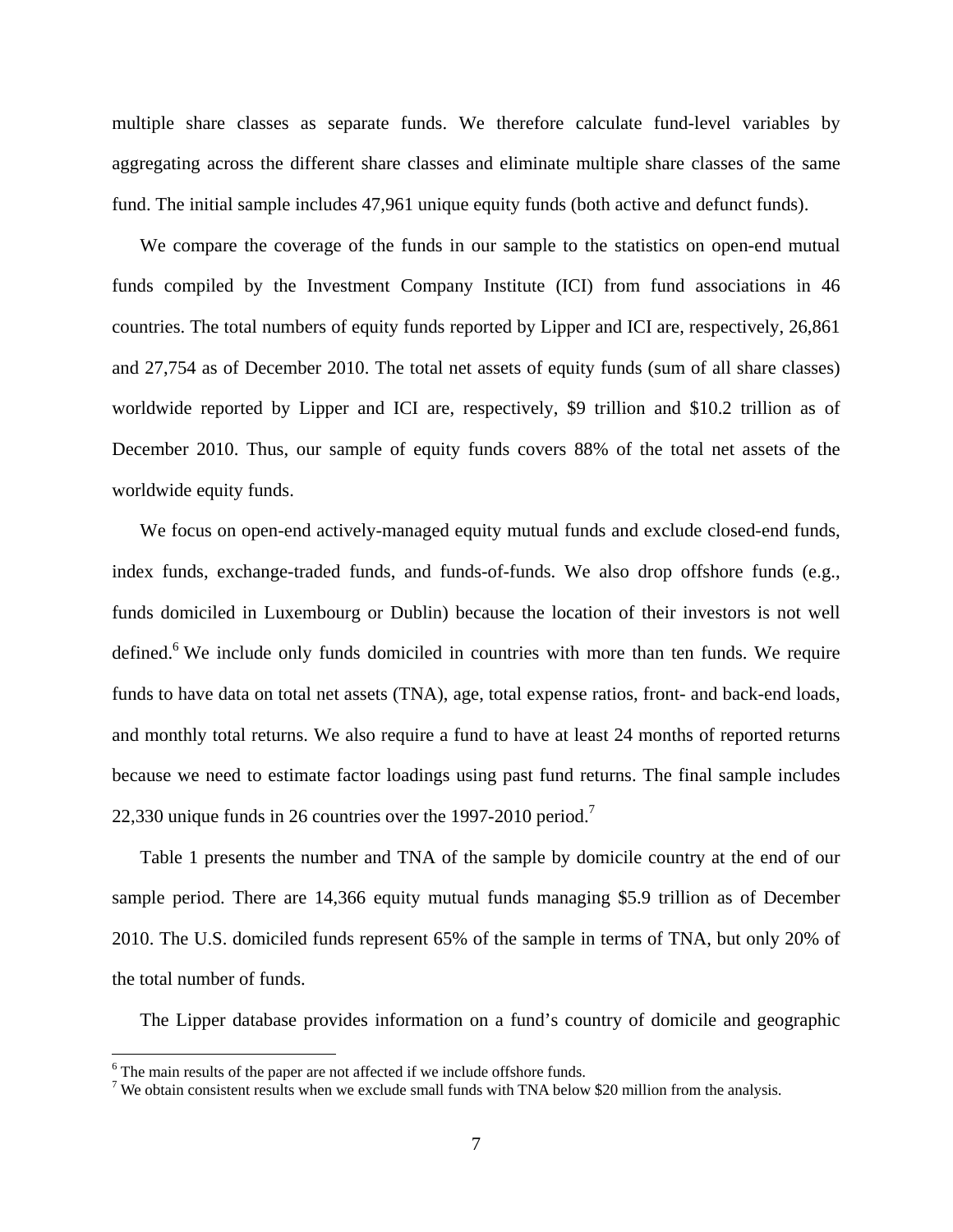investment focus. We use this information to classify funds in terms of their geographic investment style: domestic funds (funds that invest in their own country), foreign country and regional funds (funds that invest in single countries or regions different from the one where they are located), and global funds. Domestic funds represent about half of the sample in terms of the number of funds and 60% in terms of TNA. The U.S. mutual fund industry is heavily tilted toward domestic funds and these have been the focus of prior literature. International funds, however, are dominant in other countries such as France, Germany, and the U.K.

#### *2.1 Measuring investor-stock-decoupling*

 $\overline{a}$ 

We use the information on which countries a fund is distributed in order to construct proxies for investor-stock decoupling. For each fund, Lipper provides the list of countries in which the fund is legally authorized to sell ("countries notified for sale"), as well as a list of the countries of the stocks in which the fund invests ("geographical focus"). We rely on the countries of sale and investment to calculate our measures of decoupling instead of using portfolio holdings data because holdings are available for a limited number of funds and time period. Additionally, holdings are endogenously chosen by a fund manager. $8$ 

The first and basic proxy of investor-stock decoupling is a dummy variable that takes the value of one if the fund is sold to investors that are not located in the same country as the stocks in which the fund invests (*IS Dummy*). Specifically, the *IS Dummy* takes the value of one if (1) a fund invests internationally and is sold only to investors in the fund's domicile country, (2) a fund invests domestically and is sold to investors located outside of that country, or (3) a fund invests internationally and is sold to investors located outside of a fund's country of investment.

Table A.1 in the Appendix shows the TNA by country of sale and country of investment. In the case of a fund with a single country of sale and country of investment, the total TNA is

<sup>&</sup>lt;sup>8</sup> However, in untabulated results, we find consistent results when we use holdings-based measures of investor-stock decoupling.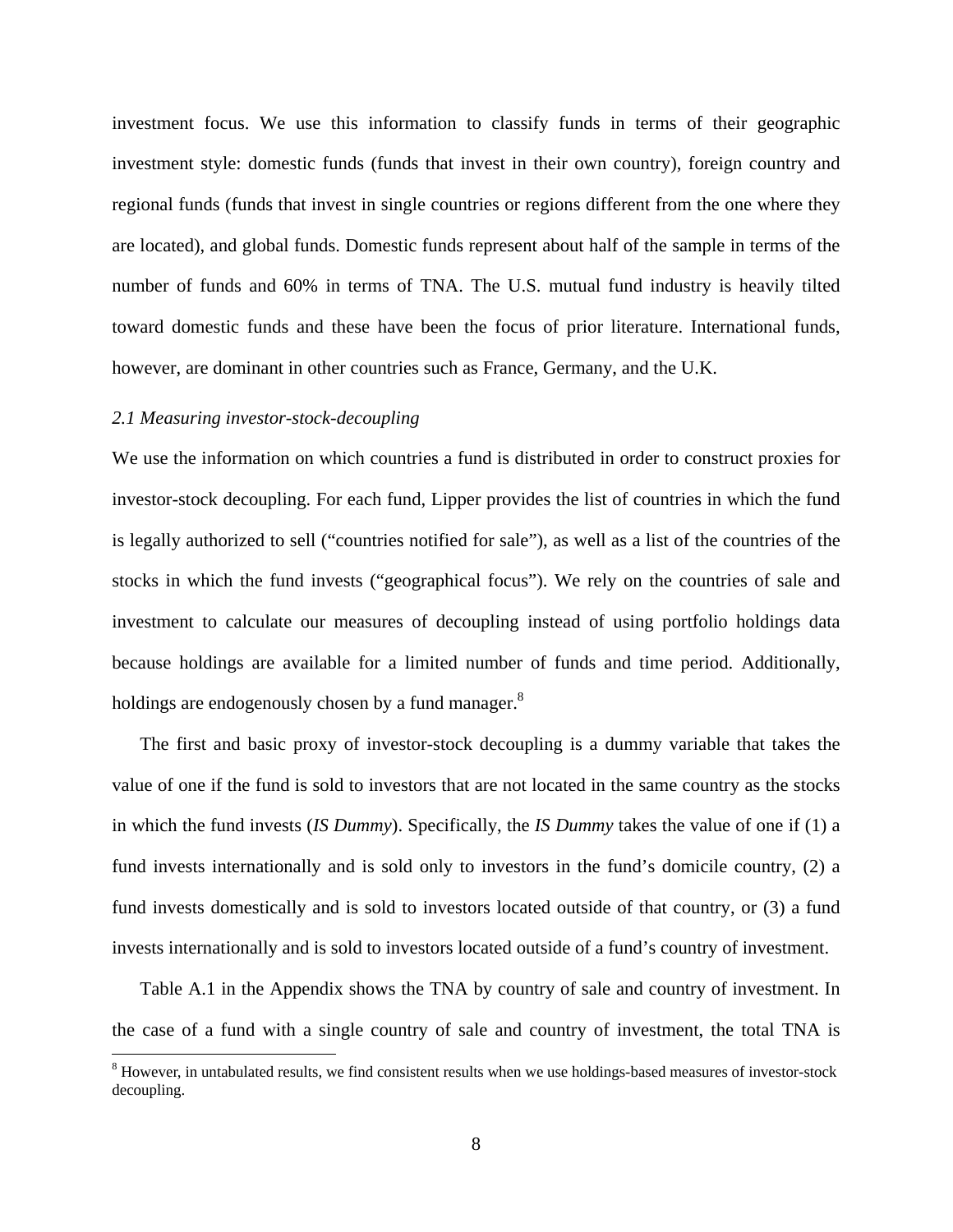allocated to a single cell in the matrix. In the case of a fund with multiple countries of sale (and multiple countries of investment), the fund's TNA is allocated to multiple cells in the matrix according to the market capitalization of each investment country. The TNA in the off-diagonal cells in the matrix illustrates the extent of investor-stock decoupling in our sample. As of December 2010, \$2.3 trillion is managed by funds with "decoupled" investors versus \$3.6 trillion managed by funds investing and sold domestically.

The second and main proxy of investor-stock decoupling captures how flows react to shocks to the stock markets in which the fund invests. It captures the sensitivity versus the stickiness of fund flows. More specifically, it consists of the negative of the correlation between the aggregate fund flows of funds in the countries where the fund is registered for sale and the stock market returns of the countries in which the fund invests.

To construct it, we proceed in several steps. We first aggregate fund flows for the countries in which a fund is selling its shares. We start by computing quarterly fund flows for all the equity funds in Lipper during the sample period. Fund flows are defined as the percentage growth in total assets under management (in local currency) of the fund between the beginning and the end of quarter *t*, net of internal growth (assuming reinvestment of dividends and distributions):

$$
Flow_{i,t} = \frac{TNA_{i,t} - TNA_{i,t-1}(1 + R_{i,t})}{TNA_{i,t-1}}
$$
(1)

where  $TNA_{i,t}$  is total net assets of fund *i* and  $R_{i,t}$  is return on fund *i*. Then, for each country, we aggregate (TNA-weighted) the flows of all the funds selling in the country in the quarter. If a fund is sold in several countries, then we weight these aggregate flows per country by the market capitalization of each country in which the fund is sold. This provides the aggregate investor

 $\overline{a}$ 

 $9$  We obtain consistent results if we use equal weights or weight the countries where a fund is sold by the population of the country or by its GDP.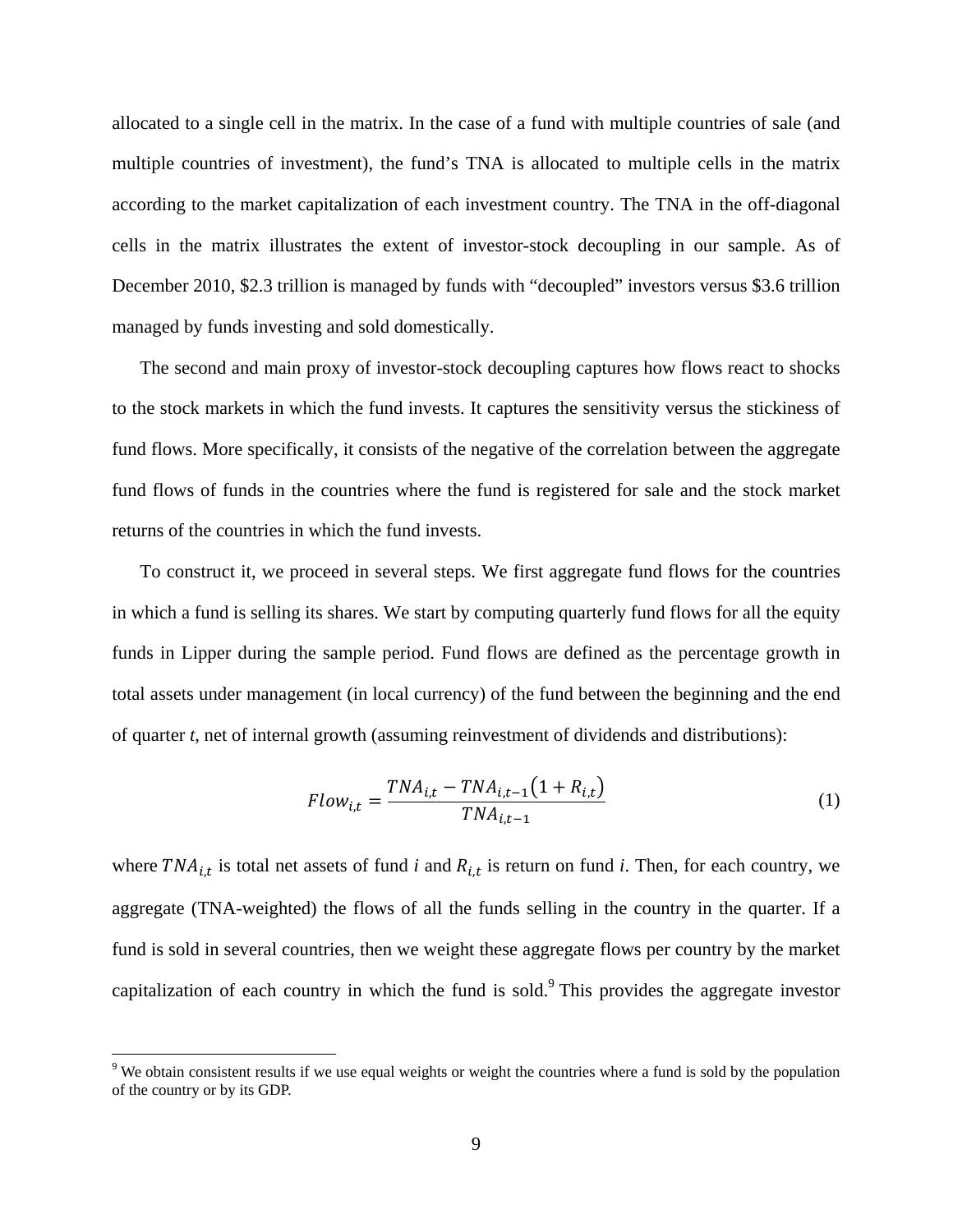flow behavior for a given fund.

The second step is to identify the countries of the stocks in which the fund invests and to take the quarterly return in the stock market of investment. The returns are denominated in U.S. dollars.<sup>10</sup> In the case of multiple countries or regions of investment, we weight the countries by their stock market capitalizations in U.S. dollars. Finally, the main measure of decoupling (*ISD*) is the contemporaneous correlation between the measure of aggregate fund flows where a fund is approved for sale and the average stock market return of the countries where the fund invests using a 12-quarter rolling window.

To illustrate the calculation, we take the example of the Fidelity Magellan fund (country of sale is U.S., country of investment is U.S.) and the Natixis Actions U.S. Value fund (countries of sale are France and U.K., country of investment is U.S.). In December 2010, the *ISD* measure for the Fidelity Magellan is the (negative of the) correlation between the aggregate flows into all U.S. equity funds in the last 12 quarters  $(2008:Q1-2010:Q4)$  and the value-weighted return of U.S. stocks over the same period. The correlation is 0.76, so the *ISD* measure for the Fidelity Magellan equals -0.76; for the Natixis Actions U.S. Value fund, the *ISD* measure is the (negative of the) correlation between the aggregate flows into both French and U.K. equity mutual funds (market capitalization weighted) in the last 12 quarters and the value-weighted return of U.S. stocks over the same period. The *ISD* measure for the Natixis Actions U.S. Value fund equals - 0.56. The comparison of the two *ISD* proxies suggests that Fidelity's U.S. investors are more sensitive to shocks to the U.S. stock markets than Natixis' European (France and U.K.) investors.

In robustness checks, we will also use other investor measures to control for alternative hypotheses such as information asymmetry as in Coval and Moskowitz (1999, 2001). We control for the physical distance between the location of the fund (domicile country) and the location of

 $\overline{a}$ 

<sup>&</sup>lt;sup>10</sup> We obtain consistent results when we use returns in U.S. dollars to estimate the *ISD* measure.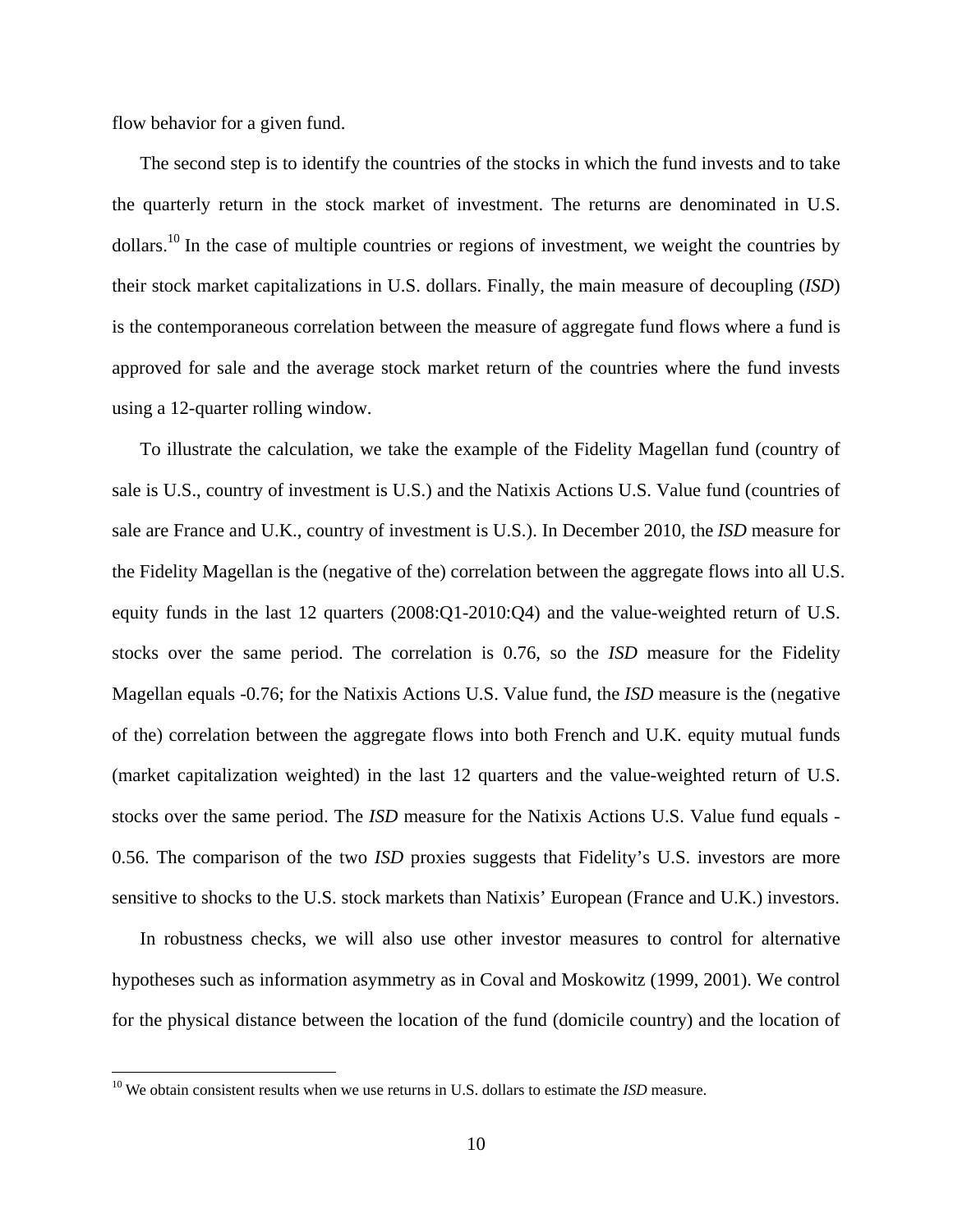the assets in which it invests (*FS Physical Distance*) or the distance between the location of the investors and that of the assets in which the fund invests in (*IS Physical Distance*). The distance  $d_{i,j}$  between fund or investor *i* and stock *j* in kilometers (kms) is given by:

$$
d_{i,j} = \arccos(\deg_{lational}) \frac{2\pi r}{360}
$$
 (2)

where:

1

$$
deg_{lation} = \cos(lat_i)\cos(lon_i)\cos(lat_j)\cos(lon_j)
$$

$$
+ \cos(lat_i)\sin(lon_i)\cos(lat_j)\sin(lon_j) + \sin(lat_i)\sin(lat_j)
$$

and *lat* and *lon* are the latitude and longitude of the capital city of the country, and *r* is the radius of the earth.<sup>11</sup> We use the logarithm of one plus the fund-stock or investor-stock geographic distance as explanatory variable. For our example, the *FS Physical Distance* and *IS Physical Distance* measures both equal zero for the Fidelity Magellan and 6,194 kms (distance from Paris to Washington) and 6,028 kms (average distance from Paris and London to Washington) for the Natixis Actions U.S. Value fund.

We also control for how the returns of the stocks located close to the investors move with the returns of the stocks the fund manager tracks. We use the negative of the correlation between the (value-weighted) average stock market return of countries of sale and the average stock market return of countries of investment in U.S. dollars using 12-quarter rolling windows (*IS Return Distance*). For our example, the *IS Return Distance* measure is -1 (a perfect correlation) for the Fidelity Magellan fund but equals -0.43 for the Natixis Actions U.S. Value fund.

Finally, we control for investor behavioral biases. For example, "familiarity bias" by investors may induce the fund manager to tilt the portfolio allocation to cater to investors' allocation preferences. To address this issue, we construct four proxies of behavioral distance

<sup>&</sup>lt;sup>11</sup> We conduct robustness checks where we measure *FS Physical Distance* using fund family location instead of fund domicile as a proxy for fund location.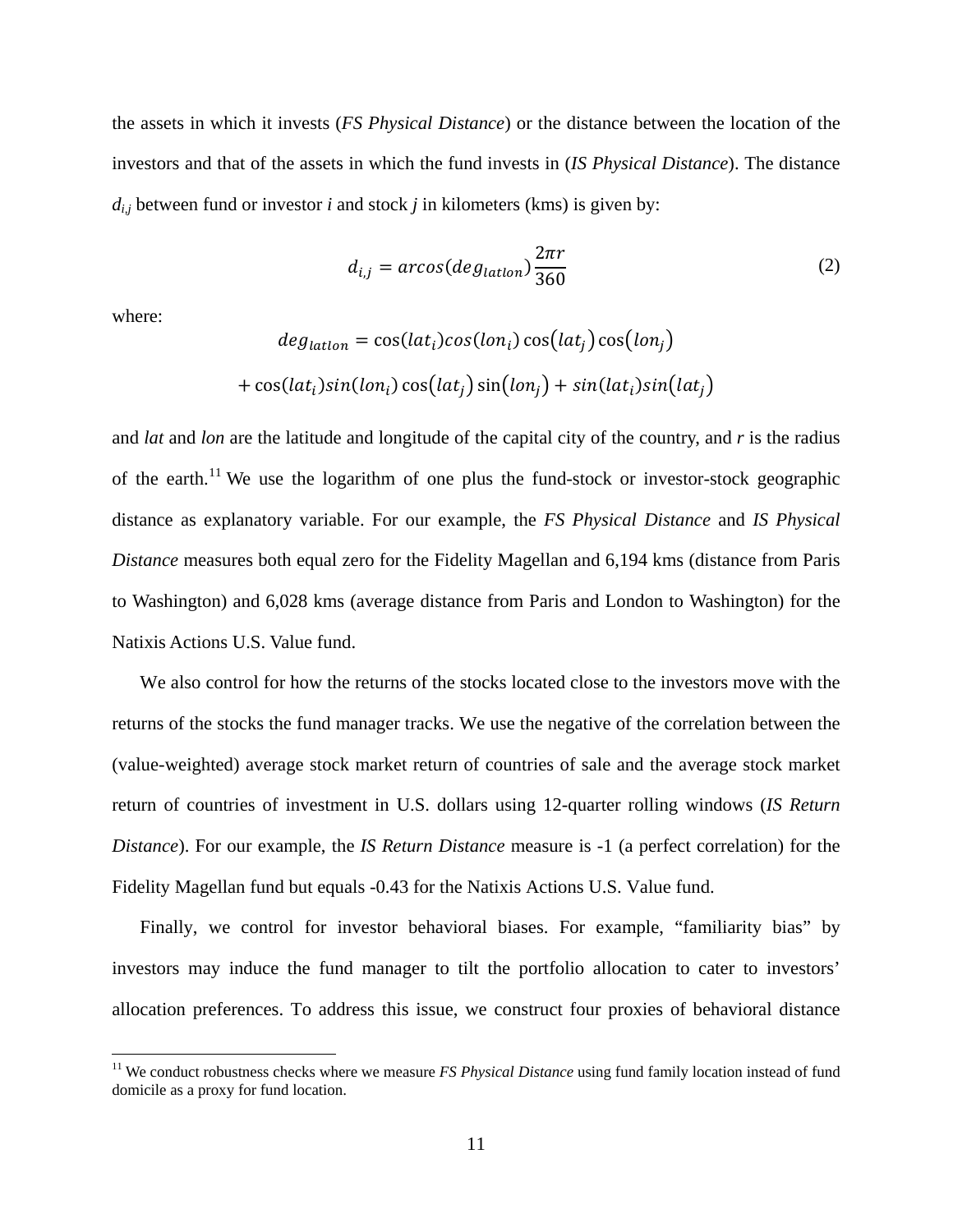between investors and investment portfolios. The first proxy is based on the time difference between countries of sale and countries of investment (*IS Time Distance*), which indicates whether investors follow those stocks during the same business hours and are more attentive. *IS Time Distance* is zero for the Fidelity Magellan and 5.4 hours for the Natixis Actions U.S. Value fund. The second proxy is based on whether the countries in which a fund sells its shares and the countries in which it invests have a different common official language (*IS Language Distance*), which can potentially make investors less familiar with those stocks. *IS Language Distance* is zero for the Fidelity Magellan and 0.38 for the Natixis Actions U.S. Value fund, which has both French and English speaking investors. The third proxy is based on the Hofstede index of individualism of the countries of sale and countries of investment (*IS Individualism Distance*), which is commonly used as a measure of cultural distance. *IS Individualism Distance* is zero for the Fidelity Magellan and 13.7 for the Natixis Actions U.S. Value fund. The final proxy measures whether the official currency is different for the country of sale and country of investment (*IS Currency Distance*). This captures whether investors are experiencing returns in the same unit of value as in the stock market of investment or if there are any foreign currency effects. *IS Currency Distance* is zero for the Fidelity Magellan and one for the Natixis Actions U.S. Value fund.

#### *2.2 Measuring risk-adjusted performance*

We consider three measures of fund performance. The first measure of fund performance is the benchmark-adjusted return. For each fund-quarter, the benchmark-adjusted return is the difference between the return of the fund and the return of the benchmark that Lipper assigns to the fund. Table 2 shows that the average benchmark-adjusted return for all active funds in our sample is  $-0.11\%$  per quarter, in line with prior studies of mutual fund performance (e.g., Malkiel, 1995; Gruber, 1996).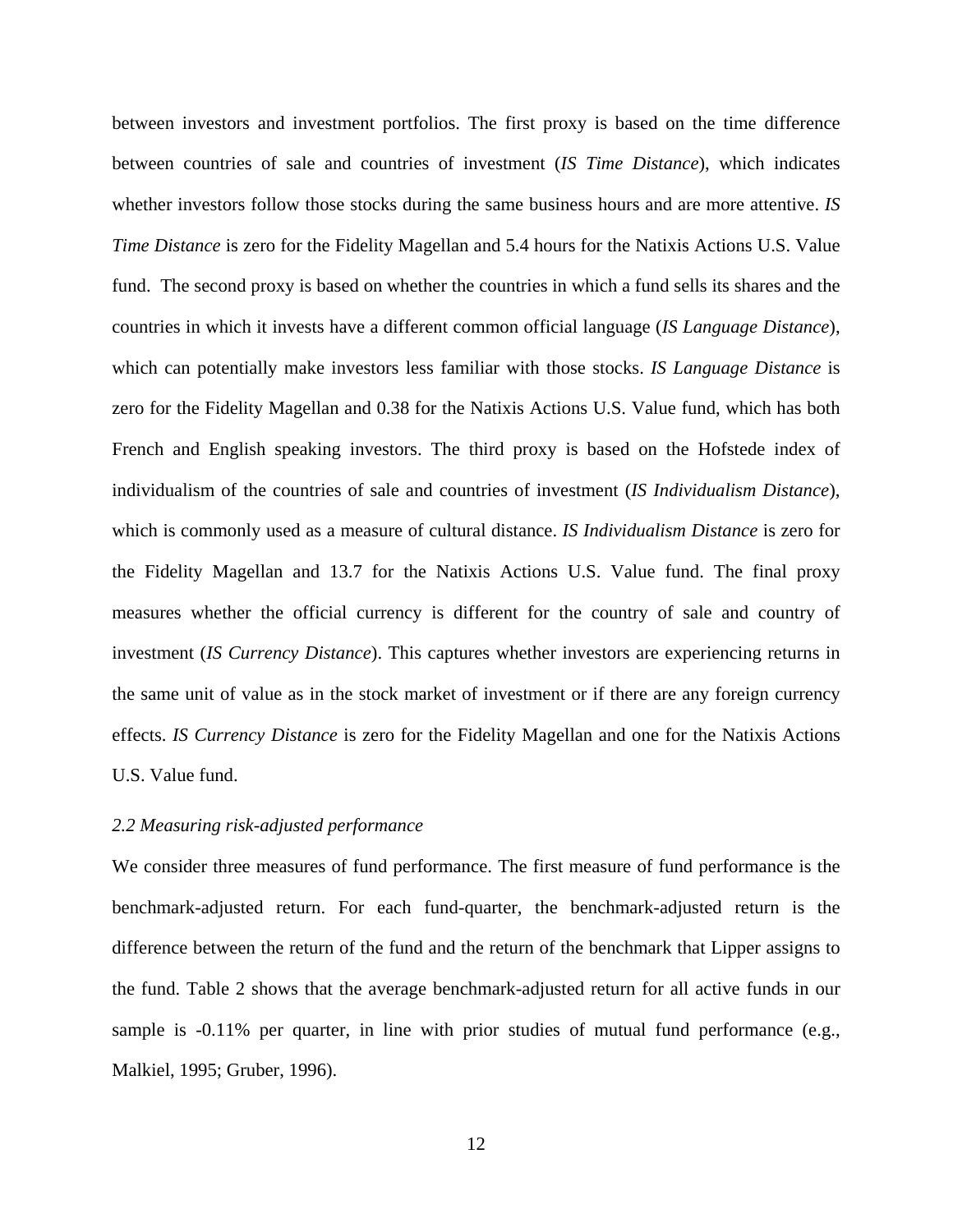The second and third fund performance measures adjust for the systematic risk component of the returns using both the one-factor market model and the four-factor Carhart (1997) model. We follow Bekaert, Hodrick, and Zhang (2009) and estimate the four-factor alphas using regional factors (Asia-Pacific, Europe, North America, and Emerging) based on the fund's investment region in the case of domestic country funds, foreign country funds and regional funds, or world factors in the case of global funds. For each fund-month, we estimate the monthly factor loadings by running the following regression:

$$
R_{i,t} = \alpha_i + \beta_{1,i} MKT_t + \beta_{2,i} SMB_t + \beta_{3,i} HML_t + \beta_{4,i} MOM_t + \varepsilon_{i,t},
$$
\n(3)

where  $R_{i,t}$  is the return in U.S. dollars of fund *i* in excess of the one-month U.S. Treasury bill rate in month  $t$ ;  $MKT_t$  is the excess return in U.S. dollars on the fund's investment region in month  $t$ ;  $SMB_t$  (small minus big) is the average return on the small-capitalization portfolio minus the average return on the large-capitalization portfolio on the fund's investment region;  $HML_t$  (high minus low) is the difference in return between the portfolio with high book-tomarket stocks and the portfolio with low book-to-market stocks on the fund's investment region;  $MOM_t$ (momentum) is the difference in return between the portfolio with the past 12-month winners and the portfolio with the past 12-month losers on the fund's investment region. The country-level factors *MKT*, *SMB*, *HML*, and *MOM* use individual stock returns in U.S. dollars obtained from Datastream, following the method of Fama and French (1992). The regional and world factors are value-weighted averages of countries' factors.<sup>12</sup>

We use monthly fund returns (net of expenses) denominated in U.S. dollars from January 1997 through December 2010 to estimate the factor loadings.<sup>13</sup> We estimate the time series regression equation (3) using the monthly fund excess returns and the risk factors using the

 $\overline{a}$ 

<sup>&</sup>lt;sup>12</sup> See Ferreira, Keswani, Miguel, and Ramos (2013) for details about factor construction.<br><sup>13</sup> We obtain consistent results when we use fund returns in local currency to estimate performance and risk measures.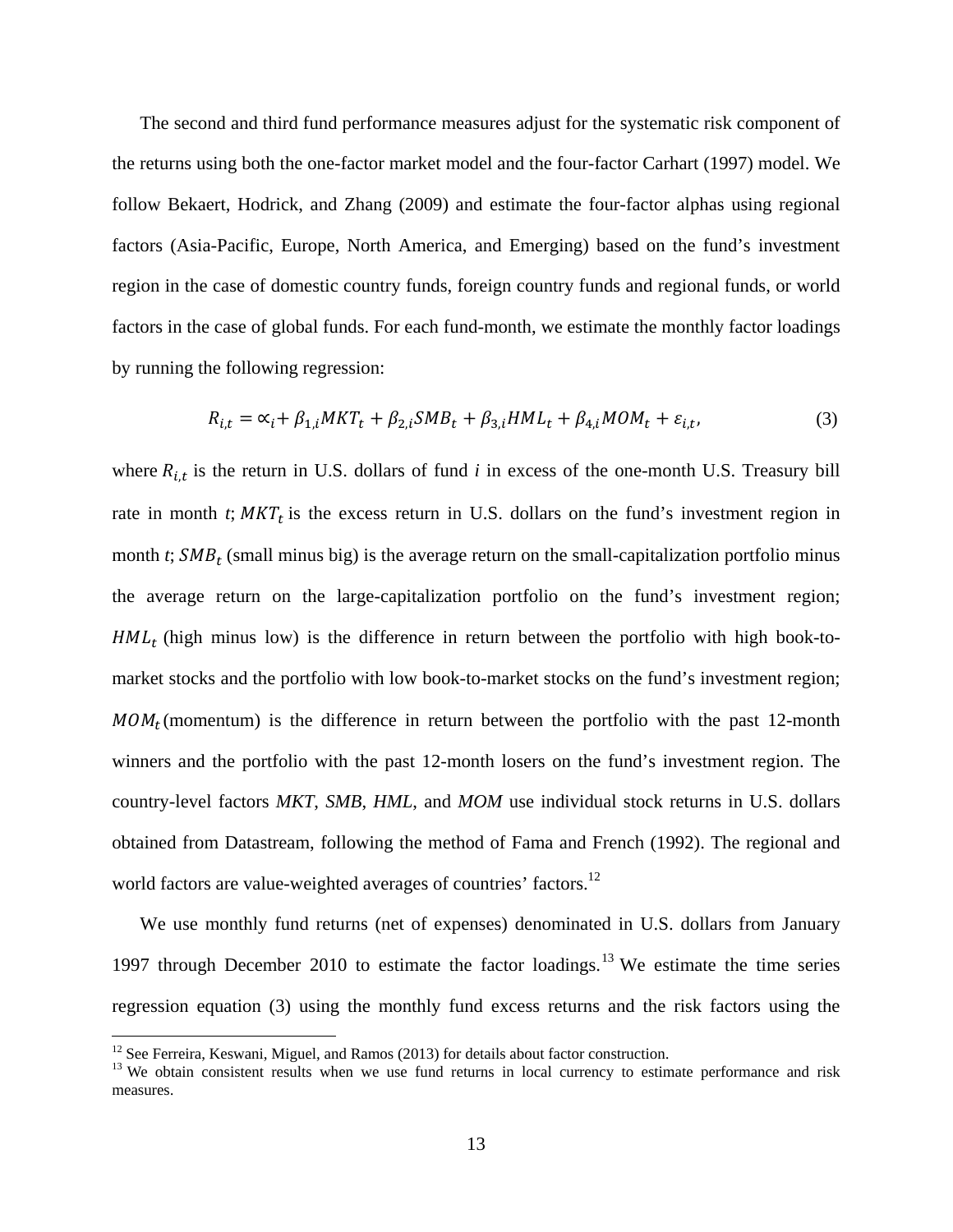previous 36 months of data (imposing a minimum of 24 months). Our unit of observation in all the tests is defined at the fund-quarter frequency.<sup>14</sup> We then measure a fund's risk-adjusted performance (or alpha) by subtracting the expected return from the realized fund return per quarter. Alpha measures the manager's contribution to performance.

#### *2.3 Control variables and summary statistics*

We use the following fund characteristics as control variables: fund size, fund family size, fund age, expense ratio, loads, and net inflows. In the regression tests, we also control for time fixed effects, fund domicile country fixed effects, investment region fixed effects (Africa, Asia-Pacific, Eastern Europe, Europe, Latin America, and North America), and fund type fixed effects (domestic, foreign, regional, and global).

Table 2 presents summary statistics of all the variables and Table A.2 in the Appendix provides variable definitions. Panel A of Table 3 reports the means for the variables of interest for funds whose investors and stocks holdings are co-located *(IS Dummy* equals zero) and funds whose investors and stock holdings are decoupled (*IS Dummy* equals one). Panel B reports similar statistics for funds in the bottom versus the top half of the *ISD* distribution.

Given that these fund characteristics are highly auto-correlated and the composition of funds does not change much over time, the standard errors are adjusted using the Newey-West correction with four lags. We see that decoupled funds are smaller and affiliated with smaller fund families, and have a higher total expense ratio and loads than co-located funds.

#### **3. Flow-Performance Relationship**

1

We start by testing whether investor-stock decoupling *(ISD)* reduces the sensitivity of fund flows to performance. Mutual funds that market their shares to investors from countries whose

<sup>&</sup>lt;sup>14</sup> Given that the factor model estimation requires 36 months of data, the first observation in the tests is  $2000:Q1$ .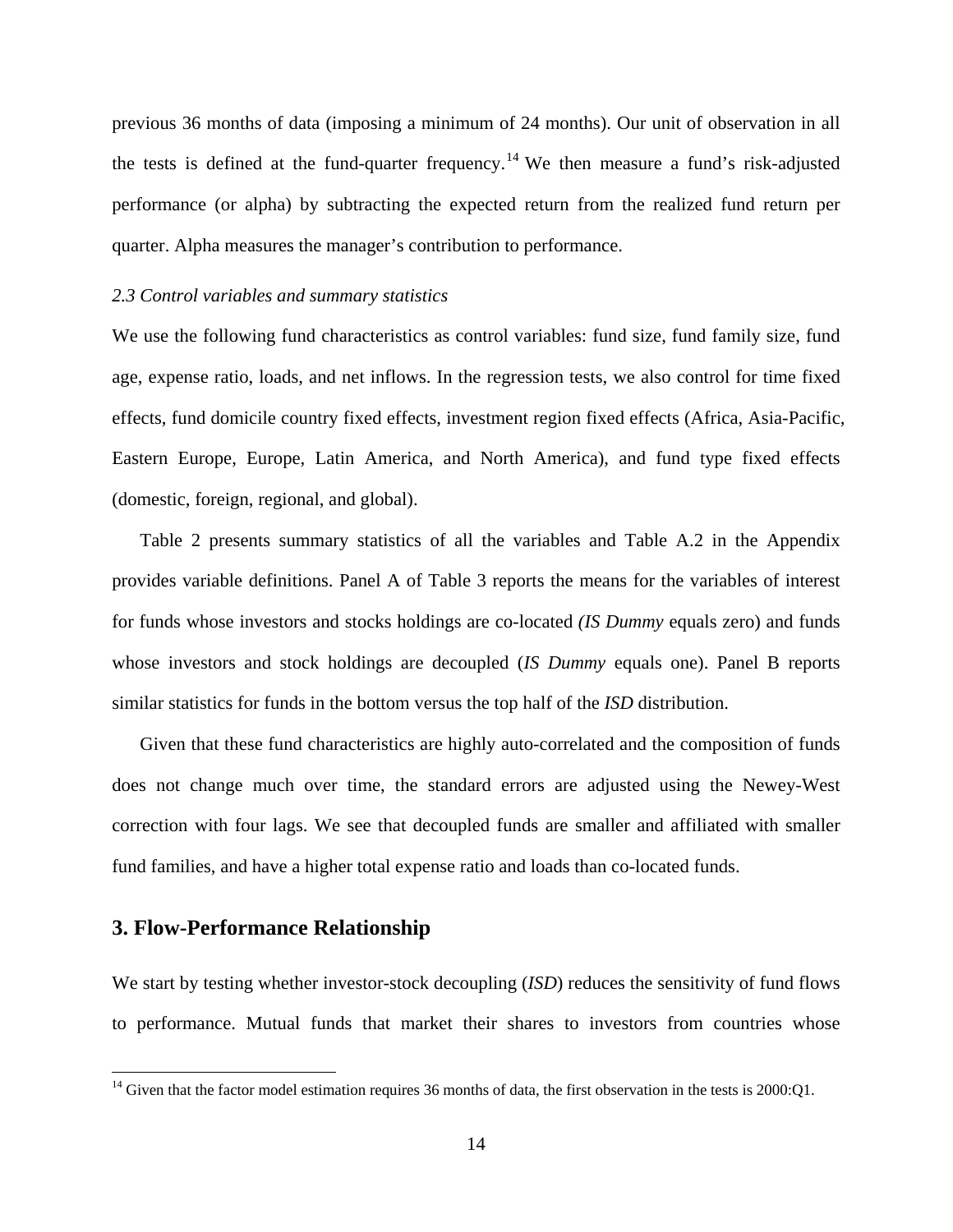aggregate flows are less correlated with a fund's investment stock market should experience more sticky flows. In other words, we expect funds with high *ISD* to experience less investor outflows when a fund is underperforming and that inflows should react less to good fund returns.

To test this hypothesis, we estimate the flow-performance relationship by regressing quarterly fund flows on the fund's performance rank at the end of the previous quarter. In each quarter, country, and investment region, we assign funds a performance rank ranging from zero (poorest performance) to one (best performance) on the basis of its performance in the prior three years as measured by raw returns.<sup>15</sup> We use both a linear regression and a piecewise-linear specification, which allows for different flow-performance sensitivities at different levels of performance (e.g., Sirri and Tufano, 1998). The slopes are estimated separately using a two-piece specification for the bottom half, *Low Rank* = min(0.5,*Rank*), and top half, *High Rank* = *Rank Low Rank*, of the performance ranks. The coefficients on these piecewise decompositions of fractional ranks represent the marginal fund-flow response to performance.

We estimate panel regressions of quarterly fund flows on the piecewise past performance interacted with *ISD*, as well as on a set of control variables as defined above. The regressions also include the contemporaneous average growth rate of flows into funds with the same investment style (i.e., geographical focus) as a control (*Flow Category*) following Sirri and Tufano (1998). All the explanatory variables are lagged one quarter. To test whether the sensitivity of flows to past performance is statistically different for funds with high and low levels of *ISD*, we interact *Low Rank* and *High Rank* with two dummy variables that proxy for *ISD*. The first one is the *IS Dummy* variable, which equals one if the countries of sale differ from the countries of investment, and zero otherwise. The second variable is the *High ISD* dummy, which equals one if a fund is above the median in terms of *ISD* in each quarter. All the

 $\overline{a}$ 

<sup>&</sup>lt;sup>15</sup> Results are robust when we use four-factor alphas and prior year returns to construct performance ranks.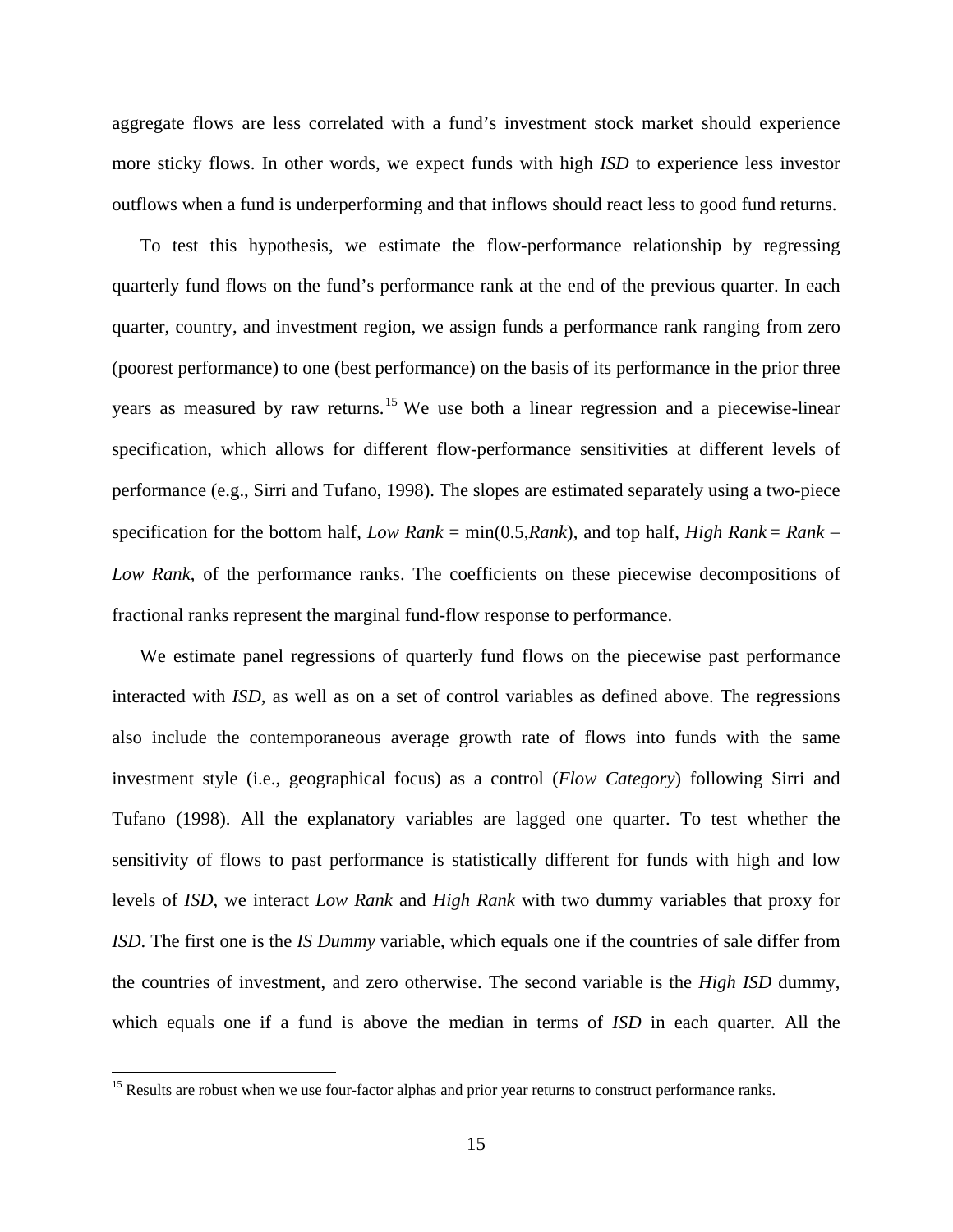regressions include time, domicile country, investment region, and fund type fixed effects. Standard errors are clustered at the fund level to account for autocorrelation in fund flows.

The results are reported in Table 4. The baseline specification shows that funds with a lower performance ranking attract fewer inflows. However, this effect is attenuated in the case of funds with decoupled investors, as shown by the negative and significant coefficient on the performance *Rank*  $\times$  *IS Dummy* interaction variable in column (1) using the linear specification. For the case of decoupled funds, high performance attracts lower inflows and low performance induces less outflows.

We find similar results when we classify funds using *ISD*, our main variable of investorstock sensitivity. Column (2) shows that investor flows chase less winners and dump less losers for higher levels of *ISD*. If we break down the sensitivity to different levels of relative performance using a piecewise-linear specifications in column (3) we see that the effect occurs for all the different performance ranks. The results are stronger for the bottom half of the performance rankings. $^{16}$ 

These results are based on a sample that includes funds that invest in a diverse set of countries. The regressions include domicile, fund type, and investment fixed effects which control for unobserved time-invariant heterogeneity. An additional source of variation is that some funds are registered for sale in multiple countries, which may have different regulatory environments and investor clienteles. Column (4) shows the results using the individual share class offered for sale in a given country and quarter as a unit of observation.<sup>17</sup> The regression includes country-of-sale fixed effects that control for unobserved sources of time-invariant

<u>.</u>

<sup>&</sup>lt;sup>16</sup> Table IA.1 in the Internet Appendix shows qualitatively similar findings when we use *ISD* as a continuous variable in the flow-performance relationship tests.

<sup>&</sup>lt;sup>17</sup> This set up takes into account that a fund can be offered for sale in multiple countries (Khorana, Servaes, and Tufano, 2009). A fund with two share classes, each offered for sale in three countries, will have six different observations per quarter in this sample. In this test, the unit of observation is a fund class *i* domiciled in country *j* and offered for sale in country *k*.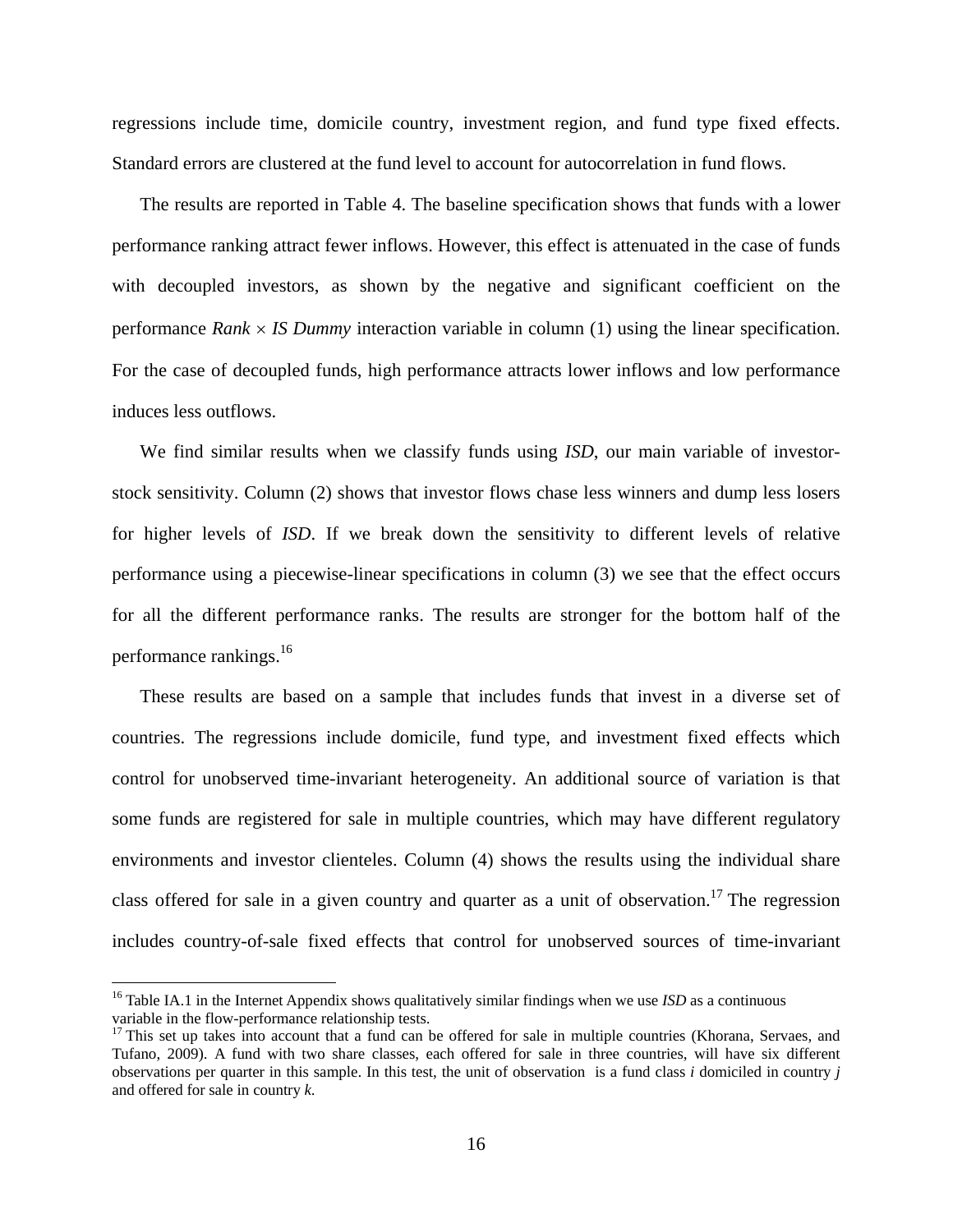heterogeneity at the country of sale. These results are consistent with our main tests by fund domicile and suffer less from omitted factors that pertain to just the regulatory market where the fund happens to be domiciled.

Finally, we also estimate a specification based on the flows at the level of the country of sale and investment region (Asia-Pacific, Europe, North America, Emerging and Global) rather than just country of sale. It is not feasible to do this analysis by investment country because is too granular and many cases it is almost the same as the individual fund flow, which raises endogeneity concerns. We re-estimate the *ISD* measure using this alternative measure of country of sale-by-investment region, which recognizes that flows within a country may behave differently according to the fund's investment style. The results are reported in Table IA.2 in the Internet Appendix are consistent with the main results.

In short, we find that investors in decoupled funds dump less losers and to some extent also chase less winners than investors in non-decoupled funds.

#### **4. Fund Performance**

We now look at whether fund investor-stock decoupling *(ISD)* is a source of strategic advantage for fund performance. We regress the fund's abnormal performance on fund *ISD* and a set of fund-level control variables. We estimate the specification using alternative definition of performance as well as both the *IS Dummy* and the *ISD* proxies. Given that all the results agree, in the interest of brevity, Table 5 presents the results using four-factor alphas as performance metric. All the explanatory variables are lagged one quarter. The regressions include time, domicile country, investment region, and fund type fixed effects. Standard errors are clustered at the fund level to account for autocorrelation in fund performance.

Column (1) in Table 5 shows a positive association between the *IS Dummy* and abnormal fund performance, indicating that funds with decoupled investors tend to produce higher risk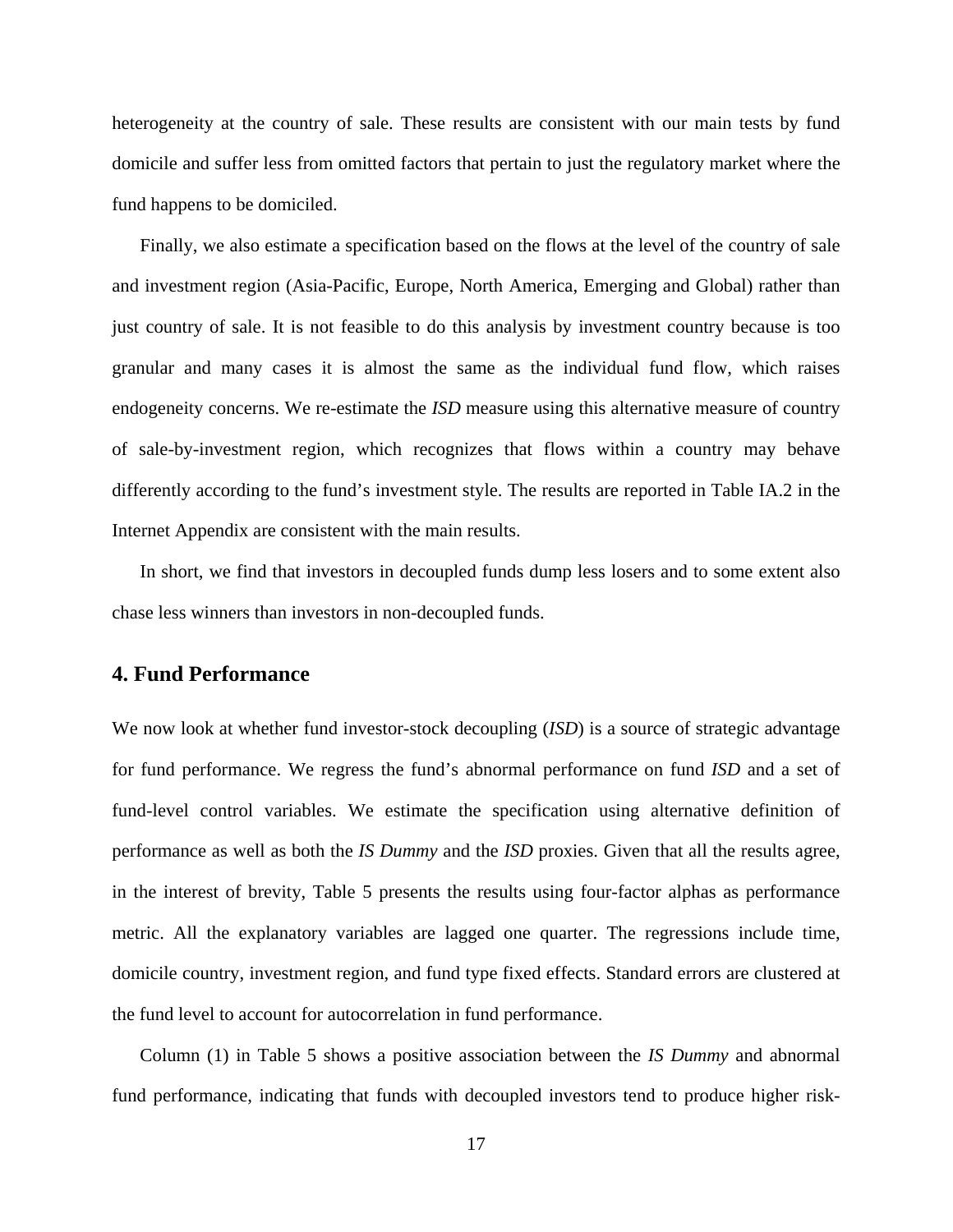adjusted returns. Column (2) shows that the *ISD* coefficient is positive. The effect is also economically significant: a one standard deviation increase in decoupling is associated with a 17 basis points (per quarter) higher four-factor alpha using the estimate in column (2). The coefficients of the other fund characteristics are in line with previous studies using a worldwide sample of mutual funds (e.g., Ferreira, Keswani, Miguel, and Ramos, 2013). Fund size and family size are positively related to performance. Fund age is negatively related to performance, while expenses and past performance are positively related to performance.

The positive effect of fund *ISD* on fund abnormal returns holds across different specifications in which we control for alternative effects stemming from investor-stock separation. Column (3) in Table 5 shows that the results on fund *ISD* are robust to proxies for information asymmetries due to investor-stock physical distance. Column (4) controls for the correlation of stock returns located close to the investor with the stock returns that the fund manager tracks. This shows that there is an *ISD* effect after we account for the possibility that distant investors may invest in funds with low correlation with their domestic market. Columns (5)-(8) show that the results on fund *ISD* are not affected when we control for investor behavioral biases such as different time zone, language and culture or whether investors experience gains and losses in a different currency. Column (9) shows that the results on fund *ISD* are robust to controlling for proxies for information asymmetries due to fund-stock distance (i.e., *FS Physical Distance*), as in Coval and Moskowitz (2001). Column (10) shows that *ISD* remains positive and statistically significant when we include all measures of distance simultaneously as control variables.

Finally, column (11) shows that the results also hold when the unit of observation is a fund primary class for each country of sale. These tests suffer less from omitted factors that pertain to just the regulatory market where the fund happens to be domiciled. Overall, it seems that the more the fund is isolated from its investors, the better is its performance on average.

One potential concern with our findings is that wealth shocks across countries are highly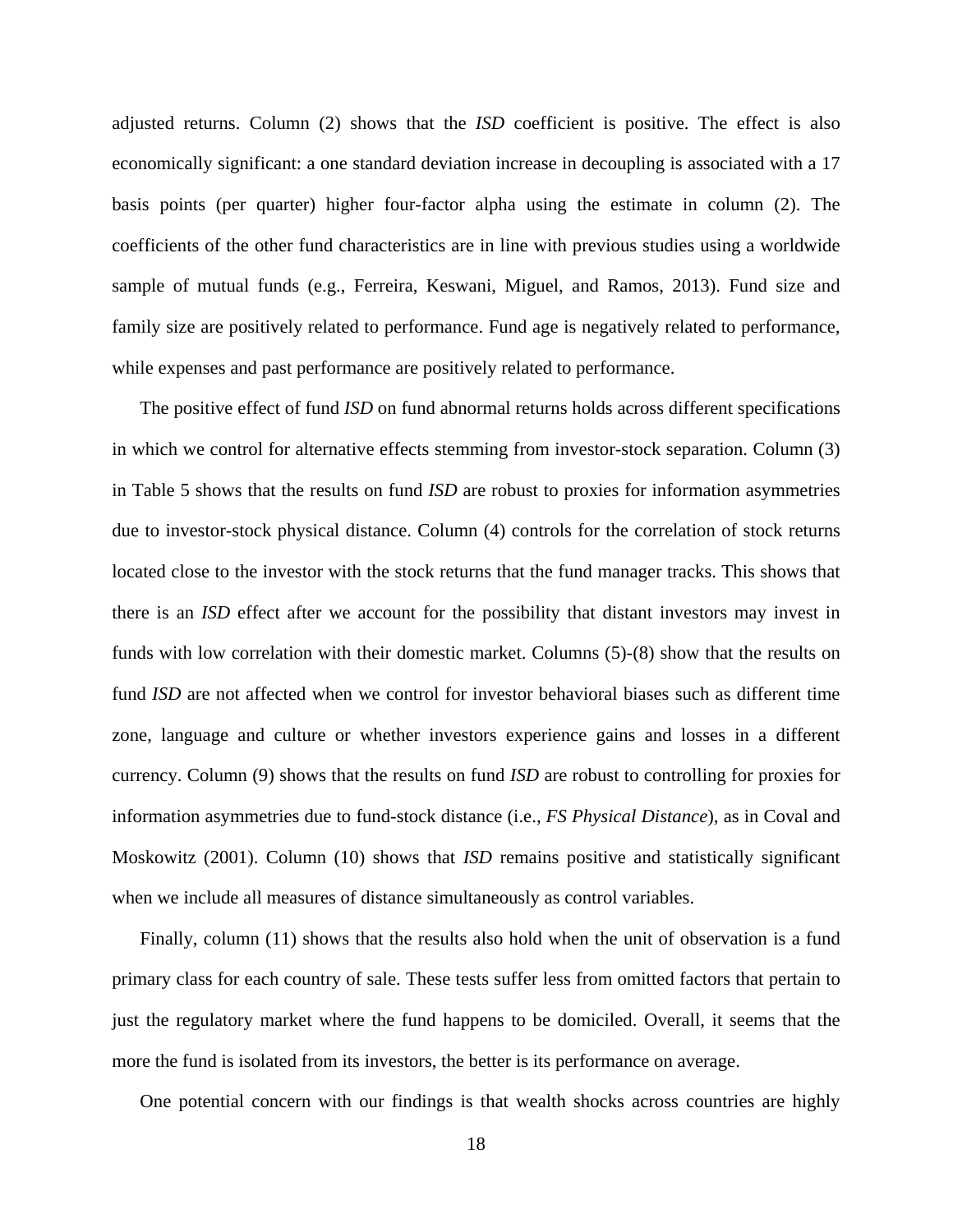correlated. We therefore estimate new specifications based on the difference between *ISD* (i.e., the negative of the correlation between aggregate equity fund flows in the countries where the fund is sold and the returns of the stock markets the fund invests in), and *IS Return Distance* (i.e., the negative of the correlation between the stock market return of the countries of sale and the stock market return in the countries where the fund invests). Table IA.3 in the Internet Appendix shows the effect of *ISD* remains statistically and economically significant when we this alternative definition of decoupling.

Table IA.4 in the Internet Appendix reports the fund performance results using the *ISD* measure based on the flows detailed at the level of the country of sale and fund's investment region, rather than just country of sale. The results are consistent with those in Table 5.

We next examine whether the competitive advantage provided by the fund *ISD* is stronger during periods of market distress. These are periods in which funds with decoupled investors may experience fewer outflows and fund managers are in a better position to take advantage of asset fire sales opportunities. To test this, we interact *ISD* with both a measure of market overall returns and the CBOE market volatility index (*VIX*). We also isolate periods of market turmoil by using two other variables: *Stress Dummy* takes the value of one when the *VIX* is above the 75th percentile of the distribution; *Crisis Dummy* that takes the value of one from the fourth quarter of 2007 through the end of 2008, and zero otherwise.

Table 6 reports the results. We find significant coefficients for the interaction variables. This further supports the hypothesis that mutual funds that decouple their investment and capital sourcing have a competitive advantage particularly in periods of market downturn, increased volatility, stress, and crisis. Focusing, for example, on the positive coefficient of  $\text{ISD} \times \text{Crisis}$ *Dummy* in column (3) we find that decoupling is particularly helpful during the recent financial crisis. The positive and statistically significant coefficient on the *ISD* variable indicates that there is a positive effect on performance even outside of the financial crisis period. Interestingly, the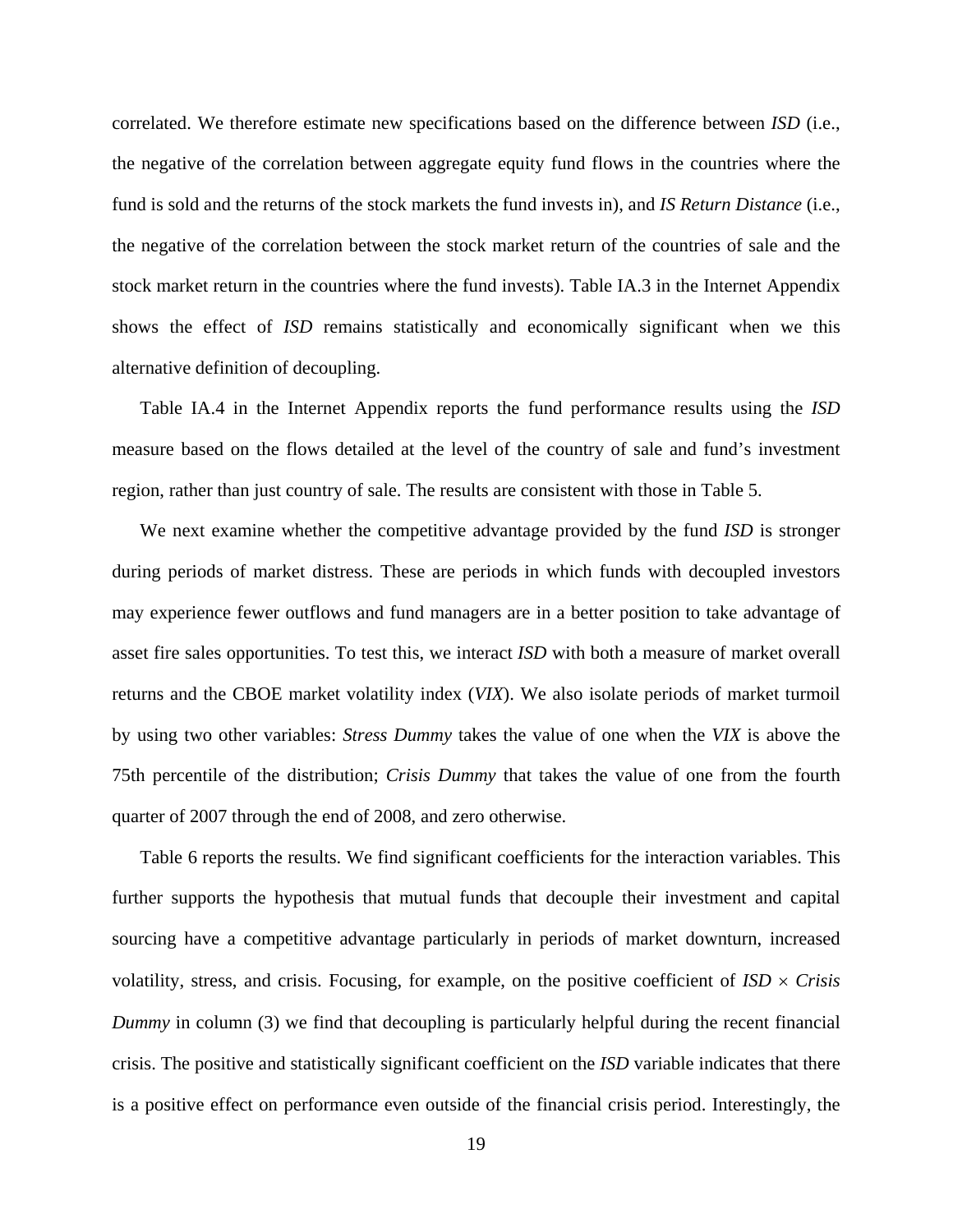*Crisis Dummy* coefficient is negative and significant, suggesting that the difference in performance between crisis and non-crisis periods is negative at 29 basis points for funds with *ISD* equals zero. The average fund underperformed the benchmark by about 32 basis points during the crisis (at the averages of the data). In Table IA.5 in the Internet Appendix we verify that the difference in the behavior of decoupled funds during periods of market distress is the result of fund flows for *High ISD* funds being less sensitive to periods of market downturn, increased volatility, stress and crisis.

To further examine the assets fires sale channel, we conduct an additional test at the fund holdings level that focus on the 2007-2008 financial crisis. The fund portfolio holdings come from the FactSet/LionShares database.18 We define *Holdings Decrease* (abs) as the absolute value of the sum of quarterly negative changes in fund ownership (as a percentage of market capitalization) across funds. As expected, fund equity sales peak in the financial crisis as we observe that *Holdings Decrease* (abs) at high levels during the quarters associated with the crisis period. We then test whether decoupled funds stand to benefit from these periods of general selling by mutual funds. The main explanatory variables is the *Holdings Decrease* (abs) variable separately calculated for *High ISD* funds (i.e., funds above the median) and *Low ISD* funds (i.e., funds below the median).

Table 7 shows the estimates of regressions of quarterly future stock returns. we find that the variable *Holdings Decrease* (abs) - *Low ISD* is positive and significant. This provides evidence that decoupled funds have better performance precisely following asset fire sales periods, because they can exploit these as investment opportunities. In contrast, the coefficient on the interaction variable *Holdings Decrease* (abs) - *High ISD* is negative and significant. This indicates that co-located stand to lose from periods of distressed market selling.

1

<sup>&</sup>lt;sup>18</sup> For more details on the FactSet/LionShares database, see Ferreira and Matos (2008). For the data merge between Lipper and FactSet/LionShares, see Cremers, Ferreira, Matos, and Starks (2016).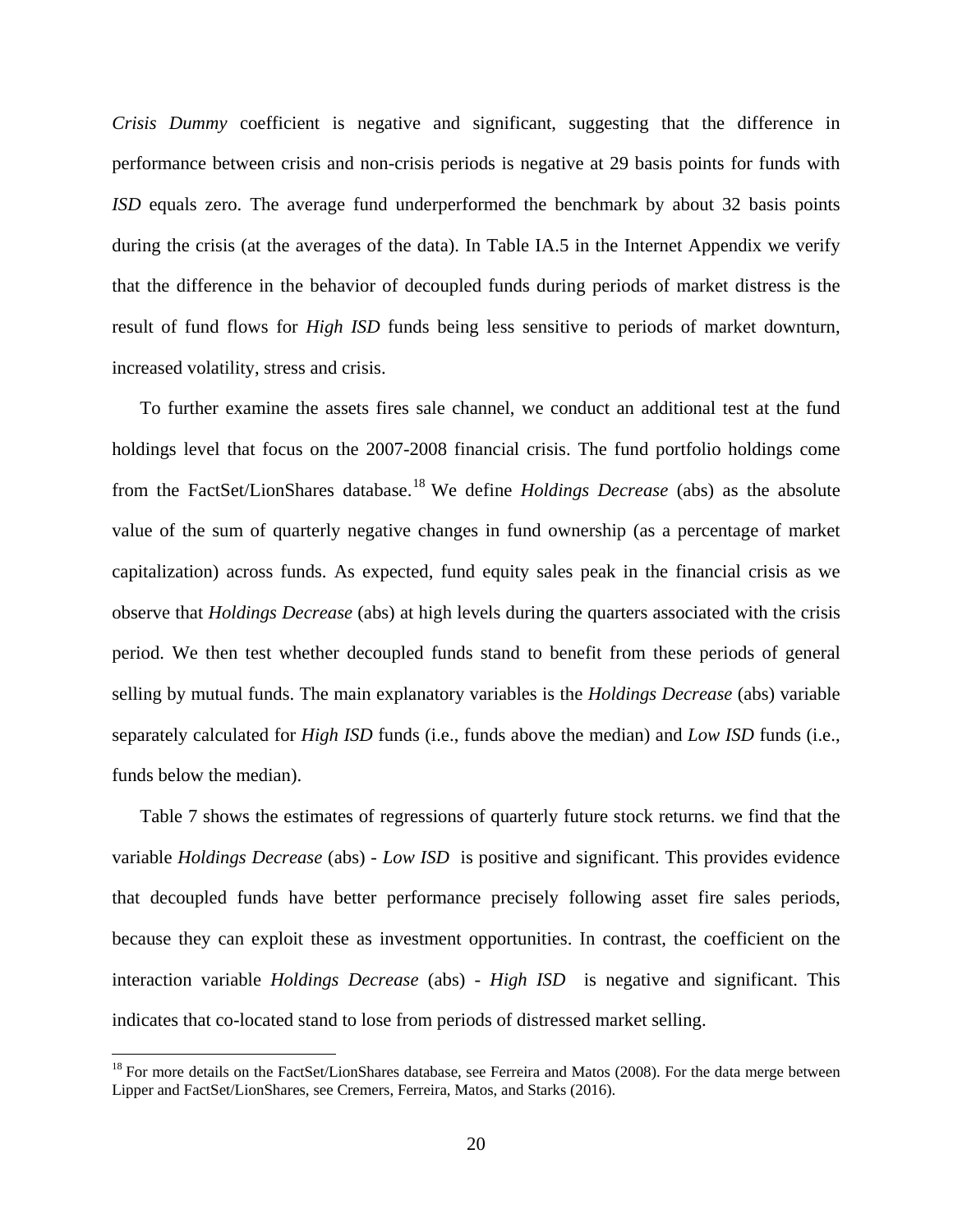#### **5. Robustness**

We perform a number of robustness checks on the main findings. A first potential issue is the role of geography and the location of the fund. To address this issue we proceed along four directions. First, we employ country-specific effects. Our results may be spuriously related to the fact that most of the funds experiencing better performance are located in the same geographic area (e.g., European funds). These funds may share some common rules and regulations. For example, rules that allow them to go short and take on more risk, as well as common investment values and trading views that will induce a spurious correlation. To control for these effects, we estimate all the regressions including domicile, fund type, and investment region fixed effects, and in some specifications, we also include country-of-sale fixed effects. The regressions also include time fixed effects that control for any common time trend. To further address the concern of unobserved heterogeneity driving our findings, we estimate the flow-performance relationship regressions in column (3) of Table 4 using several subsamples.

Table 8 presents the results. Column (1) presents estimates for the sample of funds domiciled in the U.S., and column (2) presents estimates for the sample of funds domiciled outside of the U.S. Column (3) presents estimates for the sample of funds investing in stocks based in the U.S., and column (4) presents estimates for the sample of funds investing in non-U.S. stocks. This alleviates concerns that certain types of markets or funds may be driving our main results. Columns (5) and (6) present estimates separately for the sample of domestic funds and international funds, respectively. We find that the decoupled funds show lower sensitivity to poor performance across both types of funds but decoupled funds only exhibit lower sensitivity to good performance in domestic funds. These findings suggest that *ISD* is relevant for both types of funds and our investor-stock decoupling analysis is distinct from the one based on just using a simple "international" dummy indicator. Column (7) presents estimates for the 2000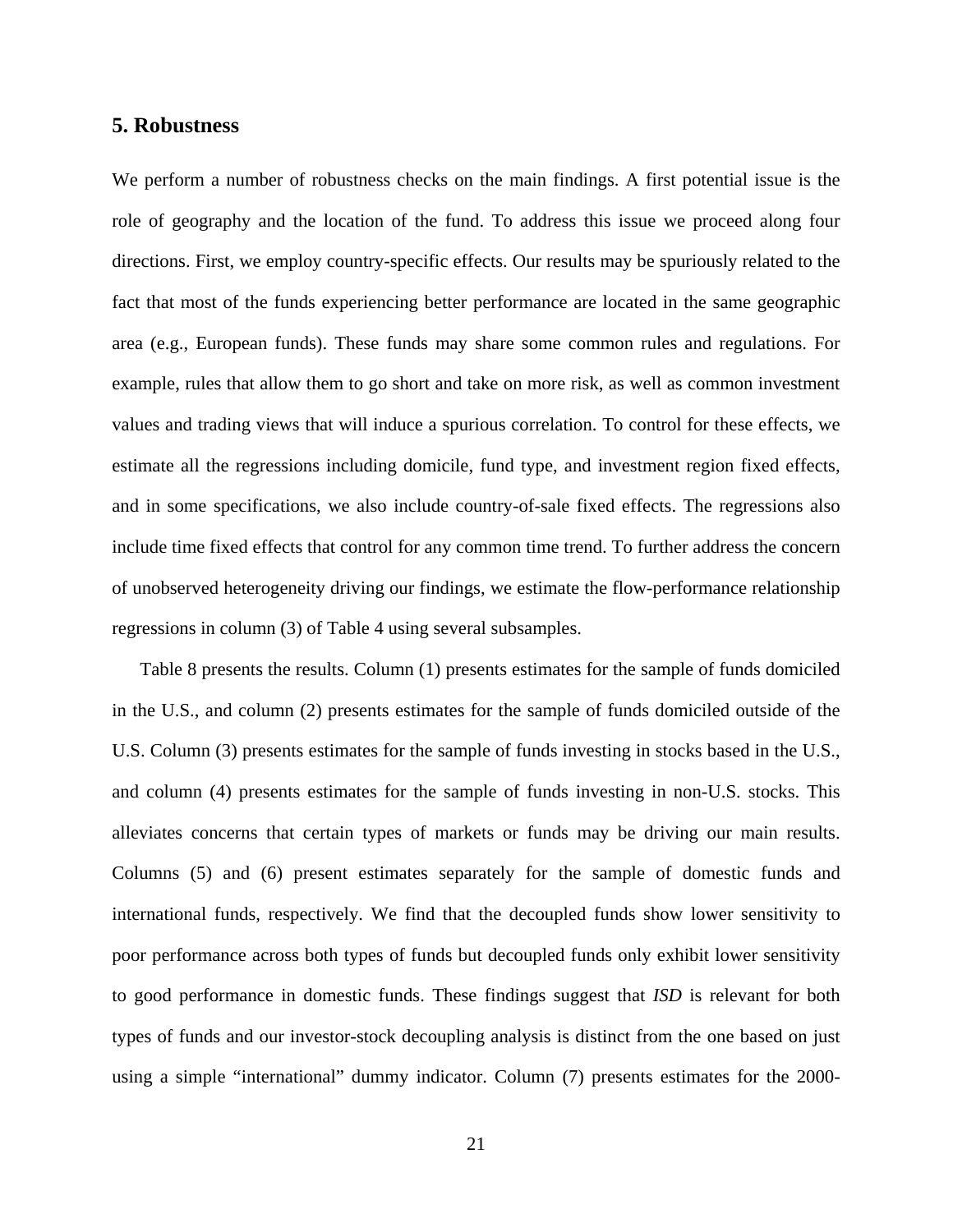2005 period and column (8) presents estimates for the 2006-2010 period. The results are consistent with those in Table 4 across all these sub-samples and alleviates concerns that certain types of markets or funds may be driving our main results. Decoupled funds show lower sensitivity to bad performance across all samples but decoupled funds do not have lower sensitivity to good performance in most samples. These results allow us to conclude that funds with a clientele located farther away from the stocks in which they invest exhibit more "sticky" flows, especially in the case of bad performance.

The fund domicile country fixed effects do not control for within-country cross-sectional variations that are related to regulatory environments. For example, a fund may impose liquidity restrictions on investors which prevent them from leaving and these same liquidity restrictions may differ across funds sold in different countries and even within the same country. For example, the Fidelity Magellan fund allows daily liquidity under the Investment Company Act of 1940 and the Natixis Actions U.S. Value fund is set up as an "Fond Commun de Placement" (FCP), like an UCIT with some liquidity restrictions. This creates a problem for the estimation in disentangling two potential hypotheses that may be driving the results: (1) the stickiness of investors is driven by a liquidity constraint imposed by the fund or regulation that imposes liquidity restrictions on investors to stay when the point of sale is outside the country; or (2) the stickiness of investors is driven by decoupling or the fact that investors have uncorrelated flows with the returns in the country. It is therefore important to assess whether *ISD* is somehow correlated with these different legal structures. To address this issue, we include legal structure dummies, which identify under which legal structure the fund is sold. This provides withincountry variation that depends on differences in legal structures across various types of investment units. Column (10) presents the results that are consistent with those in Table 4.

Another issue is whether *ISD* proxies for a relation that has to do with a fund investing internationally or domestically and is not specific to the decoupling of a fund's investor base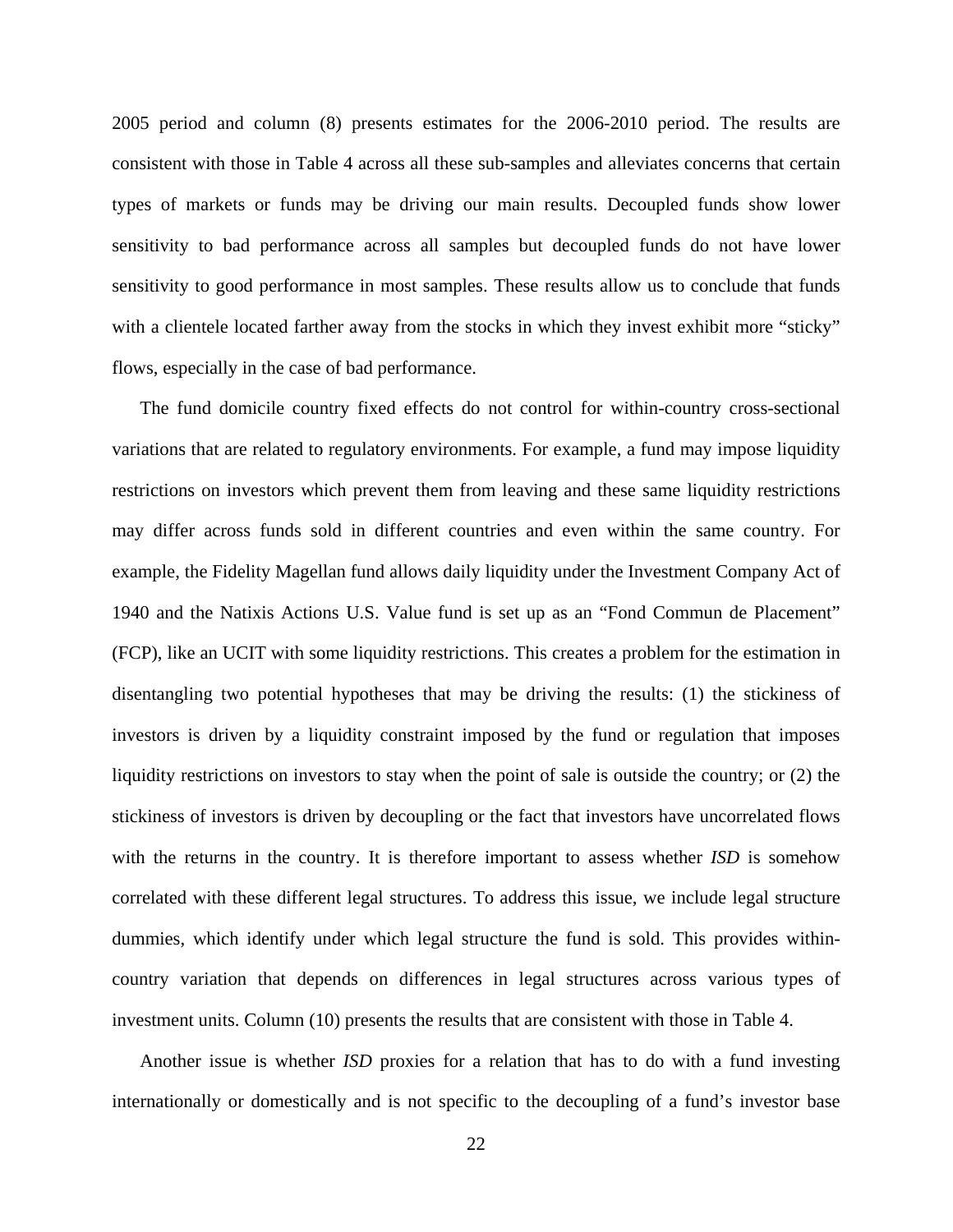from its investments. We address this issue along several dimensions. First, we estimate our main specifications including fund type fixed effects, which controls for the geography of the fund (domestic, foreign, regional, and global). In addition, Table IA.6 in the Internet Appendix shows that estimates are similar to those in Table 4 when we include the *International Dummy* as a control. We find that our proxies of investor-stock decoupling (*IS Dummy* and *ISD*) still explain differences in the flow-performance relation and in performance after the inclusion of the *International Dummy* variable. Second, we estimate the flow-performance relationship including the interaction variable *International Dummy Rank* as an additional explanatory variable. Table IA.7 in the Internet Appendix reports the results. The results show that adding this interaction along with the *Rank*  $\times$  *High ISD* interaction does not affect the decoupling effect on the flowperformance relationship. However, the results for the *IS Dummy* are not robust since this dummy variable of investor-stock decoupling overlaps in large part with the *International Dummy*. 19

We also estimate the performance regressions in column (2) of Table 5 using sub-samples to test the robustness of our main performance results. Columns (1)-(8) of Table 9 present these checks. The results are consistent with a positive and significant relation between fund performance and *ISD* for funds domiciled in the U.S. and outside of the U.S. and funds that invest in U.S. stocks and in non-U.S. stocks. The effect is more pronounced in the case of funds domiciled in the U.S. Interestingly, the effects of *ISD* on performance is stronger in the sample of domestic funds than in the sample of international funds. The data seems to suggest that funds that are focused solely on the domestic market benefit the most from "decoupling" investors

 $\overline{a}$ 

<sup>19</sup> The reason why the *IS Dummy* overlaps with the *International Dummy* is that, as explained in Section 2.1, the *IS Dummy* takes the value if (1) an international fund is sold only domestically, (2) a domestic fund is sold to foreign investors or (3) an international fund is sold to foreign investors. Thus, the *IS Dummy* and the *International Dummy* are equal to one in two out of the three possible cases, which makes these two variables highly correlated. The same problem does not affect our main explanatory variable (*ISD*) as domestic and foreign investor flows could react differently to return shocks in the international stock markets in which the fund invests (i.e., cases (1) and (3) are distinguishable).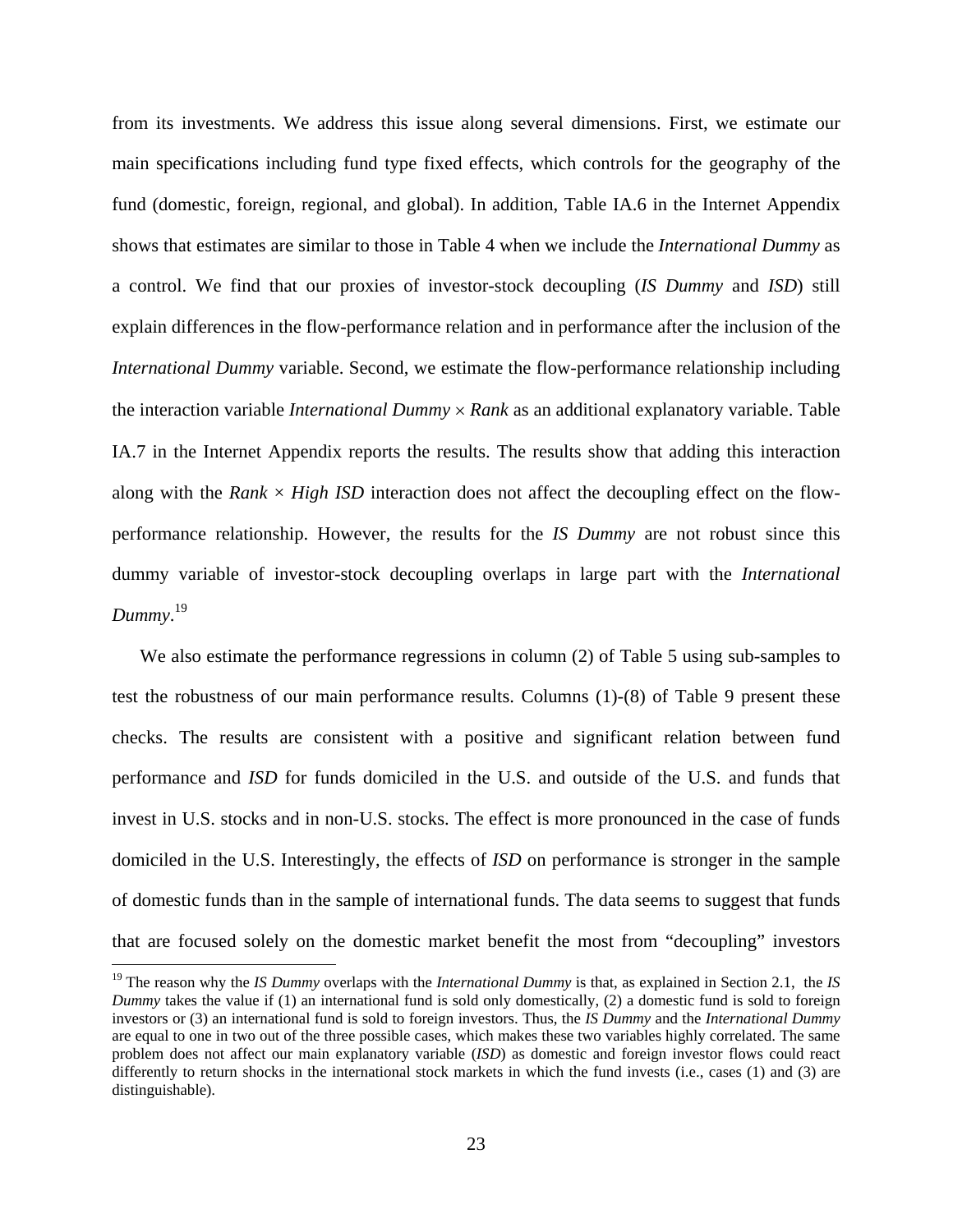from securities, while international funds already diversify their investment across markets and may be less subject to the price fire sales risks of co-locating investors and investments. This is one instance where the effects of "decoupling" are weakened. We confirm that decoupled funds benefit more at the time of market distress. Indeed, the effect is also the second-half of the sample period from 2006 to 2010, which includes the 2007-2009 global financial crisis. Columns (9)-(11) show that our results are robust when we use alternative performance metrics. Fourfactor alphas estimated across several stock markets may be noisy, so we examine benchmarkadjusted returns, one-factor alphas and information ratios.<sup>20</sup>

Next, in order to control for within-country cross-sectional variations that are related to regulatory environments, we control for the fund's legal structure as in Table 9. Column (12) reports the results. The effect of decoupling remains statistically and economically significant.

We also estimate the quarterly risk-adjusted fund performance regressions including the *International Dummy*. Table IA.8 in the Internet Appendix shows that estimates are similar to those in Table 5 when we include the *International Dummy* as a control. The *IS Dummy* coefficient is positive and statistically significant at the 10% level (due to the overlap with the *International Dummy* as explained above), while the *ISD* coefficient remains positive and statistically significant at the 1% level.

We conduct other robustness checks that we do not tabulate, in the interest of brevity. First, we address that time series and cross-sectional dependence is a potential concern for our panel regression results. Therefore, we implement a Fama-MacBeth (1973) procedure that estimates a separate regression for each cross-section in each quarter, and then take the time series mean of the coefficients. Another possible confounding effect may be related to the fund family behavior because fund families may pursue centralized strategies (Gaspar, Massa, and Matos, 2006) and

 $\overline{a}$ 

 $20$  One standard deviation in *ISD* translates into a 7 and 18 basis points (per quarter) higher performance using the estimates in columns (9) and (10).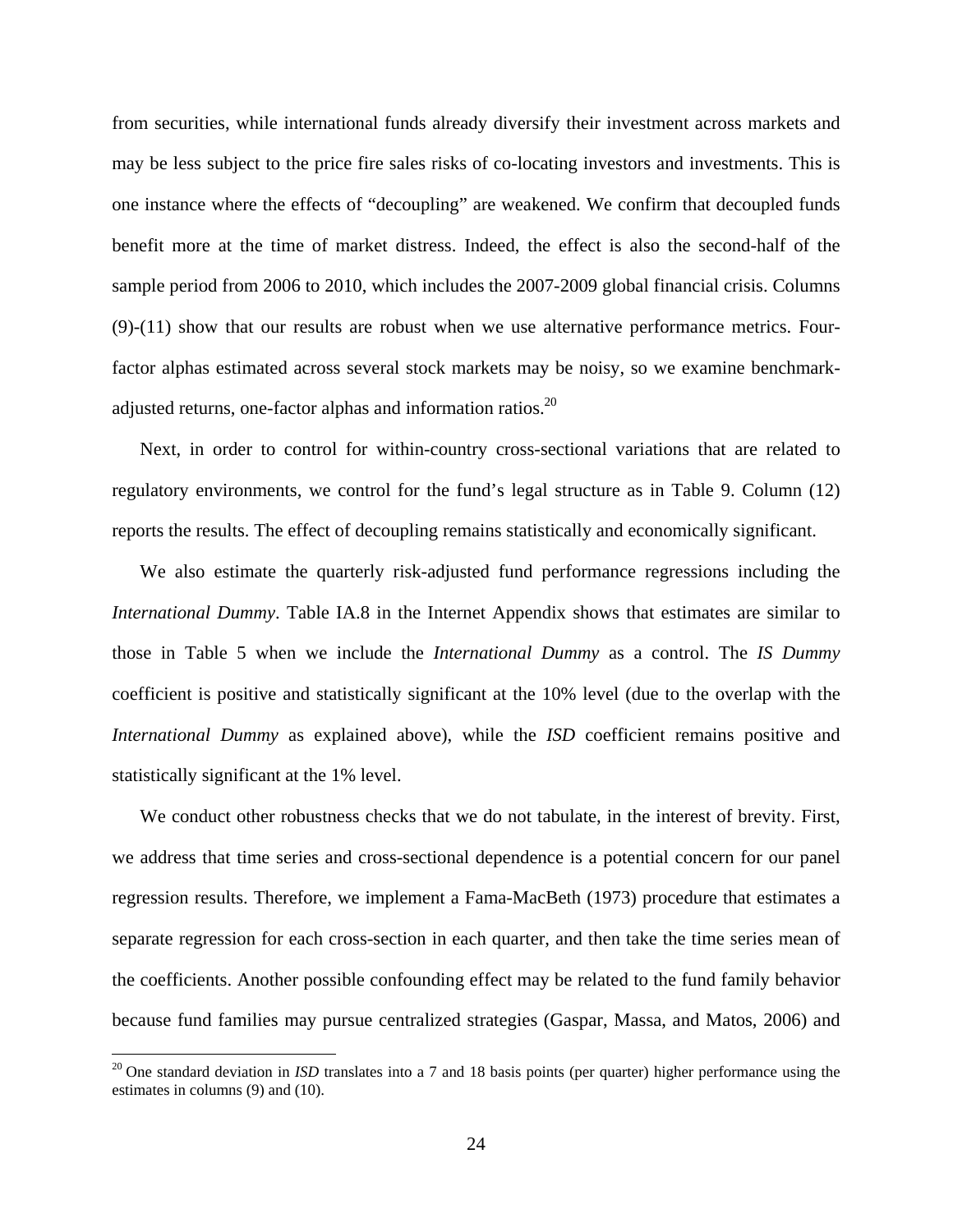some funds within the same family may help to buffer the price impact of a block sale in case a fund experiences unusual outflows. To control for these effects, we re-estimate our main specifications by clustering the errors at the family level.

Overall, these results are consistent with a positive and significant relation between fund performance and fund decoupling

#### **6. Fund Strategies and Limits to Arbitrage**

1

In this section, we investigate the link between investor-stock decoupling and fund manager actions and strategies. Our main hypothesis posits that fund managers have more leeway to pursue their investment objectives if they do not need to deal with investor flows at inconvenient times. We examine three specific implications of this hypothesis.

First, we expect that fund managers with decoupled investors need to load less on market factors. We examine whether fund risk-taking behavior is related to its *ISD*. We estimate panel regressions with fund-quarter observations of the total risk of the fund, as well as its systematic and idiosyncratic risk components. Total risk is defined as the standard deviation of the fund returns in the prior 36 months. The systematic component of risk is the loading on the market factor. The idiosyncratic component of risk is given by the fund return residual standard deviation (tracking error).<sup>21</sup> In the interest of brevity, we present only the results based on the measures of systematic and idiosyncratic risk estimated using the four-factor model. The results are reported in Table 10 for total risk (columns (1) and (2)), systematic risk (column (3)) and tracking error (column (4)). We find a negative and significant association between *ISD* and risk taking as proxied by total risk in column (1). The result is consistent when the unit of observation is a fund primary class for each country of sale (column (2)). In untabulated results, we find that

 $21$  We obtain similar results also when we use the standard deviation of the difference between a fund's return and its benchmark as measure of tracking error. This is the more commonly used tracking error measure in the industry.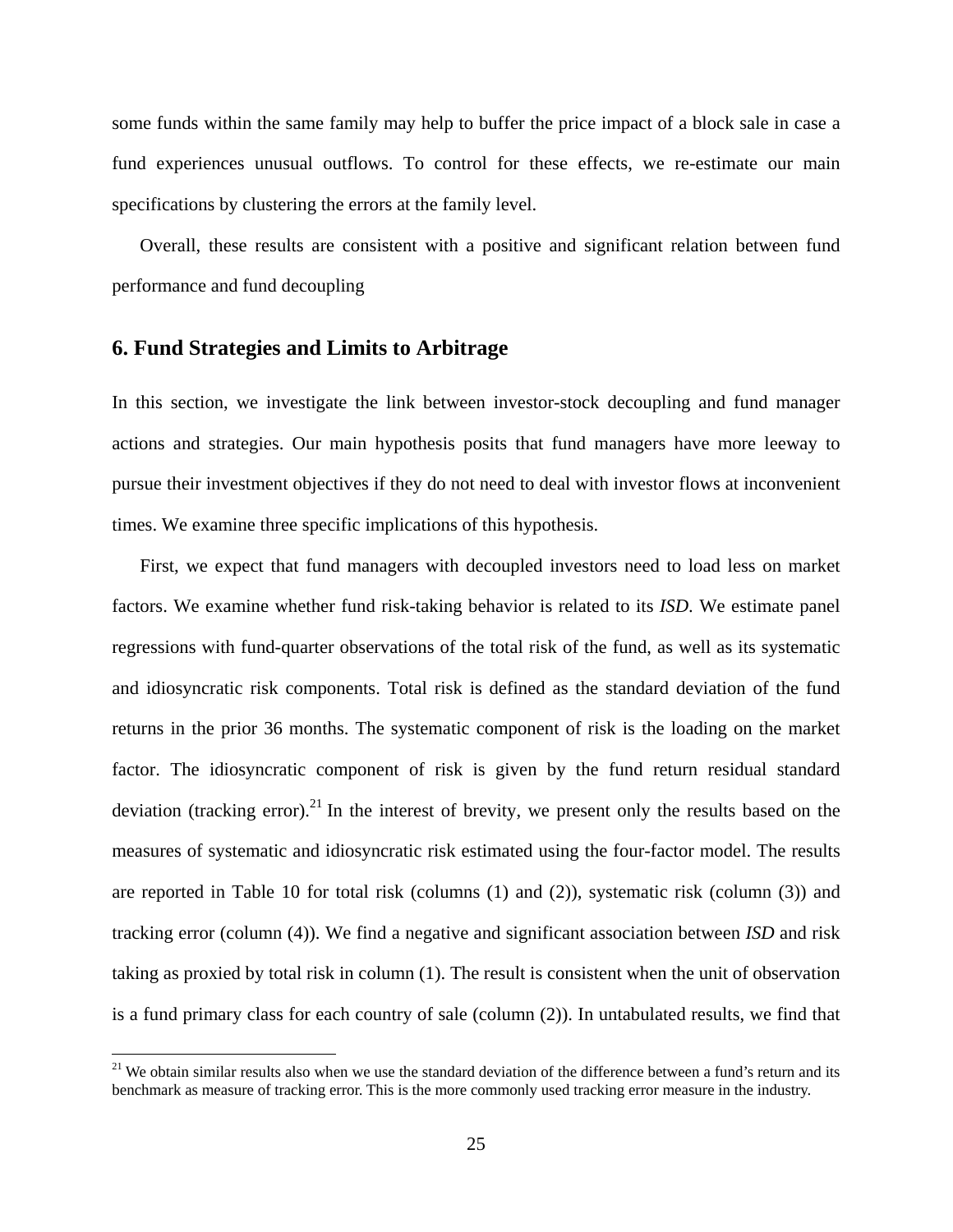the decoupling is associated with less risk taking in both the samples of non-U.S. and U.S. domiciled funds.<sup>22</sup> We also find a negative and significant effect of *ISD* on systematic risk and tracking error. Because both idiosyncratic bets and total risk are negatively associated with fund *ISD*, we cannot conclude whether funds diverge relatively more or less from the benchmark.

To investigate further whether funds with decoupled investors adopt more active trading strategies we follow Amihud and Goyenko (2013) and focus on the fund's *R-squared* from the regression of a fund's returns on the four-factor alpha portfolio returns. The higher the *R-squared*, the closer a fund mimics its benchmark portfolio.<sup>23</sup> Column (5) of Table 10 reports the regression results of the fund's *R-squared* on *ISD* and the fund-level control variables. We find a negative association between *R-squared* and *ISD*. This suggests that investor-stock decoupling facilitates active management by mutual funds. Fund managers with decoupled investors diverge more from their benchmarks.

Second, we expect funds with higher *ISD* to be able to invest more in illiquid assets because the fund manager expects fewer investor outflows when the portfolio's holdings are depressed. We consider two alternative measures of liquidity based on portfolio holdings drawn from the FactSet/LionShares database.<sup>24</sup> The first measure is whether funds hold smaller stocks based on the value-weighted average firm size according to the portfolio's stock holdings. The portfolio size is defined as the logarithm of the average market capitalization (in millions of U.S. dollars) of the stock holdings (*Portfolio Firm Size*). The second measure of portfolio liquidity is the value-weighted average of the Amihud (2002) illiquidity ratio according to the stock holdings (*Portfolio Illiquidity*). Columns (6) and (7) of Table 10 report the results of the two liquidity

 $\overline{a}$ 

 $^{22}$  In the total risk regressions, the *ISD* coefficient is negative and significant at  $-0.3587$  in the sample of non-U.S. funds, and also negative and significant at -0.6450 in the sample of U.S. funds.

<sup>&</sup>lt;sup>23</sup> There are other measures of active management. For example, Kacperczyk, Sialm, and Zheng (2005) exploit the degree of concentration of the fund holdings in a specific industry. Cremers and Petajisto (2009) create a measure of "active share" based on the share of portfolio holdings that differ from the fund's benchmark index holdings. All these measures are appealing, but as they are holding-based, they significantly reduce our sample size. <sup>24</sup> Due to data limitations on portfolio holdings, these tests are run only for about two-thirds of the main sample.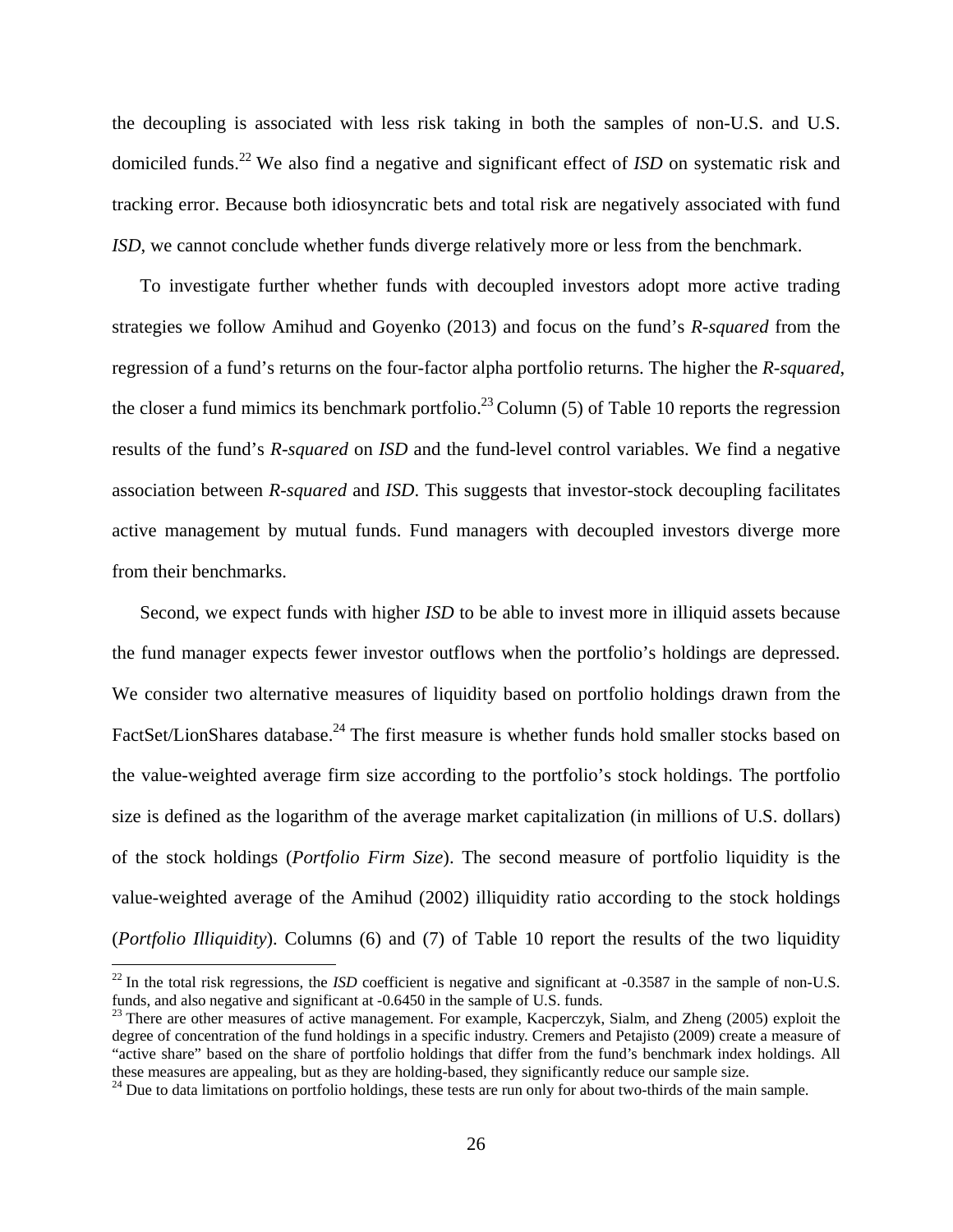measures. We find a negative and significant relation between *Portfolio Firm Size* and *ISD* and a positive and significant relation between average *Portfolio Illiquidity* and *ISD*. These results support our hypothesis that less performance-sensitive flows from decoupled investors allow fund managers to invest in illiquid stocks.

Finally, we expect funds with higher fund *ISD* to engage less in short-term tournaments that may sacrifice long-run performance. Brown, Harlow, and Starks (1996) find that the convexity of the flow-performance relationship may induce fund managers to increase their risk at midyear in an attempt to improve their performance rank and capture investor inflows at year-end. However, if funds have investors that are less performance-sensitive, fund managers will face less this short-term pressure to increase fund risk to catch up in the second-half of the year. Therefore, we expect funds with higher *ISD* to increase less their risk taking in the second half of the year if the fund's mid-year fund performance is poor. To test this idea, we regress the increase in risk in the second half of the calendar year on *ISD* and control variables. The dependent variable is the ratio of the annualized standard deviation of fund returns in the second semester (*S2*) to the annualized standard deviation of fund returns in the first semester (*S1*) at the annual frequency. The fractional performance rank (*Rank*) ranges from zero to one and is assigned according to the fund's average return in the first semester compared to other funds in the same domicile country and investment region. Column (8) of Table 10 shows the results. We find that the coefficient on the *Rank*  $\times$  *ISD* interaction variable is positive and significant. This suggests that if the fund is doing poorly in the first half of the year, *ISD* reduces the fund manager's incentives to increase risk taking in the second half of the year. We conclude that decoupled funds face less pressure to take tournament-related risks.

We also estimate the fund strategies regressions in Table 10 including the *International Dummy*. Table IA.9 in the Internet Appendix shows that estimates are similar to those in Table 10 when we include the *International Dummy* as a control.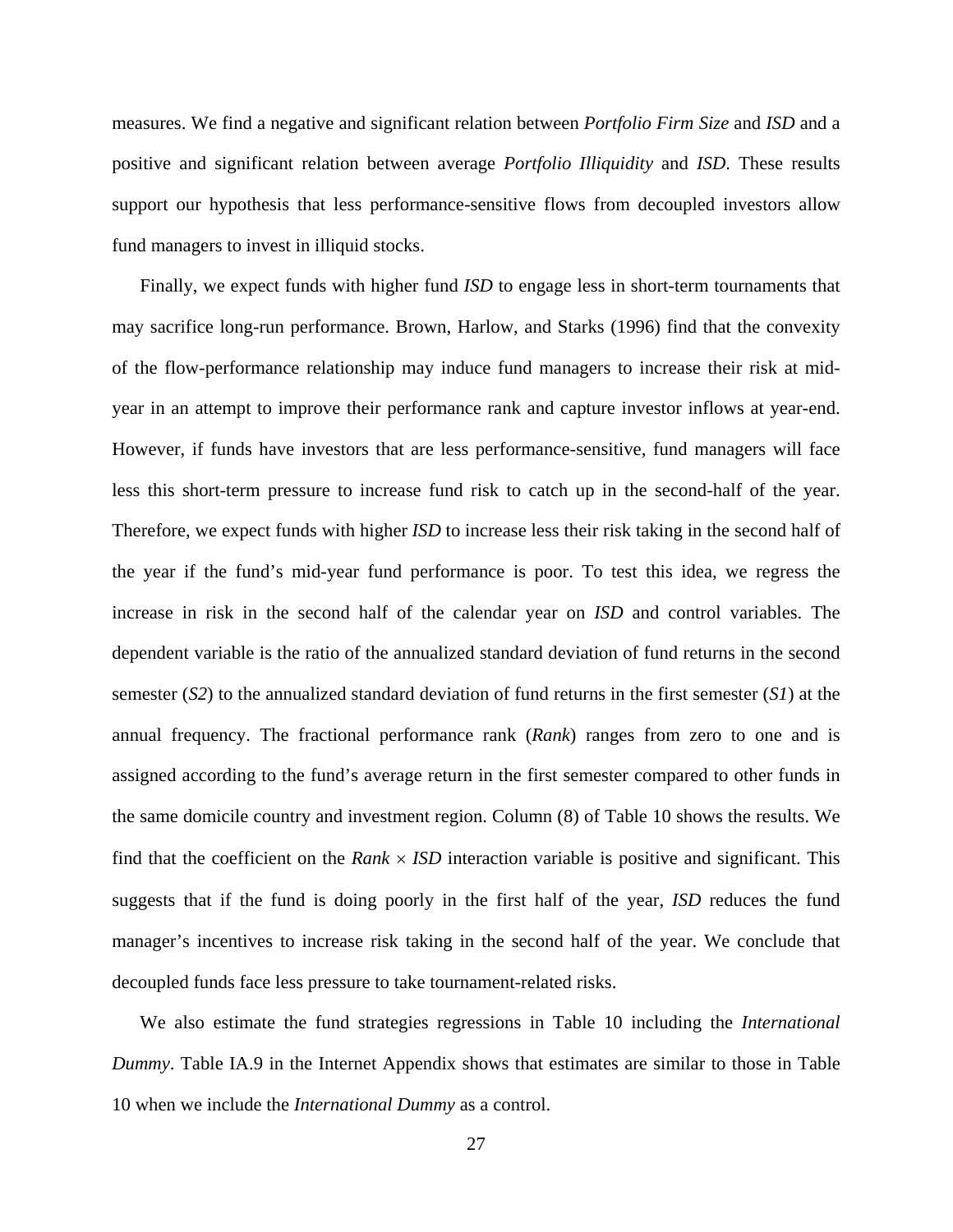#### **7. Conclusion**

We argue that mutual fund behavior is affected by the behavior of investor flows from the markets in which the fund sells its shares. We show that the correlation between the shocks to the investor flows and the shocks to the stock returns in which the fund is investing affects fund performance. Funds characterized by a higher investor-stock decoupling experience a competitive advantage, in particular during periods of asset fire sales and purchases when other local fund managers are divesting (prices are low) and selling when other local players are investing (prices are high). We find that the higher the degree of decoupling, the more a fund is shielded from withdrawals during bad times, allowing the fund manager to engage in more active management, invest in more illiquid assets and deliver higher performance.

Our results support the importance of limits to arbitrage and the behavior of investor flows in delegated portfolio management. Investor segmentation is important and those funds with decoupled investors that are less performance-sensitive enjoy a competitive advantage. We conclude that diversifying funding sources internationally can have a positive impact on mutual fund performance.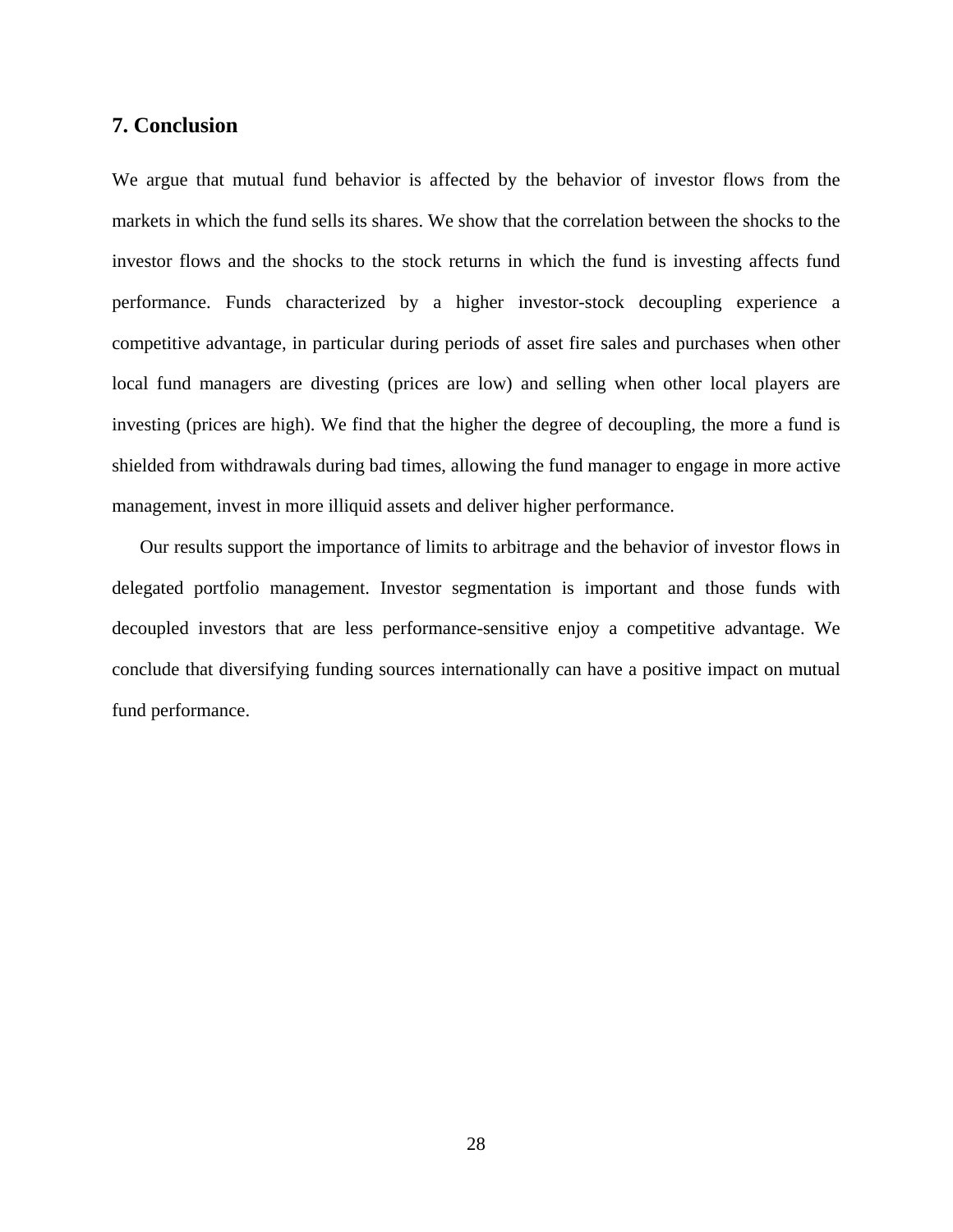#### **References**

- Amihud, Y., 2002, Illiquidity and stock returns: Cross-section and time series effects, *Journal of Financial Markets* 5, 31-56.
- Amihud, Y., and R. Goyenko, 2013, Mutual fund's  $R^2$  as predictor of performance, *Review of Financial Studies* 26, 667-694.
- Aragon, G., 2007, Share restrictions and asset pricing: Evidence from the hedge fund industry, *Journal of Financial Economics* 83, 33-58.
- Bekaert, G, R. Hodrick, and X. Zhang, 2009, International stock return comovements, *Journal of Finance* 64, 2591-2626.
- Brennan, M. and H. Cao, 1997, International portfolio investment flows, *Journal of Finance* 52, 1851-1880.
- Brown, K., W. Harlow, and L. Starks, 1996, Of tournaments and temptations: An analysis of managerial incentives in the mutual fund industry, *Journal of Finance* 51, 85-110.
- Carhart, M., 1997, On persistence in mutual fund performance, *Journal of Finance* 52, 57-82.
- Chen, Q., I. Goldstein, W. Jiang, 2010, Payoff complementarities and financial fragility: Evidence from mutual fund outflows, *Journal of Financial Economics,* 97, 239-262.
- Chen, J., S. Hanson, H. Hong, and J. Stein, 2008, Do hedge funds profit from mutual-fund distress? Working paper, Princeton University.
- Choe, H., B. Kho, and R. Stulz, 2005. Do domestic investors have an edge? The trading experience of foreign investors in Korea*, Review of Financial Studies* 18, 795-829.
- Coval, J., and T. Moskowitz, 1999, Home bias at home: Local equity preference in domestic portfolios, *Journal of Finance* 54, 2045-2073.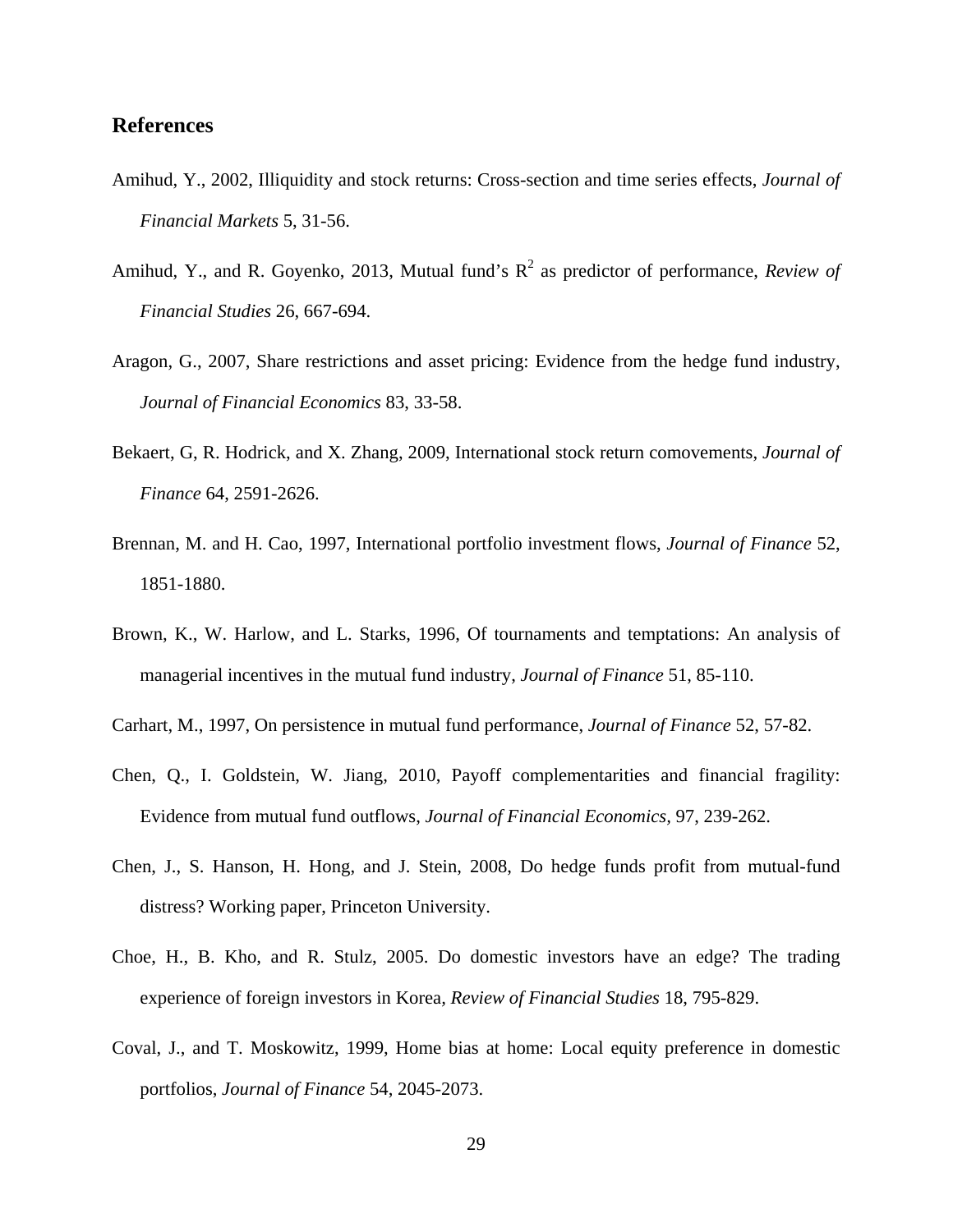- Coval, J., and T. Moskowitz, 2001, The geography of investment: Informed trading and asset prices, *Journal of Political Economy* 109, 811-841.
- Coval, J., and E. Stafford, 2007, Asset fire sales (and purchases) in equity markets, *Journal of Financial Economics* 86, 479-512.
- Cremers, M., M. Ferreira, P. Matos, and L. Starks, 2016, Indexing and active fund management: International evidence, *Journal of Financial Economics* 120, 539-560.
- Cremers, M., and A. Petajisto, 2009, How active is your fund manager? A new measure that predicts performance, *Review of Financial Studies* 22, 3329-3365.
- Del Guercio, D., and J. Reuter , 2014, Mutual fund performance and the incentive to invest in active management, *Journal of Finance* 69, 1673-1704.
- Deli, D., and R. Varma, 2002, Closed-end versus open-end: The choice of organizational form, *Journal of Corporate Finance* 8, 1-27.
- Dvorak, T., 2005, Do domestic investors have an information advantage? Evidence from Indonesia, *Journal of Finance* 60, 817-839.
- Edelen, R., 1999, Investor flows and the assessed performance of open-end mutual funds, *Journal of Financial Economics* 53, 439-466.
- Fama, E., and K. French, 1992, The cross-section of expected stock returns, *Journal of Finance* 47, 427-465.
- Fama, E., and J. MacBeth, 1973, Risk, return, and equilibrium: Empirical tests, *Journal of Political Economy* 81, 607-636.
- Ferreira, M., and P. Matos, 2008, The colors of investors' money: The role of institutional investors around the world? *Journal of Financial Economics* 88, 499-533.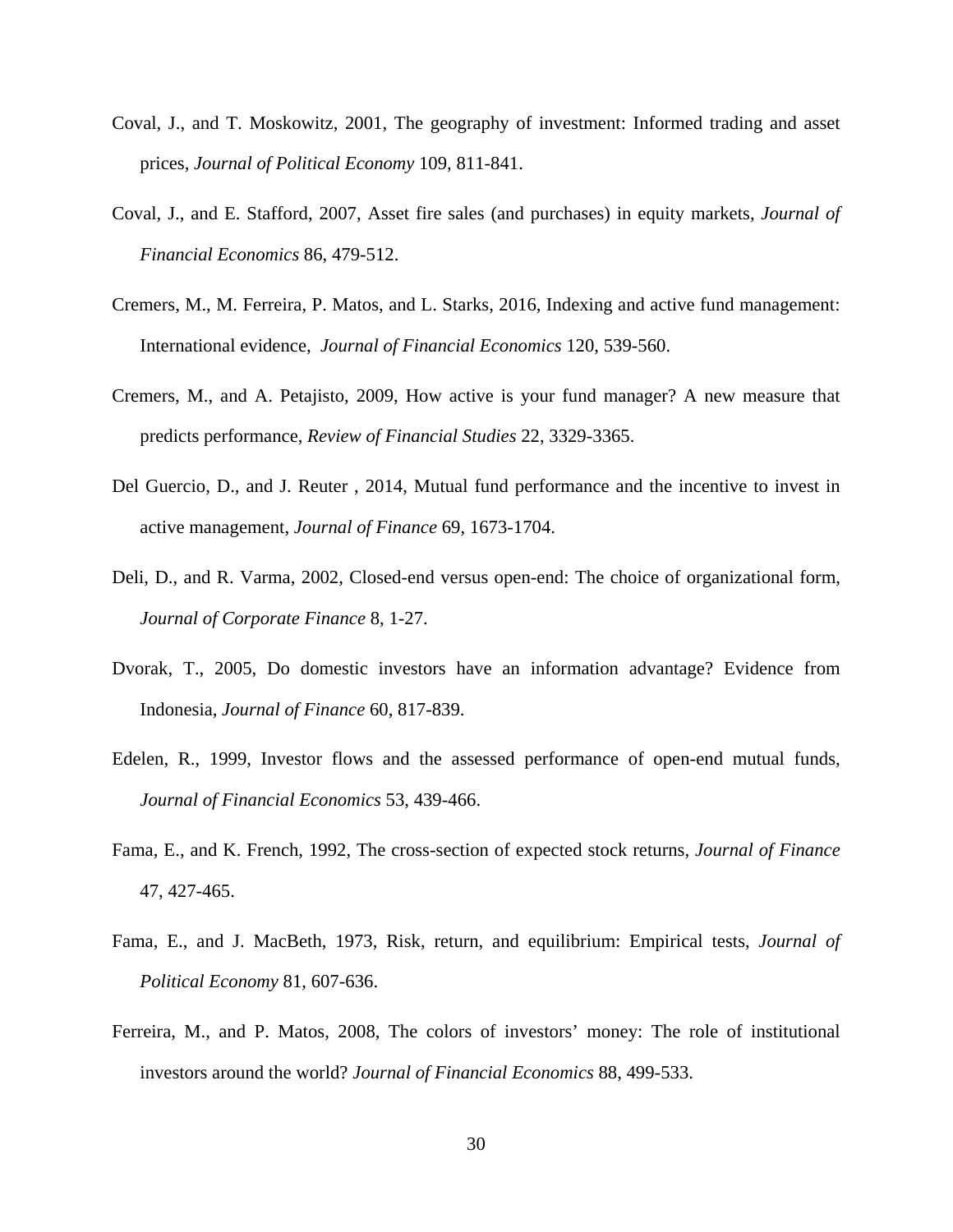- Ferreira, M., A. Keswani, A. Miguel, and S. Ramos, 2012, The flow-performance relationship around the world, *Journal of Banking and Finance* 36, 1759-1780
- Ferreira, M., A. Keswani, A. Miguel, and S. Ramos, 2013, The determinants of mutual fund performance: A cross-country study, *Review of Finance* 17, 483-525.
- Frazzini, A., and O. A. Lamont. 2008. Dumb money: Mutual fund flows and the cross-section of stock returns. *Journal of Financial Economics* 88, 299-322.
- French, K., 2008, Presidential Address: The cost of active investing, *Journal of Finance* 63, 1537-1573.
- Froot, K., P. O' Connell, and M. Seasholes, 2001, The portfolio flows of international investors, *Journal of Financial Economics* 59, 151-193.
- Froot, K., and T. Ramadorai, 2008, Institutional portfolio flows and international investments, *Review of Financial Studies* 21, 937-971.
- Gaspar, J.-M., M. Massa, and P. Matos, 2006, Favoritism in mutual fund families? Evidence on strategic cross-fund subsidization, *Journal of Finance* 61, 73-104.
- Grinblatt, M., and M. Keloharju, 2000, The investment behavior and performance of various investor types: A study of Finland's unique data set, *Journal of Financial Economics* 55, 43- 67.
- Gruber, M., 1996, Another puzzle: The growth in actively managed mutual funds, *Journal of Finance* 52, 783-810.
- Kacperczyk, M., C. Sialm, and L. Zheng, 2005, On industry concentration of actively managed equity mutual funds, *Journal of Finance* 60, 1983-2011.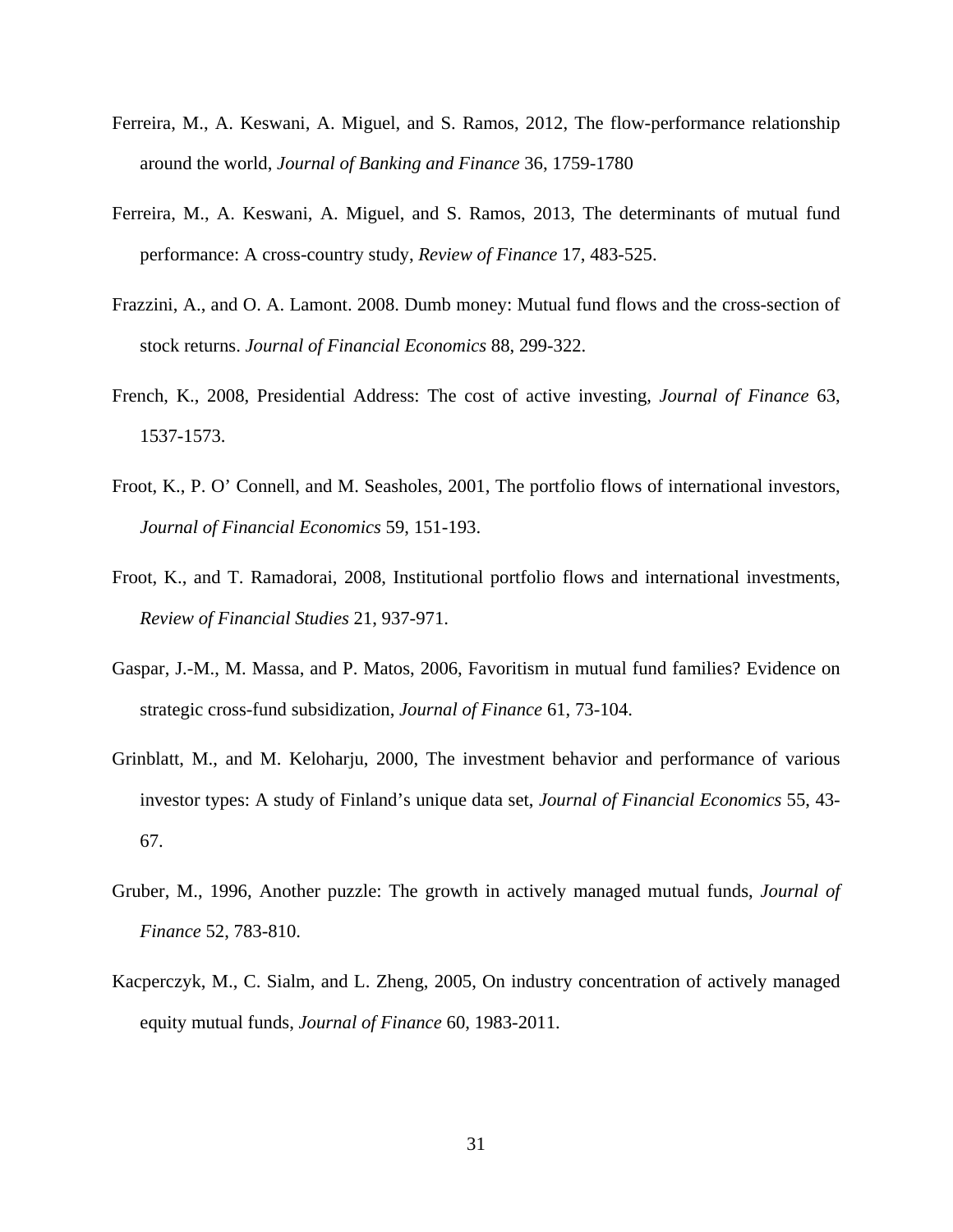- Kang, J.-K., and R. Stulz, 1997, Why is there a home bias? An analysis of foreign portfolio equity ownership in Japan, *Journal of Financial Economics* 46, 3-28.
- Khorana, A., Servaes, H., Tufano, P., 2009. Mutual fund fees around the world, *Review of Financial Studies* 22, 1279-1310.
- Lou, D., 2012, A flow-based explanation for return predictability, *Review of Financial Studies* 25, 3456-3489.
- Malkiel, B., 1995, Returns from investing in equity mutual funds 1971 to 1991, *Journal of Finance* 50, 549-572.
- Shleifer, A., and R. Vishny, 1997, The limits of arbitrage, *Journal of Finance* 52, 35-55.
- Sialm, C., L. Starks, and H. Zhang, 2015, Defined contribution pension plans: Sticky or discerning money? *Journal of Finance* 70, 805-838.
- Sirri, E., and P. Tufano, 1998, Costly search and mutual fund flows, *Journal of Finance* 53, 1589-1622.
- Teo, M., 2009, The geography of hedge funds, *Review of Financial Studies* 22, 3531-3561.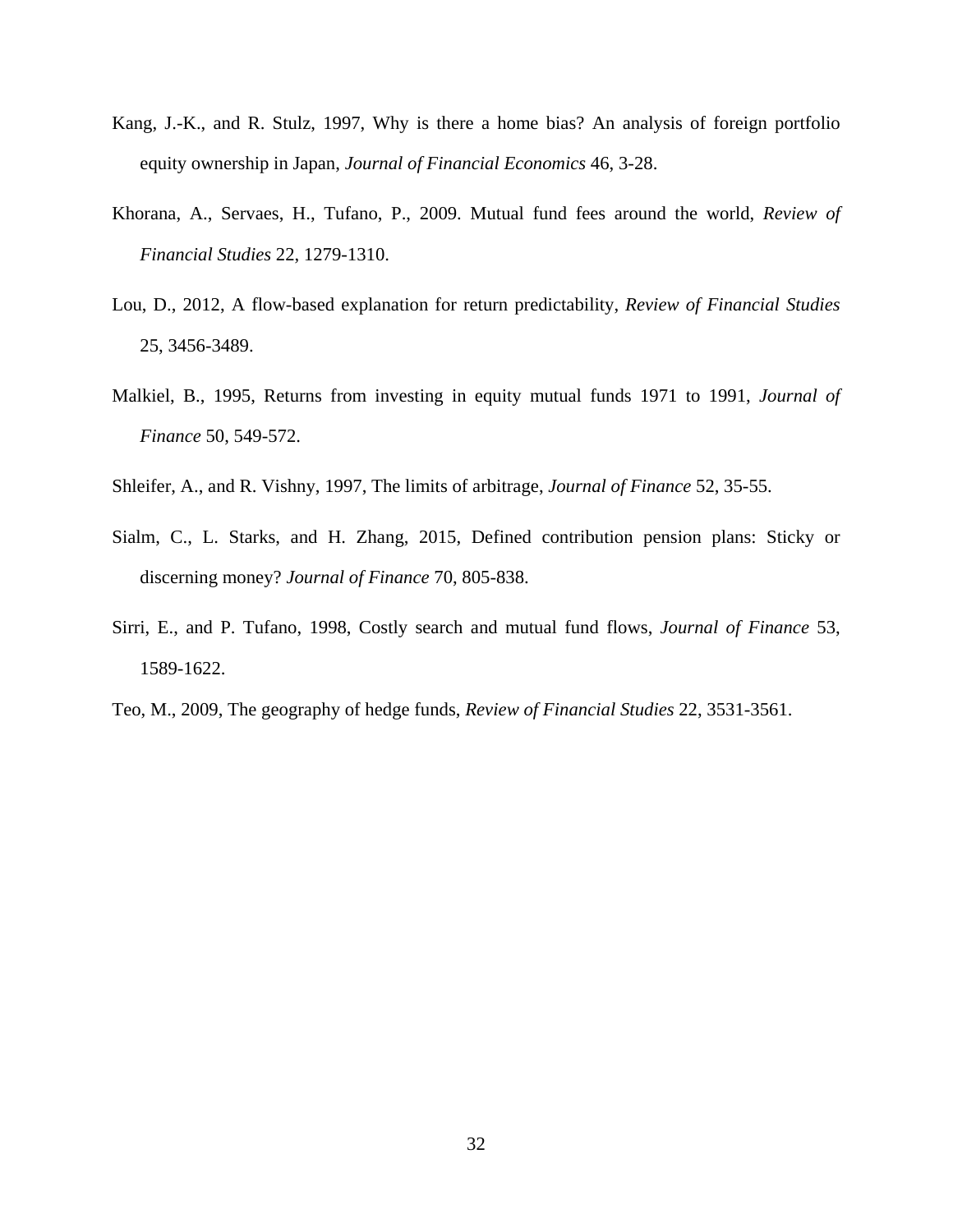#### **Table 1 Number and Size of Open-end Equity Mutual Funds by Domicile**

This table presents number of funds and total net assets (sum of all share classes in millions of U.S. dollars) of the sample of funds by country where the funds are legally domiciled at the end of 2010. The sample includes open-end active equity funds drawn from the Lipper database in the 1997-2010 period. Funds are classified as domestic if the geographical focus of investment is equal to the fund domicile country.

|               | All Funds |              |              | <b>Domestic Funds</b> | <b>International Funds</b> |              |  |  |  |
|---------------|-----------|--------------|--------------|-----------------------|----------------------------|--------------|--|--|--|
| Country       | Number of | <b>TNA</b>   | Number of    | <b>TNA</b>            | Number of                  | <b>TNA</b>   |  |  |  |
|               | Funds     | (\$ million) | Funds        | (\$ million)          | Funds                      | (\$ million) |  |  |  |
| Australia     | 2,267     | 190,759      | 1,261        | 106,765               | 1,006                      | 83,994       |  |  |  |
| Austria       | 171       | 14,749       | 13           | 1,430                 | 158                        | 13,318       |  |  |  |
| Belgium       | 544       | 29,061       | 20           | 1,547                 | 524                        | 27,514       |  |  |  |
| Canada        | 1,386     | 331,227      | 550          | 200,745               | 836                        | 130,482      |  |  |  |
| Denmark       | 219       | 32,040       | 25           | 3,232                 | 194                        | 28,808       |  |  |  |
| Finland       | 181       | 27,929       | 31           | 5,616                 | 150                        | 22,312       |  |  |  |
| France        | 1,066     | 204,211      | 215          | 42,649                | 851                        | 161,563      |  |  |  |
| Germany       | 322       | 120,648      | 48           | 34,727                | 274                        | 85,921       |  |  |  |
| India         | 253       | 39,123       | 251          | 39,093                | $\overline{2}$             | 30           |  |  |  |
| Ireland       | 526       | 162,456      | $\mathbf{1}$ | 5                     | 525                        | 162,451      |  |  |  |
| Italy         | 147       | 33,036       | 32           | 4,530                 | 115                        | 28,506       |  |  |  |
| Japan         | 836       | 78,037       | 490          | 36,101                | 346                        | 41,936       |  |  |  |
| Korea (South) | 578       | 41,965       | 377          | 24,374                | 201                        | 17,591       |  |  |  |
| Malaysia      | 253       | 15,066       | 160          | 10,805                | 93                         | 4,261        |  |  |  |
| Netherlands   | 102       | 35,294       | 22           | 6,035                 | 80                         | 29,260       |  |  |  |
| Norway        | 155       | 41,847       | 58           | 15,746                | 97                         | 26,101       |  |  |  |
| Poland        | 75        | 7,893        | 47           | 6,788                 | 28                         | 1,105        |  |  |  |
| Portugal      | 67        | 2,482        | 19           | 520                   | 48                         | 1,962        |  |  |  |
| Singapore     | 217       | 20,710       | 17           | 2,255                 | 200                        | 18,454       |  |  |  |
| Spain         | 277       | 13,578       | 71           | 2,447                 | 206                        | 11,131       |  |  |  |
| Sweden        | 259       | 112,127      | 108          | 63,479                | 151                        | 48,648       |  |  |  |
| Switzerland   | 268       | 50,487       | 85           | 22,229                | 183                        | 28,257       |  |  |  |
| Taiwan        | 260       | 18,661       | 161          | 10,787                | 99                         | 7,874        |  |  |  |
| Thailand      | 201       | 6,861        | 163          | 6,386                 | 38                         | 475          |  |  |  |
| U.K.          | 938       | 447,790      | 373          | 204,532               | 565                        | 243,258      |  |  |  |
| U.S.          | 2,798     | 3,866,531    | 2,055        | 2,644,365             | 743                        | 1,222,167    |  |  |  |
| Total         | 14,366    | 5,944,568    | 6,653        | 3,497,190             | 7,713                      | 2,447,378    |  |  |  |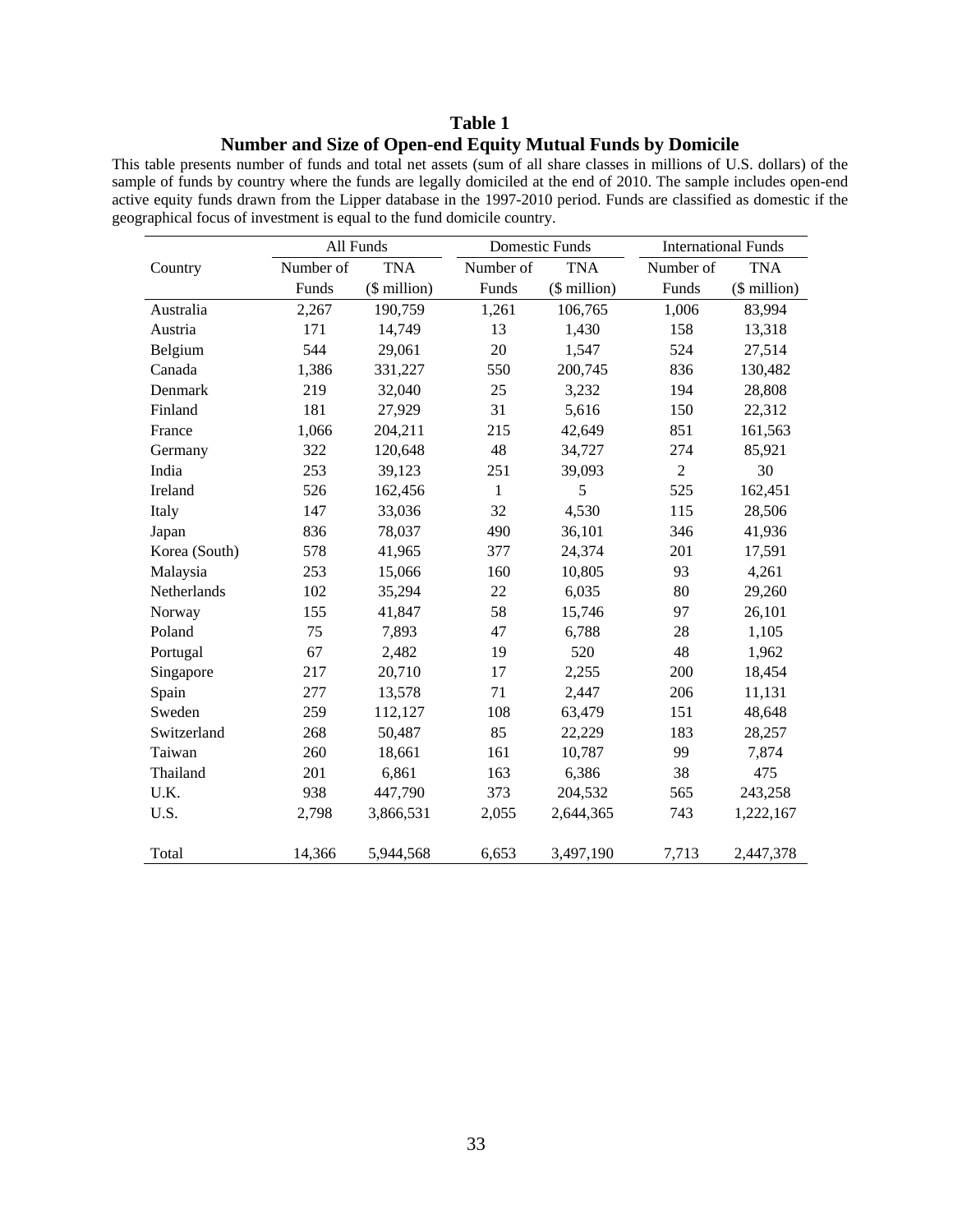#### **Table 2 Summary Statistics**

This table reports mean, median, standard deviation, minimum, maximum and number of observations of the variables. The sample includes open-end active equity funds drawn from the Lipper database in the 1997-2010 period. See Table A.2 in the Appendix for variable definitions.

|                                       | Mean     | Median   | Std. Dev. | Minimum   | Maximum | Observations |
|---------------------------------------|----------|----------|-----------|-----------|---------|--------------|
| IS Dummy                              | 0.538    | 1.000    | 0.499     | 0.000     | 1.000   | 395,413      |
| <b>ISD</b>                            | $-0.289$ | $-0.376$ | 0.393     | $-0.926$  | 0.918   | 395,413      |
| <b>IS Physical Distance</b>           | 4.332    | 6.401    | 4.163     | 0.000     | 9.779   | 395,413      |
| <b>FS Physical Distance</b>           | 4.210    | 6.229    | 4.203     | 0.000     | 9.779   | 395,413      |
| <b>IS Return Distance</b>             | $-0.914$ | $-0.988$ | 0.138     | $-1.000$  | 0.127   | 395,413      |
| <b>IS Time Distance</b>               | 2.268    | 0.000    | 3.179     | 0.000     | 16.000  | 395,413      |
| <b>IS Language Distance</b>           | 0.358    | 0.000    | 0.402     | 0.000     | 1.000   | 395,413      |
| IS Individualism Distance             | 8.610    | 1.000    | 10.562    | 0.000     | 91.000  | 395,413      |
| <b>IS Currency Distance</b>           | 0.423    | 0.000    | 0.456     | 0.000     | 1.000   | 395,413      |
| TNA (\$ millions)                     | 439      | 57       | 2,574     | 0.010     | 195,807 | 393,766      |
| Family TNA (\$ millions)              | 18,364   | 3,269    | 67,821    | 0.010     | 840,057 | 394,676      |
| Age (years)                           | 10.278   | 7.833    | 8.644     | 0.500     | 86.583  | 395,413      |
| Expense Ratio (% year)                | 1.627    | 1.560    | 0.693     | 0.000     | 4.080   | 393,721      |
| Total Load                            | 2.971    | 3.000    | 2.553     | 0.000     | 10.966  | 393,766      |
| Flow (% quarter)                      | $-0.150$ | $-1.624$ | 16.594    | $-49.486$ | 136.561 | 390,160      |
| Return (% quarter)                    | 2.366    | 2.659    | 12.435    | $-33.092$ | 38.109  | 395,413      |
| Four-Factor Alpha (% quarter)         | $-0.185$ | $-0.543$ | 5.791     | $-20.228$ | 24.722  | 395,413      |
| Benchmark-Adjusted Return (% quarter) | $-0.111$ | $-0.219$ | 3.985     | $-16.925$ | 17.825  | 386,505      |
| One-Factor Alpha (% quarter)          | $-0.217$ | $-0.569$ | 5.567     | $-19.888$ | 23.158  | 395,413      |
| <b>Information Ratio</b>              | $-0.144$ | $-0.168$ | 1.212     | $-6.493$  | 5.963   | 395,413      |
| Total Risk (% quarter)                | 10.061   | 9.295    | 4.211     | 3.769     | 26.622  | 395,413      |
| Systematic Risk                       | 1.027    | 1.021    | 0.268     | 0.135     | 1.874   | 395,413      |
| <i>Tracking Error</i> (% quarter)     | 4.422    | 3.671    | 2.734     | 0.906     | 18.754  | 395,413      |
| R-squared                             | 0.795    | 0.852    | 0.173     | 0.008     | 0.999   | 395,413      |
| Portfolio firm size                   | 9.993    | 10.506   | 1.396     | 5.754     | 11.772  | 253,266      |
| Portfolio illiquidity                 | 0.052    | 0.004    | 0.178     | 0.000     | 1.526   | 253,251      |
| S1                                    | 19.020   | 17.561   | 10.138    | 0.000     | 74.357  | 77,041       |
| S <sub>2</sub>                        | 18.278   | 15.515   | 10.209    | 0.000     | 81.200  | 76,541       |
| S1/S2                                 | 1.146    | 1.008    | 0.731     | 0.000     | 24.531  | 76,540       |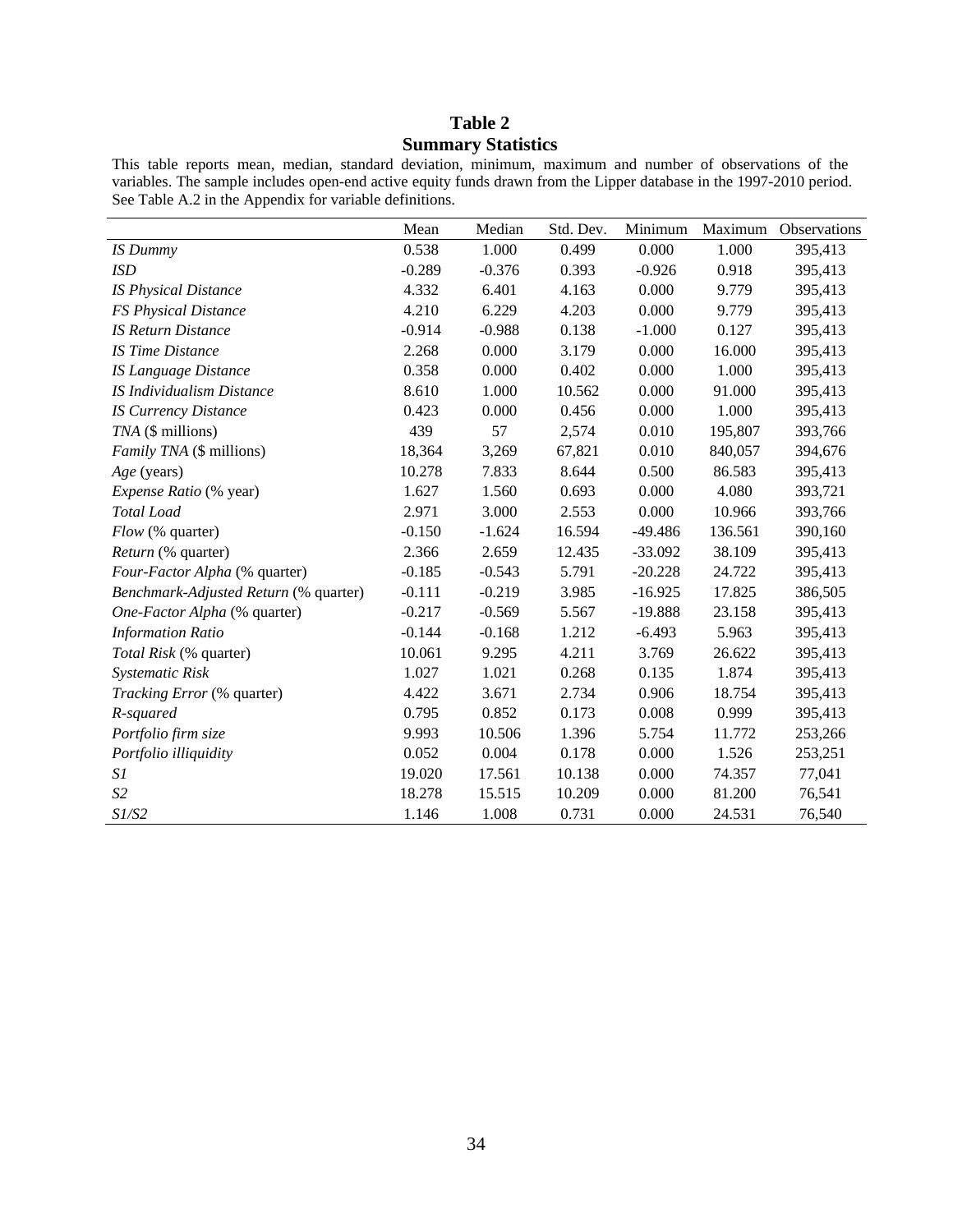#### **Table 3 Time Series Averages by Investor-Stock Decoupling**

This table reports average fund characteristics by group of funds. Panel A divides the sample using the investor-stock dummy variable (*IS* dummy), which equals one if the countries where a fund is sold are different from the countries where the fund invests. Panel B divides the sample into halves based on the median *ISD*. *ISD* is the negative of the value-weighted average correlation between flows of the countries of sale and the stock market return of the countries where the fund invests (weights based on stock market capitalization). Portfolios are rebalanced quarterly. The sample includes open-end active equity funds drawn from the Lipper database in the 1997-2010 period. See Table A.2 in the Appendix for variable definitions. Newey-West *t*-statistics with a four-quarter lag correction are in parentheses.

| Panel A: Average Fund Characteristics by IS Dummy |                                              |                |            |  |  |  |  |  |  |  |  |
|---------------------------------------------------|----------------------------------------------|----------------|------------|--|--|--|--|--|--|--|--|
|                                                   | IS $Dummy = 0$                               | IS Dummy $= 1$ | High-Low   |  |  |  |  |  |  |  |  |
| Number of Funds                                   | 4,662                                        | 5,435          |            |  |  |  |  |  |  |  |  |
| TNA - Total (\$ billions)                         | 2,543                                        | 1,892          |            |  |  |  |  |  |  |  |  |
|                                                   |                                              |                |            |  |  |  |  |  |  |  |  |
| TNA (\$ millions)                                 | 572.1                                        | 355.0          | $-217.2$   |  |  |  |  |  |  |  |  |
|                                                   | (14.76)                                      | (15.41)        | $(-7.73)$  |  |  |  |  |  |  |  |  |
| Family TNA (\$ millions)                          | 24319.0                                      | 14077.6        | $-10241.5$ |  |  |  |  |  |  |  |  |
|                                                   | (19.31)                                      | (16.06)        | $(-16.19)$ |  |  |  |  |  |  |  |  |
| Age (years)                                       | 10.8                                         | 9.73           | $-1.06$    |  |  |  |  |  |  |  |  |
|                                                   | (116.03)                                     | (88.40)        | $(-16.64)$ |  |  |  |  |  |  |  |  |
| Expense Ratio (% year)                            | 1.55                                         | 1.67           | 0.11       |  |  |  |  |  |  |  |  |
|                                                   | (107.67)                                     | (81.46)        | (7.17)     |  |  |  |  |  |  |  |  |
| <b>Total</b> Load                                 | 2.36                                         | 3.41           | 1.05       |  |  |  |  |  |  |  |  |
|                                                   | (27.78)                                      | (81.72)        | (16.71)    |  |  |  |  |  |  |  |  |
| Flow (% quarter)                                  | $-0.098$                                     | 0.26           | 0.35       |  |  |  |  |  |  |  |  |
|                                                   | $(-0.37)$                                    | (0.61)         | (0.98)     |  |  |  |  |  |  |  |  |
|                                                   | Panel B: Average Fund Characteristics by ISD |                |            |  |  |  |  |  |  |  |  |
|                                                   | Low ISD                                      | High ISD       | High-Low   |  |  |  |  |  |  |  |  |
| Number of Funds                                   | 5,249                                        | 4,847          |            |  |  |  |  |  |  |  |  |
| TNA - Total (\$ billions)                         | 3,329                                        | 1,106          |            |  |  |  |  |  |  |  |  |
|                                                   |                                              |                |            |  |  |  |  |  |  |  |  |
| <b>ISD</b>                                        | $-0.56$                                      | 0.01           | 0.57       |  |  |  |  |  |  |  |  |
|                                                   | $(-12.63)$                                   | (0.21)         | (12.63)    |  |  |  |  |  |  |  |  |
| TNA (\$ millions)                                 | 657.1                                        | 243.6          | $-413.4$   |  |  |  |  |  |  |  |  |
|                                                   | (15.94)                                      | (5.84)         | $(-6.54)$  |  |  |  |  |  |  |  |  |
| Family TNA (\$ millions)                          | 26742.8                                      | 10757.3        | $-15985.5$ |  |  |  |  |  |  |  |  |
|                                                   | (19.92)                                      | (4.87)         | $(-5.37)$  |  |  |  |  |  |  |  |  |
| Age (years)                                       | 10.7                                         | 9.72           | $-0.94$    |  |  |  |  |  |  |  |  |
|                                                   | (78.52)                                      | (41.78)        | $(-2.90)$  |  |  |  |  |  |  |  |  |
| Expense Ratio (% year)                            | 1.57                                         | 1.66           | 0.092      |  |  |  |  |  |  |  |  |
|                                                   | (57.60)                                      | (88.57)        | (2.65)     |  |  |  |  |  |  |  |  |
| <b>Total</b> Load                                 | 2.60                                         | 3.25           | 0.65       |  |  |  |  |  |  |  |  |
|                                                   | (16.85)                                      | (35.19)        | (2.91)     |  |  |  |  |  |  |  |  |
| Flow (% quarter)                                  | 0.54                                         | $-0.41$        | $-0.94$    |  |  |  |  |  |  |  |  |
|                                                   | (1.40)                                       | $(-1.37)$      | $(-2.79)$  |  |  |  |  |  |  |  |  |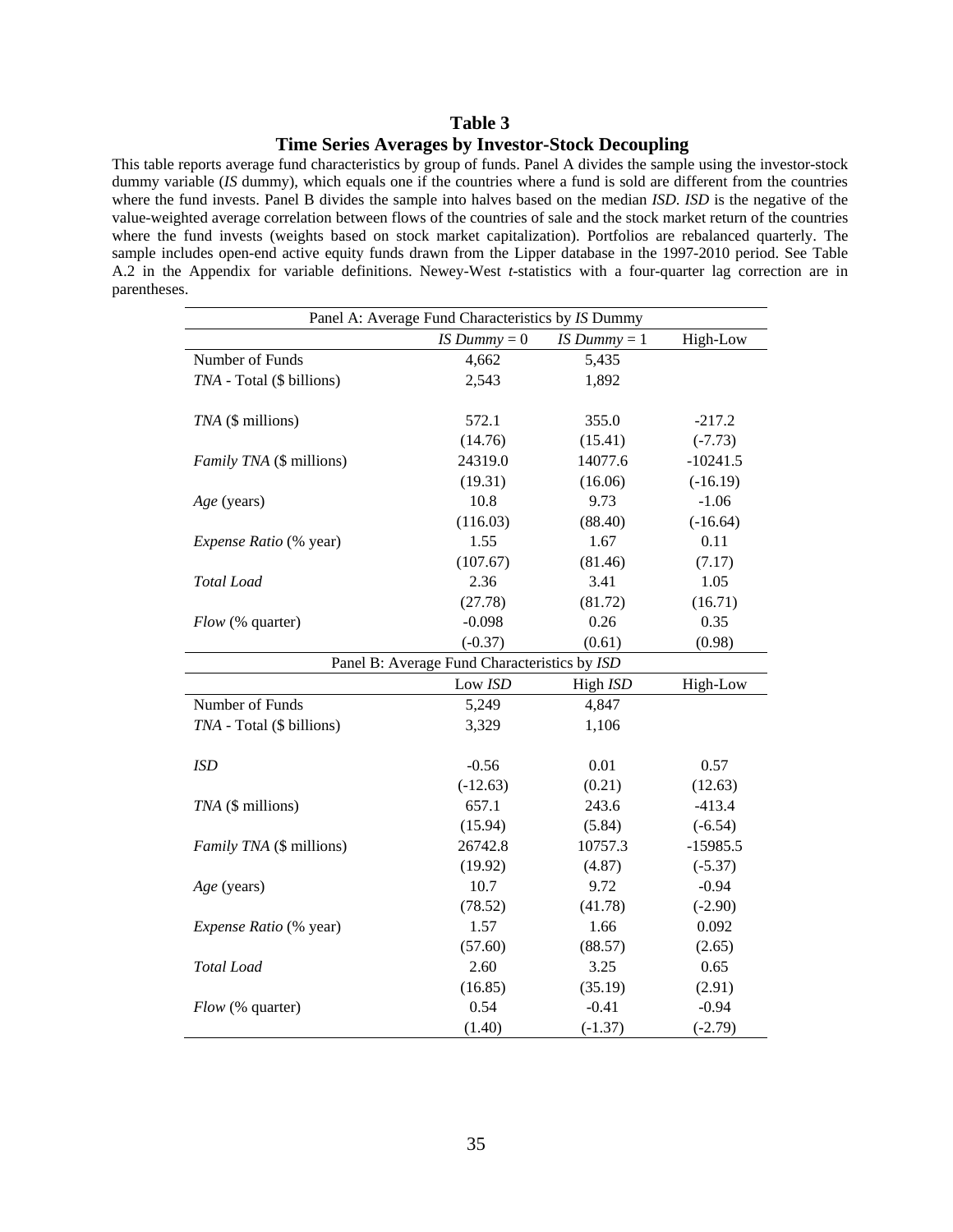#### **Table 4 Flow-Performance Relationship and Investor-Stock Decoupling**

This table reports regressions of quarterly fund flows. In each quarter, a rank is assigned to each fund based on past twelve quarters return relative to funds in the same domicile and investment region. In columns (2) and (4), the piecewise-linear segments are *Low Rank* = min(0.5, *Rank*) and *High Rank* = *Rank Low Rank*. *High ISD* equals one if a fund is above the median in terms of *ISD* in each quarter. The sample includes open-end active equity funds (primary share class offered for sale in the domicile country) drawn from the Lipper database in the 1997-2010 period. In column (4) the unit of observation is a fund primary share class offered for sale in a given country. See Table A.2 for variable definitions. Robust *t-*statistics clustered by fund are in parentheses.

|                             | (1)            | (2)        | (3)            | (4)       |
|-----------------------------|----------------|------------|----------------|-----------|
| $Rank \times IS$ Dummy      | $-1.7029$      |            |                |           |
|                             | $(-5.56)$      |            |                |           |
| $Rank \times High ISD$      |                | $-2.6568$  |                |           |
|                             |                | $(-9.57)$  |                |           |
| Low Rank $\times$ High ISD  |                |            | $-3.2532$      | $-2.8642$ |
|                             |                |            | $(-5.76)$      | $(-2.54)$ |
| High Rank $\times$ High ISD |                |            | $-2.0969$      | $-0.4656$ |
|                             |                |            | $(-3.39)$      | $(-0.40)$ |
| Rank                        | 6.2477         | 6.4689     |                |           |
|                             | (27.58)        | (31.43)    |                |           |
| Low Rank                    |                |            | 5.9752         | 6.4555    |
|                             |                |            | (15.16)        | (7.86)    |
| <b>High Rank</b>            |                |            | 6.9352         | 7.1771    |
|                             |                |            | (15.53)        | (7.82)    |
| IS Dummy                    | 1.2162         |            |                |           |
|                             | (4.99)         |            |                |           |
| High ISD                    |                | 1.3713     | 1.5227         | 0.7723    |
|                             |                | (8.39)     | (7.49)         | (1.93)    |
| <b>Flow Category</b>        | 0.4736         | 0.4739     | 0.4739         | 0.5232    |
|                             | (23.41)        | (23.40)    | (23.40)        | (12.81)   |
| $TNA$ (log)                 | $-0.3700$      | $-0.3662$  | $-0.3645$      | $-0.5381$ |
|                             | $(-10.43)$     | $(-10.36)$ | $(-10.32)$     | $(-7.36)$ |
| Family TNA (log)            | 0.1041         | 0.1100     | 0.1100         | 0.2547    |
|                             | (3.89)         | (4.13)     | (4.13)         | (5.92)    |
| Age (log)                   | $-0.3976$      | $-0.4062$  | $-0.4046$      | $-0.1682$ |
|                             | $(-4.81)$      | $(-4.92)$  | $(-4.90)$      | $(-0.97)$ |
| <b>Expense Ratio</b>        | $-0.2199$      | $-0.2222$  | $-0.2365$      | 0.0017    |
|                             | $(-2.50)$      | $(-2.53)$  | $(-2.69)$      | (0.01)    |
| <b>Total</b> Load           | -0.0539        | $-0.0530$  | $-0.0535$      | $-0.0695$ |
|                             | $(-2.46)$      | $(-2.42)$  | $(-2.44)$      | $(-1.36)$ |
| Flow                        | 0.1614         | 0.1610     | 0.1608         | 0.1457    |
|                             | (20.89)        | (20.83)    | (20.82)        | (12.51)   |
| Domicile dummies            | Yes            | Yes        | Yes            | Yes       |
| Country-of-sale dummies     | N <sub>o</sub> | No         | N <sub>o</sub> | Yes       |
| Fund type dummies           | Yes            | Yes        | Yes            | Yes       |
| Investment region dummies   | Yes            | Yes        | Yes            | Yes       |
| Time dummies                | Yes            | Yes        | Yes            | Yes       |
| Observations                | 170,917        | 170,917    | 170,917        | 275,544   |
| R-squared                   | 0.067          | 0.067      | 0.067          | 0.065     |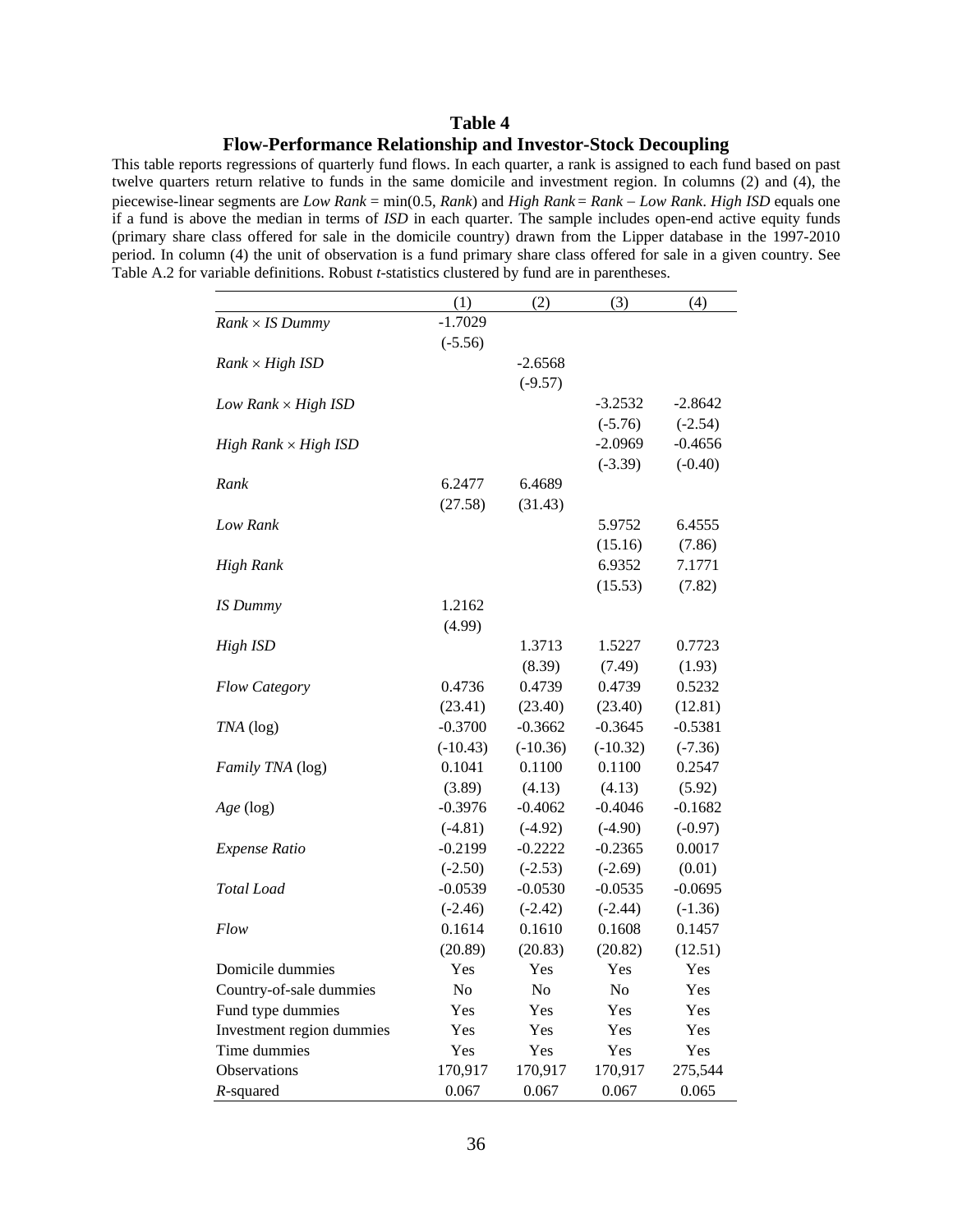#### **Table 5 Performance and Investor-Stock Decoupling**

This table reports panel regressions of quarterly risk-adjusted fund performance. The dependent variable is the alpha from the four-factor model. The factor model is estimated using monthly fund returns in U.S. dollars in the prior 36 months. The sample includes open-end active equity funds (primary share class offered for sale in the domicile country) drawn from the Lipper database in the 1997-2010 period. In column (11) the unit of observation is a fund primary share class offered for sale in a given country. See Table A.2 in Appendix for variable definitions. Robust *t-*statistics clustered by fund are in parentheses.

|                                  | (1)       | (2)       | (3)       | (4)       | (5)       | (6)       | (7)       | (8)       | (9)       | (10)      | (11)      |
|----------------------------------|-----------|-----------|-----------|-----------|-----------|-----------|-----------|-----------|-----------|-----------|-----------|
| <b>IS Dummy</b>                  | 0.1891    |           |           |           |           |           |           |           |           |           |           |
|                                  | (3.18)    |           |           |           |           |           |           |           |           |           |           |
| <b>ISD</b>                       |           | 0.4377    | 0.4375    | 0.4411    | 0.4372    | 0.4436    | 0.4381    | 0.4347    | 0.4222    | 0.4354    | 0.3221    |
|                                  |           | (10.43)   | (10.42)   | (10.51)   | (10.41)   | (10.59)   | (10.45)   | (10.35)   | (10.00)   | (10.38)   | (5.48)    |
| <b>IS Physical Distance</b>      |           |           | 0.0442    |           |           |           |           |           |           | 0.0251    |           |
|                                  |           |           | (4.03)    |           |           |           |           |           |           | (1.82)    |           |
| <b>IS Return Distance</b>        |           |           |           | 0.9660    |           |           |           |           |           | 0.9199    |           |
|                                  |           |           |           | (7.21)    |           |           |           |           |           | (5.93)    |           |
| <b>IS Time Distance</b>          |           |           |           |           | 0.0115    |           |           |           |           | $-0.0190$ |           |
|                                  |           |           |           |           | (1.54)    |           |           |           |           | $(-1.12)$ |           |
| <b>IS Language Distance</b>      |           |           |           |           |           | 0.1246    |           |           |           | $-0.1071$ |           |
|                                  |           |           |           |           |           | (1.67)    |           |           |           | $(-1.17)$ |           |
| <b>IS Individualism Distance</b> |           |           |           |           |           |           | 0.0090    |           |           | 0.0073    |           |
|                                  |           |           |           |           |           |           | (3.24)    |           |           | (2.22)    |           |
| <b>IS Currency Distance</b>      |           |           |           |           |           |           |           | 0.2875    |           | 0.1339    |           |
|                                  |           |           |           |           |           |           |           | (4.38)    |           | (1.61)    |           |
| <b>FS Physical Distance</b>      |           |           |           |           |           |           |           |           | $-0.0324$ | $-0.0082$ |           |
|                                  |           |           |           |           |           |           |           |           | $(-6.91)$ | $(-0.15)$ |           |
| $TNA$ (log)                      | 0.0216    | 0.0228    | 0.0217    | 0.0241    | 0.0233    | 0.0224    | 0.0219    | 0.0233    | 0.0279    | 0.0224    | $-0.0063$ |
|                                  | (3.22)    | (3.40)    | (3.22)    | (3.58)    | (3.46)    | (3.33)    | (3.26)    | (3.46)    | (4.09)    | (3.32)    | $(-0.57)$ |
| Family TNA (log)                 | 0.0326    | 0.0349    | 0.0342    | 0.0351    | 0.0347    | 0.0346    | 0.0349    | 0.0342    | 0.0314    | 0.0350    | 0.0339    |
|                                  | (5.22)    | (5.59)    | (5.48)    | (5.64)    | (5.57)    | (5.54)    | (5.60)    | (5.49)    | (4.99)    | (5.63)    | (3.65)    |
| Age (log)                        | $-0.0939$ | $-0.0908$ | $-0.0951$ | $-0.0945$ | $-0.0929$ | $-0.0902$ | $-0.0885$ | $-0.0947$ | $-0.0973$ | $-0.0933$ | $-0.0766$ |
|                                  | $(-5.57)$ | $(-5.38)$ | $(-5.64)$ | $(-5.60)$ | $(-5.51)$ | $(-5.34)$ | $(-5.25)$ | $(-5.61)$ | $(-5.66)$ | $(-5.53)$ | $(-2.49)$ |
| <b>Expense Ratio</b>             | 0.0833    | 0.0865    | 0.0850    | 0.0840    | 0.0850    | 0.0854    | 0.0837    | 0.0839    | 0.0819    | 0.0834    | 0.0813    |
|                                  | (4.24)    | (4.40)    | (4.32)    | (4.28)    | (4.33)    | (4.34)    | (4.27)    | (4.27)    | (4.11)    | (4.25)    | (2.72)    |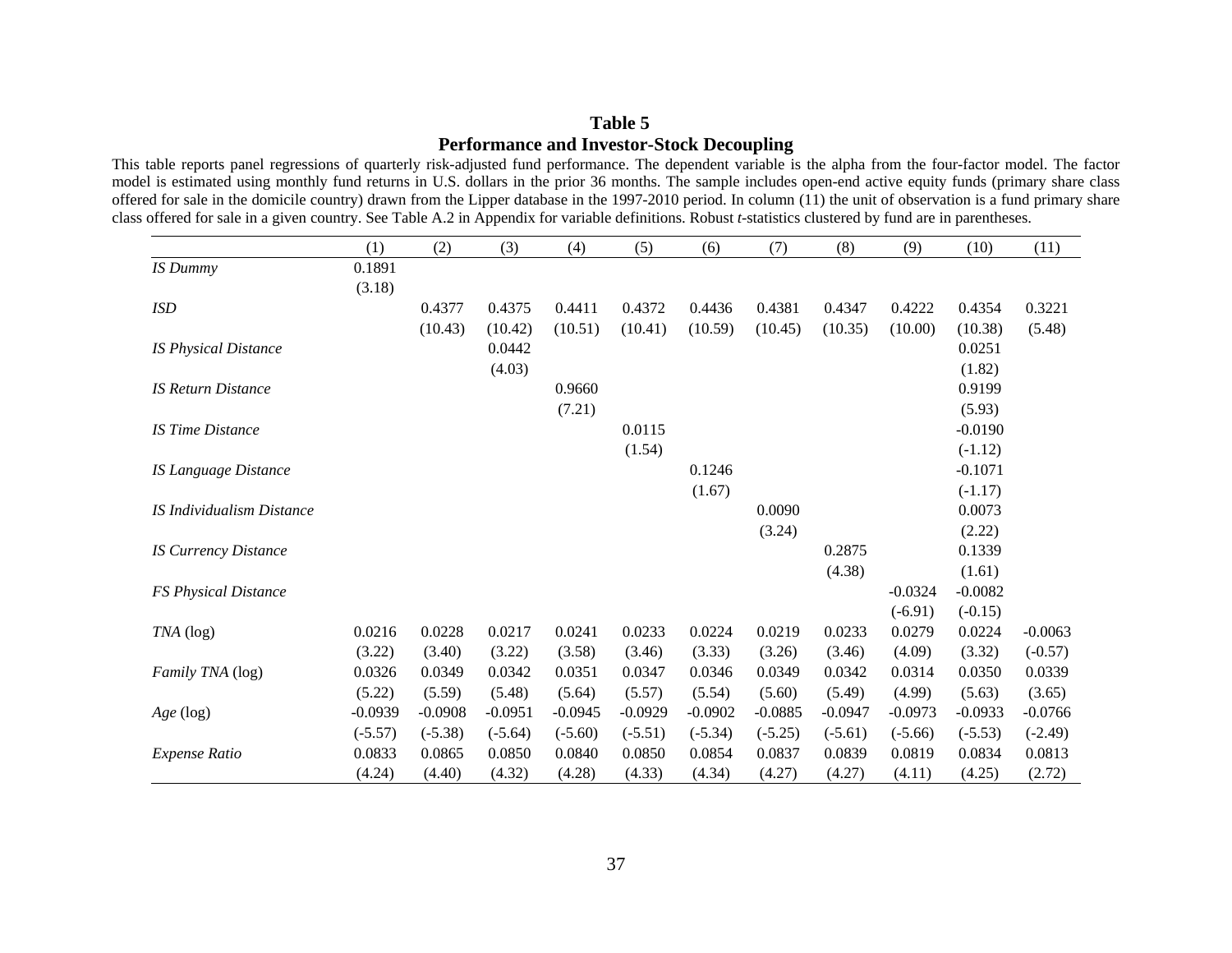| <b>Total</b> Load         | $-0.0045$  | $-0.0043$  | $-0.0042$      | $-0.0038$ | $-0.0041$ | $-0.0042$      | $-0.0042$      | $-0.0038$      | $-0.0052$      | $-0.0037$      | 0.0073     |
|---------------------------|------------|------------|----------------|-----------|-----------|----------------|----------------|----------------|----------------|----------------|------------|
|                           | $(-0.86)$  | $(-0.82)$  | $(-0.80)$      | $(-0.73)$ | $(-0.80)$ | $(-0.81)$      | $(-0.81)$      | $(-0.74)$      | $(-0.96)$      | $(-0.72)$      | (0.68)     |
| Flow                      | $-0.0003$  | $-0.0003$  | $-0.0003$      | $-0.0003$ | $-0.0003$ | $-0.0003$      | $-0.0003$      | $-0.0003$      | $-0.0003$      | $-0.0003$      | 0.0002     |
|                           | $(-0.56)$  | $(-0.51)$  | $(-0.56)$      | $(-0.59)$ | $(-0.54)$ | $(-0.50)$      | $(-0.50)$      | $(-0.52)$      | $(-0.45)$      | $(-0.55)$      | (0.19)     |
| Return                    | 0.0147     | 0.0145     | 0.0144         | 0.0142    | 0.0145    | 0.0144         | 0.0144         | 0.0144         | 0.0170         | 0.0142         | 0.0367     |
|                           | (5.57)     | (5.48)     | (5.48)         | (5.41)    | (5.48)    | (5.47)         | (5.46)         | (5.47)         | (6.43)         | (5.39)         | (9.08)     |
| Domicile dummies          | <b>Yes</b> | <b>Yes</b> | Yes            | Yes       | Yes       | Yes            | <b>Yes</b>     | Yes            | Yes            | <b>Yes</b>     | <b>Yes</b> |
| Country-of-sale dummies   | No         | No         | N <sub>0</sub> | No        | No        | N <sub>0</sub> | N <sub>0</sub> | N <sub>o</sub> | N <sub>0</sub> | N <sub>o</sub> | Yes        |
| Fund type dummies         | Yes        | <b>Yes</b> | Yes            | Yes       | Yes       | Yes            | Yes            | Yes            | Yes            | Yes            | Yes        |
| Investment region dummies | Yes        | Yes        | Yes            | Yes       | Yes       | Yes            | Yes            | Yes            | Yes            | Yes            | Yes        |
| Time dummies              | <b>Yes</b> | <b>Yes</b> | Yes            | Yes       | Yes       | Yes            | Yes            | Yes            | Yes            | <b>Yes</b>     | <b>Yes</b> |
| <b>Observations</b>       | 395,413    | 395,413    | 395,413        | 395,413   | 395,413   | 395,413        | 395,413        | 395,413        | 395,413        | 395,413        | 611,199    |
| R-squared                 | 0.056      | 0.057      | 0.057          | 0.057     | 0.057     | 0.057          | 0.057          | 0.057          | 0.054          | 0.057          | 0.052      |

**Table 5 (continued)**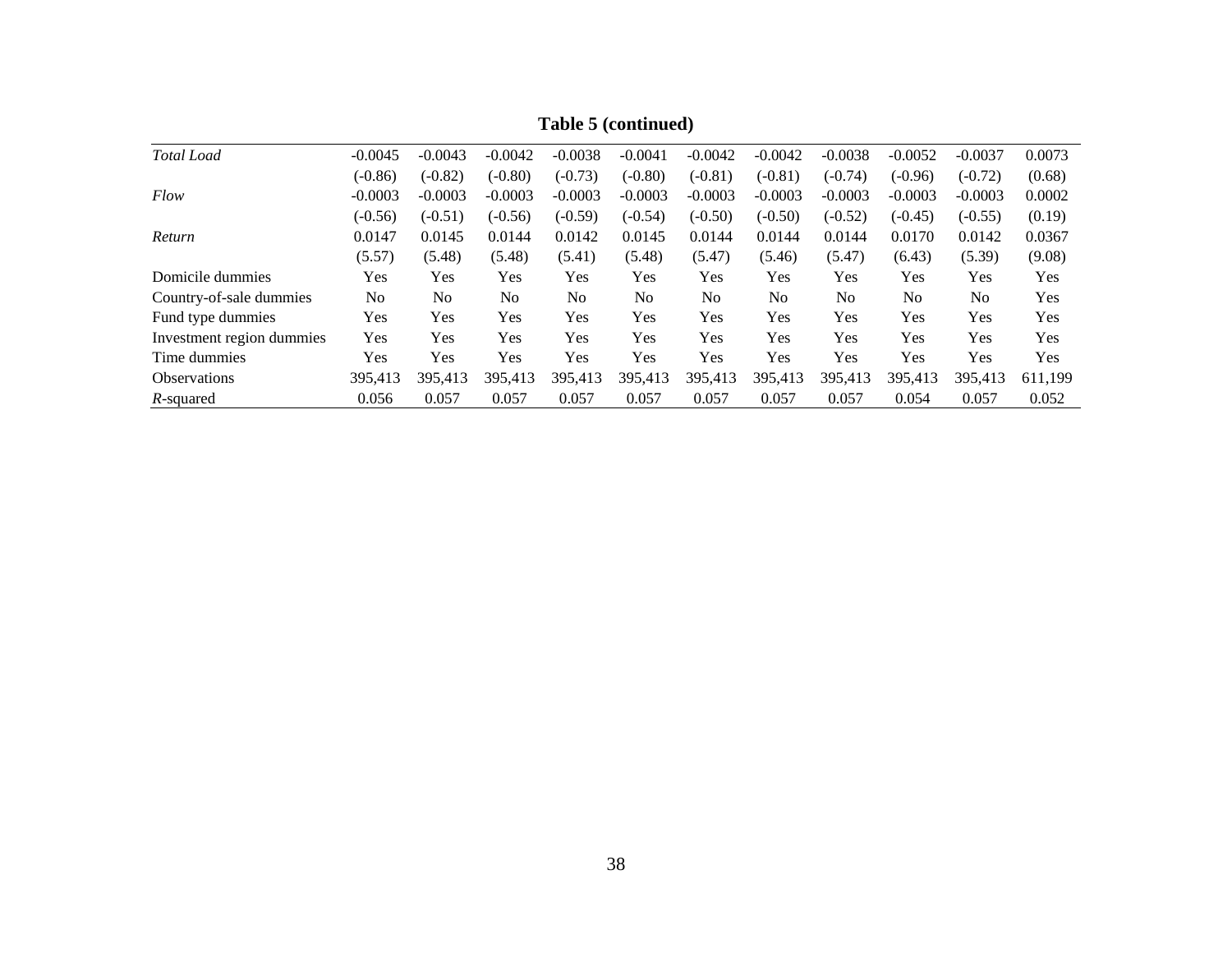#### **Table 6**

#### **Performance and Investor-Stock Decoupling: The Effect of the Market Distress**

This table reports panel regressions of quarterly risk-adjusted fund performance. The dependent variable is the alpha from the four-factor model. The factor models are estimated using monthly fund returns in U.S. dollars in the prior 36 months. *Market Return* is the fund's investment region return in U.S. dollars. *Crisis Dummy* takes the value of one in the period from the fourth quarter of 2007 through the end of 2008, and zero otherwise. *VIX* is the CBOE volatility index. *Stress Dummy* takes the value of one when the *VIX* is above the 75th percentile of the distribution. The regressions include the same control variables (coefficients not shown) as in Table 5. The sample includes open-end active equity funds (primary share class offered for sale in the domicile country) drawn from the Lipper database in the 1997-2010 period. See Table A.2 in the Appendix for variable definitions. Robust *t-*statistics clustered by fund and time are in parentheses.

|                                  | (1)       | (2)       | (3)        | (4)       |
|----------------------------------|-----------|-----------|------------|-----------|
| ISD                              | 0.2452    | 0.0995    | 1.1706     | $-0.0333$ |
|                                  | (6.61)    | (2.68)    | (15.66)    | $(-0.88)$ |
| $ISD \times Market$ Return       | $-2.2712$ |           |            |           |
|                                  | $(-4.41)$ |           |            |           |
| $ISD \times Crisis$ Dummy        |           | 0.6783    |            |           |
|                                  |           | (7.38)    |            |           |
| $ISD \times VIX$                 |           |           | $-0.0477$  |           |
|                                  |           |           | $(-14.67)$ |           |
| $ISD \times \text{Stress Dumny}$ |           |           |            | 0.5499    |
|                                  |           |           |            | (8.38)    |
| Market Return                    | 0.3291    |           |            |           |
|                                  | (1.21)    |           |            |           |
| Crisis Dummy                     |           | $-0.2876$ |            |           |
|                                  |           | $(-7.98)$ |            |           |
| <b>VIX</b>                       |           |           | $-0.0244$  |           |
|                                  |           |           | $(-14.72)$ |           |
| <b>Stress Dummy</b>              |           |           |            | $-0.2857$ |
|                                  |           |           |            | $(-8.15)$ |
| Domicile dummies                 | Yes       | Yes       | Yes        | Yes       |
| Fund type dummies                | Yes       | Yes       | Yes        | Yes       |
| Investment region dummies        | Yes       | Yes       | Yes        | Yes       |
| <b>Observations</b>              | 395,413   | 395,413   | 395,413    | 395,413   |
| $R$ -squared                     | 0.019     | 0.020     | 0.020      | 0.021     |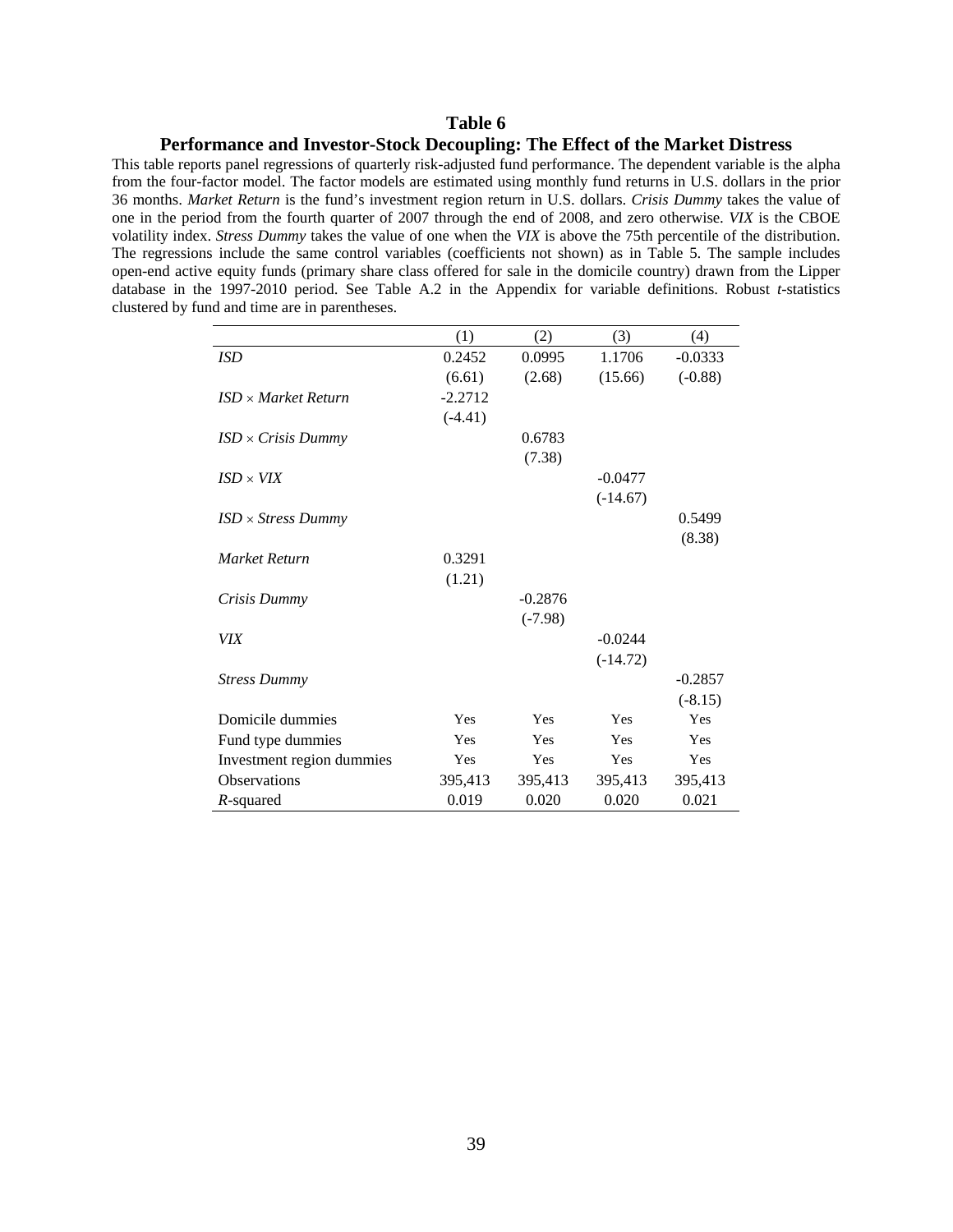#### **Table 7 Fire Sales and Investor-Stock Decoupling during the Financial Crisis**

This table reports panel regressions of quarterly future stock returns. *Holdings Decrease* (abs) is the absolute value of the sum of quarterly negative changes in mutual fund ownership (as a percentage of market capitalization) across all funds. *Holdings* is the mutual fund ownership (as a percentage of market capitalization) across all funds. The sample of stocks includes all stocks in Worldscope with mutual fund holdings in the FactSet/LionShares database. The sample of funds includes open-end active equity funds (primary share class offered for sale in the domicile country) drawn from the Lipper database. The sample period is the crisis period defined from the fourth quarter of 2007 through the end of 2008. Regressions include year, industry and country dummies. See Table A.2 in the Appendix for variable definitions. Robust *t-*statistics clustered by fund are in parentheses.

|                                    | (1)        | (2)       | (3)       |
|------------------------------------|------------|-----------|-----------|
| Holdings Decrease (abs) - Low ISD  | 0.2550     |           | 0.1990    |
|                                    | (3.24)     |           | (2.43)    |
| Holdings Decrease (abs) - High ISD |            | $-0.2660$ | $-0.3240$ |
|                                    |            | $(-2.53)$ | $(-2.83)$ |
| Holdings - Low ISD                 | $-0.0019$  |           | $-0.0016$ |
|                                    | $(-1.75)$  |           | $(-1.54)$ |
| Holdings - High ISD                |            | $-0.0059$ | $-0.0051$ |
|                                    |            | $(-2.00)$ | $(-1.29)$ |
| Book-to-Market (log)               | 0.0058     | 0.0059    | 0.0055    |
|                                    | (3.79)     | (3.91)    | (3.37)    |
| Market Capitalization (log)        | 0.0065     | 0.0082    | 0.0073    |
|                                    | (6.32)     | (7.75)    | (6.38)    |
| Volatility                         | $-0.2430$  | $-0.2100$ | $-0.2770$ |
|                                    | $(-11.11)$ | $(-9.48)$ | $(-9.53)$ |
| Turnover                           | $-0.0024$  | $-0.0020$ | $-0.0019$ |
|                                    | $(-2.95)$  | $(-2.43)$ | $(-2.11)$ |
| Stock Price (log)                  | $-0.0020$  | $-0.0029$ | $-0.0029$ |
|                                    | $(-2.05)$  | $(-2.97)$ | $(-2.68)$ |
| <b>MSCI</b> Dummy                  | 0.0085     | 0.0075    | 0.0061    |
|                                    | (3.06)     | (2.63)    | (2.07)    |
| Momentum                           | 0.0290     | 0.0241    | 0.0292    |
|                                    | (12.90)    | (11.21)   | (11.87)   |
| Dividend Yield                     | 0.1850     | 0.2020    | 0.1600    |
|                                    | (4.62)     | (4.81)    | (3.50)    |
| <b>ADR</b> Dummy                   | 0.0031     | 0.0050    | 0.0048    |
|                                    | (1.03)     | (1.69)    | (1.57)    |
| Number of Analysts                 | $-0.0053$  | $-0.0052$ | $-0.0040$ |
|                                    | $(-3.64)$  | $(-3.48)$ | $(-2.55)$ |
| <b>Foreign Sales</b>               | $-0.0124$  | $-0.0144$ | $-0.0149$ |
|                                    | $(-3.52)$  | $(-4.11)$ | $(-3.94)$ |
| Closely Held Shares                | 0.0106     | 0.0114    | 0.0094    |
|                                    | (2.44)     | (2.57)    | (1.98)    |
| <b>Industry dummies</b>            | Yes        | Yes       | Yes       |
| Country dummies                    | Yes        | Yes       | Yes       |
| Time dummies                       | Yes        | Yes       | Yes       |
| Observations                       | 62,921     | 62,212    | 53,577    |
| $R$ -squared                       | 0.168      | 0.164     | 0.167     |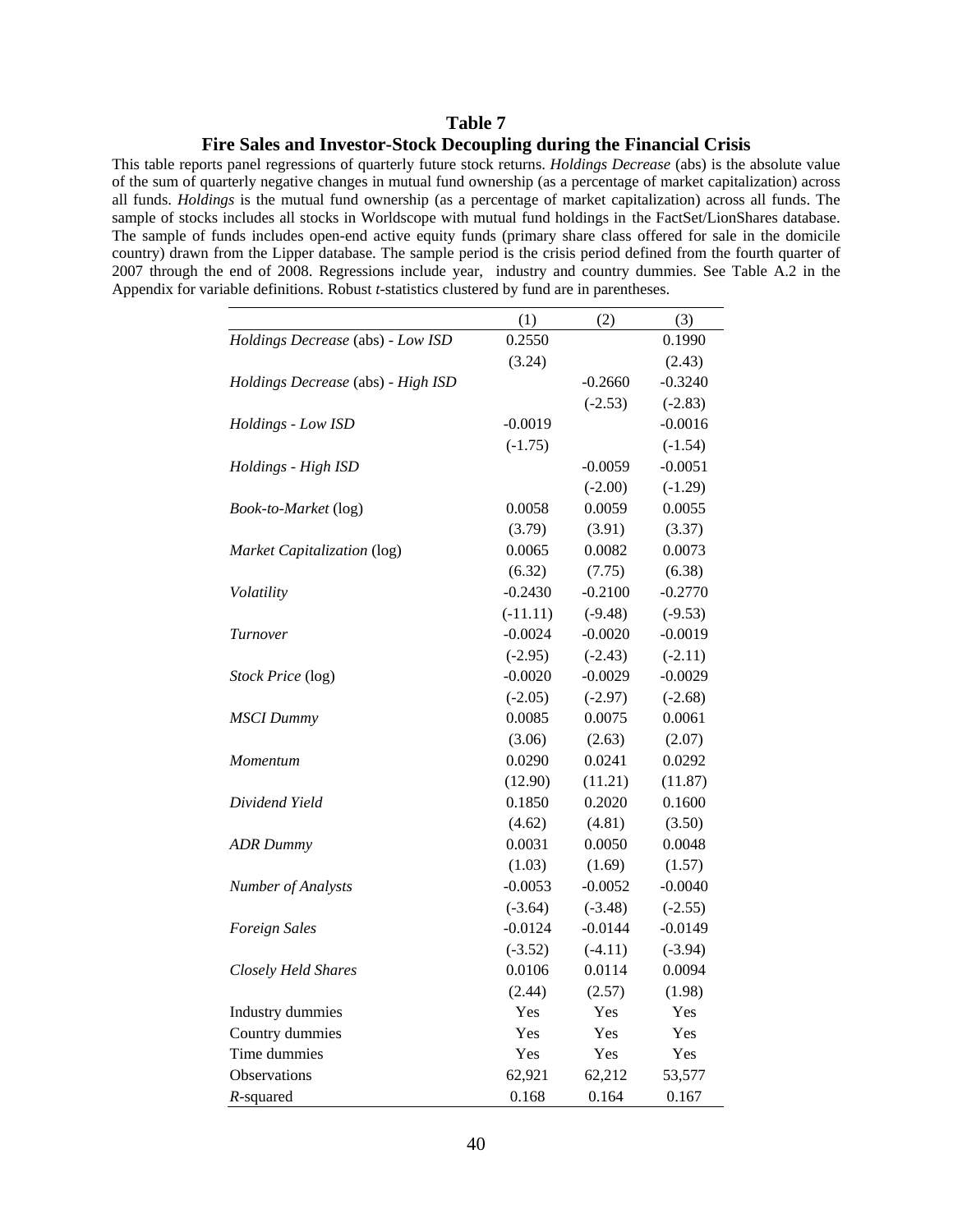#### **Table 8 Flow-Performance Relationship and Investor-Stock Decoupling: Robustness**

This table reports regressions of quarterly fund flows. In each quarter, a rank is assigned to each fund based on past twelve quarters return relative to funds in the same domicile and investment region. In columns (2) and (4), the piecewise-linear segments are *Low Rank* = min(0.5, *Rank*) and *High Rank* <sup>=</sup>*Rank Low Rank*. *High ISD* equals one if a fund is above the median in terms of *ISD* in each quarter. The regressions include the same control variables (coefficients not shown) as in Table 4. The sample includes open-end active equity funds (primary share class offered for sale in the domicile country) drawn from the Lipper database in the 1997-2010 period. See Table A.2 for variable definitions. Robust *t-*statistics clustered by fund are in parentheses.

|                             | (1)       | (2)            | (3)            | (4)                      | (5)            | (6)                    | (7)            | (8)            | (9)       |
|-----------------------------|-----------|----------------|----------------|--------------------------|----------------|------------------------|----------------|----------------|-----------|
|                             |           | Domicile       |                | <b>Investment Region</b> |                | Fund Type              |                | Sample Period  | Legal     |
|                             | U.S.      | Non-U.S.       | U.S.           | Non-U.S.                 |                | Domestic International | 2000-2005      | 2006-2010      | Structure |
| Low Rank $\times$ High ISD  | $-2.6576$ | $-1.3717$      | $-2.2901$      | $-2.6879$                | $-3.5922$      | $-2.6039$              | $-4.5347$      | $-2.7769$      | $-3.1910$ |
|                             | $(-2.03)$ | $(-1.93)$      | $(-1.90)$      | $(-4.01)$                | $(-4.72)$      | $(-3.10)$              | $(-2.39)$      | $(-4.67)$      | $(-5.66)$ |
| $High Rank \times High ISD$ | $-1.9002$ | $-0.0831$      | $-3.1663$      | $-0.3505$                | $-3.0401$      | $-0.4989$              | 1.0846         | $-2.4105$      | $-2.1634$ |
|                             | $(-1.44)$ | $(-0.11)$      | $(-1.65)$      | $(-0.50)$                | $(-3.58)$      | $(-0.56)$              | (0.54)         | $(-3.76)$      | $(-3.49)$ |
| Low Rank                    | 7.0129    | 3.7721         | 7.5723         | 5.0727                   | 6.4002         | 5.4849                 | 8.2490         | 5.3789         | 5.9981    |
|                             | (13.17)   | (6.79)         | (12.41)        | (10.08)                  | (12.32)        | (9.11)                 | (8.99)         | (12.66)        | (15.22)   |
| High Rank                   | 8.8947    | 4.8142         | 10.1071        | 5.1913                   | 8.7349         | 4.9480                 | 6.1697         | 7.0512         | 6.9705    |
|                             | (13.23)   | (8.30)         | (10.94)        | (9.68)                   | (14.22)        | (7.67)                 | (5.90)         | (14.93)        | (15.64)   |
| High ISD                    | 0.5464    | 0.4439         | 0.3889         | 1.0150                   | 1.6752         | 1.0418                 | 1.9167         | 1.3661         | 1.5508    |
|                             | (1.01)    | (1.74)         | (0.79)         | (4.23)                   | (5.95)         | (3.52)                 | (2.21)         | (6.43)         | (7.65)    |
| Domicile dummies            | Yes       | Yes            | Yes            | Yes                      | Yes            | Yes                    | Yes            | Yes            | Yes       |
| Fund type dummies           | Yes       | Yes            | Yes            | Yes                      | Yes            | Yes                    | Yes            | Yes            | Yes       |
| Investment region dummies   | Yes       | Yes            | Yes            | Yes                      | Yes            | Yes                    | Yes            | Yes            | Yes       |
| Legal structure dummies     | No.       | N <sub>o</sub> | N <sub>0</sub> | No                       | N <sub>0</sub> | No                     | N <sub>0</sub> | N <sub>0</sub> | Yes       |
| Time dummies                | Yes       | Yes            | Yes            | Yes                      | Yes            | Yes                    | Yes            | Yes            | Yes       |
| <b>Observations</b>         | 57,477    | 113,440        | 51,174         | 119,743                  | 87,558         | 83,359                 | 22,755         | 148,162        | 170,917   |
| R-squared                   | 0.105     | 0.056          | 0.074          | 0.068                    | 0.083          | 0.059                  | 0.101          | 0.063          | 0.069     |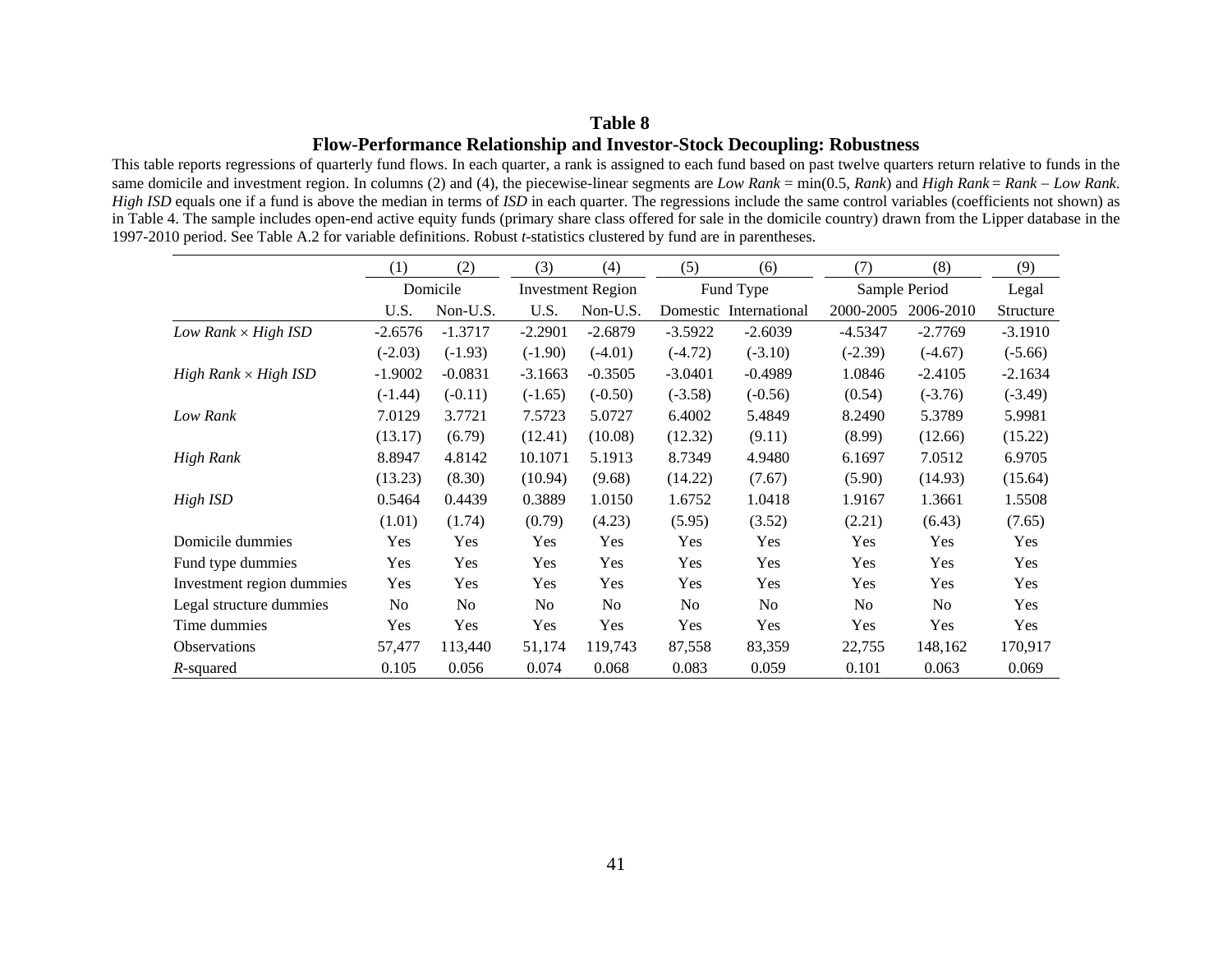#### **Table 9 Performance and Investor-Stock Decoupling: Robustness**

This table reports panel regressions of quarterly risk-adjusted fund performance. The dependent variable is the alpha from the four-factor model in columns (1)- (8), the benchmark-adjusted returns in column (9), the alpha from the one-factor model in column (10), and the information ratio from the four-factor model in column (11). The factor model is estimated using monthly fund returns in U.S. dollars in the prior 36 months. The regressions include the same control variables (coefficients not shown) as in Table 5. The sample includes open-end active equity funds (primary share class offered for sale in the domicile country) drawn from the Lipper database in the 1997-2010 period. See Table A.2 in Appendix for variable definitions. Robust *t-*statistics clustered by fund are in parentheses.

|                           | (1)            | (2)      | (3)                      | (4)            | (5)            | (6)            | (7)       | (8)           | (9)            | (10)                       | (11)                               | (12)       |  |  |
|---------------------------|----------------|----------|--------------------------|----------------|----------------|----------------|-----------|---------------|----------------|----------------------------|------------------------------------|------------|--|--|
|                           |                | Domicile | <b>Investment Region</b> |                |                | Fund Type      |           | Sample Period |                | <b>Performance Metrics</b> |                                    |            |  |  |
|                           |                |          |                          |                |                |                |           |               |                |                            | Bench.-Adj. One-Factor Information | Legal      |  |  |
|                           | U.S.           | Non-U.S. | U.S.                     | Non-U.S.       | Domestic       | International  | 2000-2005 | 2006-2010     | Return         | Alpha                      | Ratio                              | Structure  |  |  |
| <i>ISD</i>                | 1.3450         | 0.3598   | 0.3118                   | 0.3961         | 1.2476         | 0.0569         | 0.2041    | 0.3486        | 0.1819         | 0.4589                     | 0.0423                             | 0.4178     |  |  |
|                           | (2.46)         | (7.88)   | (3.42)                   | (8.52)         | (14.30)        | (1.38)         | (2.23)    | (7.06)        | (7.35)         | (11.34)                    | (5.09)                             | (9.91)     |  |  |
| Domicile dummies          | Yes            | Yes      | Yes                      | Yes            | Yes            | Yes            | Yes       | Yes           | Yes            | Yes                        | Yes                                | Yes        |  |  |
| Fund type dummies         | Yes            | Yes      | Yes                      | Yes            | Yes            | Yes            | Yes       | Yes           | Yes            | Yes                        | Yes                                | Yes        |  |  |
| Investment region dummies | Yes            | Yes      | Yes                      | Yes            | Yes            | Yes            | Yes       | Yes           | Yes            | Yes                        | Yes                                | Yes        |  |  |
| Legal structure dummies   | N <sub>0</sub> | No       | N <sub>o</sub>           | N <sub>o</sub> | N <sub>0</sub> | N <sub>0</sub> | No        | No            | N <sub>0</sub> | N <sub>0</sub>             | No                                 | Yes        |  |  |
| Time dummies              | Yes            | Yes      | Yes                      | Yes            | Yes            | Yes            | Yes       | Yes           | Yes            | Yes                        | Yes                                | <b>Yes</b> |  |  |
| <b>Observations</b>       | 103,938        | 291.475  | 98,438                   | 296,975        | 194,106        | 201,307        | 135,178   | 260,235       | 386,173        | 395,413                    | 395,413                            | 395,413    |  |  |
| R-squared                 | 0.127          | 0.059    | 0.150                    | 0.060          | 0.095          | 0.062          | 0.112     | 0.051         | 0.024          | 0.050                      | 0.054                              | 0.058      |  |  |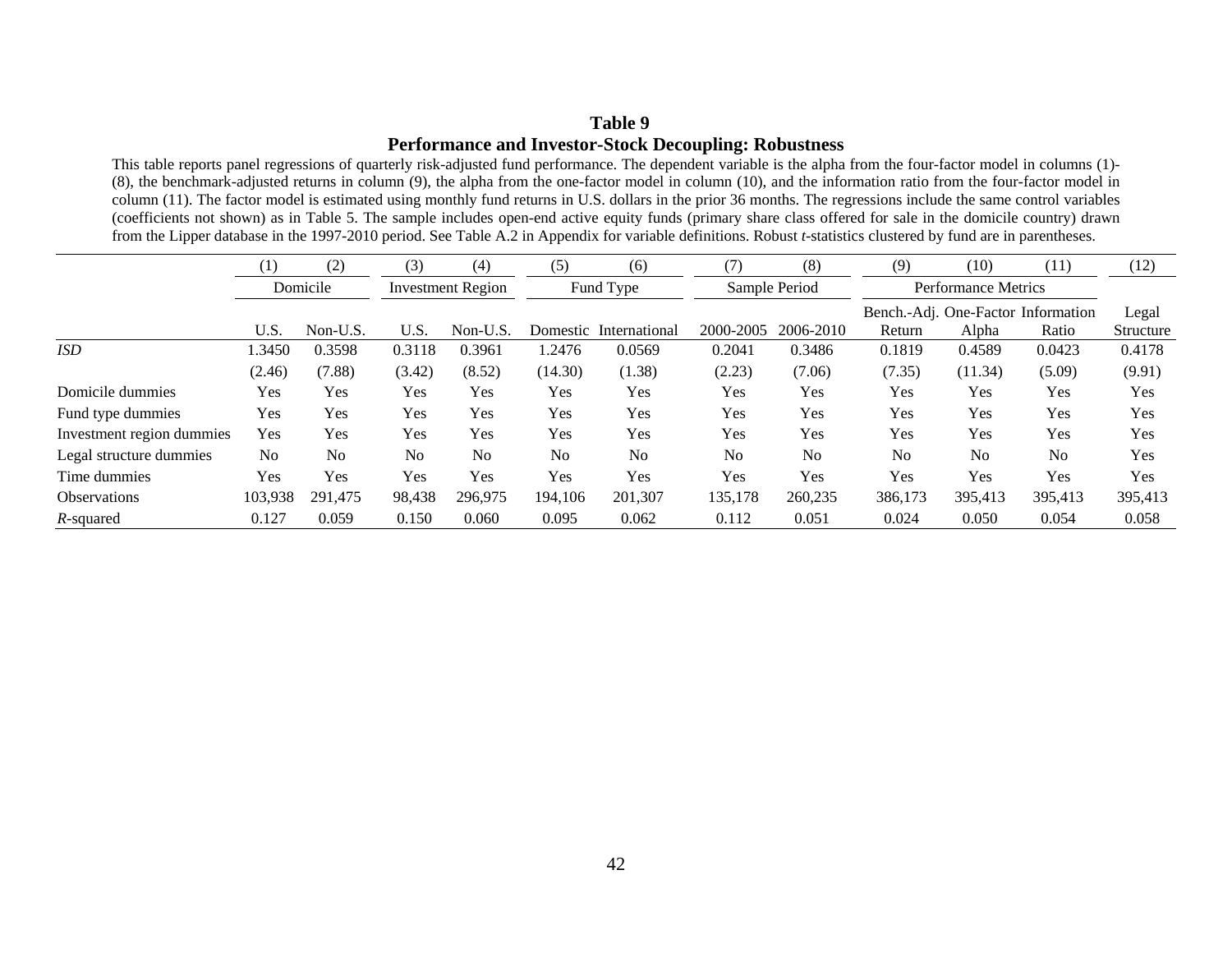#### **Table 10 Fund Strategy and Investor-Stock Decoupling**

This table reports panel regressions of quarterly measures of fund risk. In column (1) the dependent variable is the standard deviation of fund returns in the prior 36 months estimated using monthly fund returns in U.S. dollars (*Total Risk*). In column (2) the dependent variable is the loading on the market factor from the four-factor model (*Systematic Risk*). In column (3) the dependent variable is the standard deviation of the residuals from the four-factor model (*Tracking Error*). In column (4) the dependent variable is the *R*-squared from the four-factor model at the quarterly frequency. In columns (5) and (6) the dependent variables are the value-weighted average market capitalization (*Portfolio Firm Size*) and Amihud illiquidity measure of portfolio stock holdings (*Portfolio Illiquidity*). In column (7) the dependent variable is the ratio of the annualized standard deviation of fund returns in the second semester (*S2*) to the annualized standard deviation of fund returns in the first semester (SI) at the annual frequency. The fractional performance ranks ranging from zero to one are assigned to funds according to their average return in the first semester by domicile and investment region (*Rank*). The regressions include the same control variables (coefficients not shown) as in Table 5. The sample includes open-end active equity funds (primary share class offered for sale in the domicile country) drawn from the Lipper database in the 1997-2010 period. See Table A.2 in the Appendix for variable definitions. Robust *t-*statistics clustered by fund are in parentheses.

|                           | (2)<br>(1)     |                   | (3)            | (4)            | (5)            | (6)            | (7)                | (8)          |
|---------------------------|----------------|-------------------|----------------|----------------|----------------|----------------|--------------------|--------------|
|                           |                |                   | Systematic     | Tracking       |                | Portfolio      | Portfolio          |              |
|                           |                | <b>Total Risk</b> | Risk           | Error          | R-squared      | Firm Size      | <i>Illiquidity</i> | <i>S2/S1</i> |
| <b>ISD</b>                | $-0.3153$      | $-0.1916$         | $-0.0491$      | $-0.0016$      | $-0.0112$      | $-0.0657$      | 0.0101             | 0.0397       |
|                           | $(-9.94)$      | $(-3.72)$         | $(-15.53)$     | $(-3.09)$      | $(-5.44)$      | $(-3.61)$      | (3.33)             | (5.19)       |
| $Rank \times ISD$         |                |                   |                |                |                |                |                    | 0.0275       |
|                           |                |                   |                |                |                |                |                    | (2.37)       |
| Rank                      |                |                   |                |                |                |                |                    | $-0.0844$    |
|                           |                |                   |                |                |                |                |                    | $(-10.99)$   |
| S1                        |                |                   |                |                |                |                |                    | $-0.0292$    |
|                           |                |                   |                |                |                |                |                    | $(-81.95)$   |
| Domicile dummies          | <b>Yes</b>     | <b>Yes</b>        | Yes            | <b>Yes</b>     | Yes            | Yes            | Yes                | <b>Yes</b>   |
| Country-of-sale dummies   | N <sub>0</sub> | <b>Yes</b>        | N <sub>0</sub> | N <sub>0</sub> | N <sub>0</sub> | N <sub>0</sub> | No.                | No           |
| Fund type dummies         | Yes            | Yes               | Yes            | Yes            | Yes            | Yes            | Yes                | Yes          |
| Investment region dummies | Yes            | Yes               | Yes            | Yes            | Yes            | Yes            | Yes                | Yes          |
| Time dummies              | Yes            | Yes               | Yes            | Yes            | Yes            | Yes            | Yes                | Yes          |
| <b>Observations</b>       | 395,413        | 611,699           | 395,413        | 385,860        | 395,413        | 253,266        | 253,251            | 76,540       |
| R-squared                 | 0.608          | 0.624             | 0.158          | 0.242          | 0.376          | 0.157          | 0.116              | 0.633        |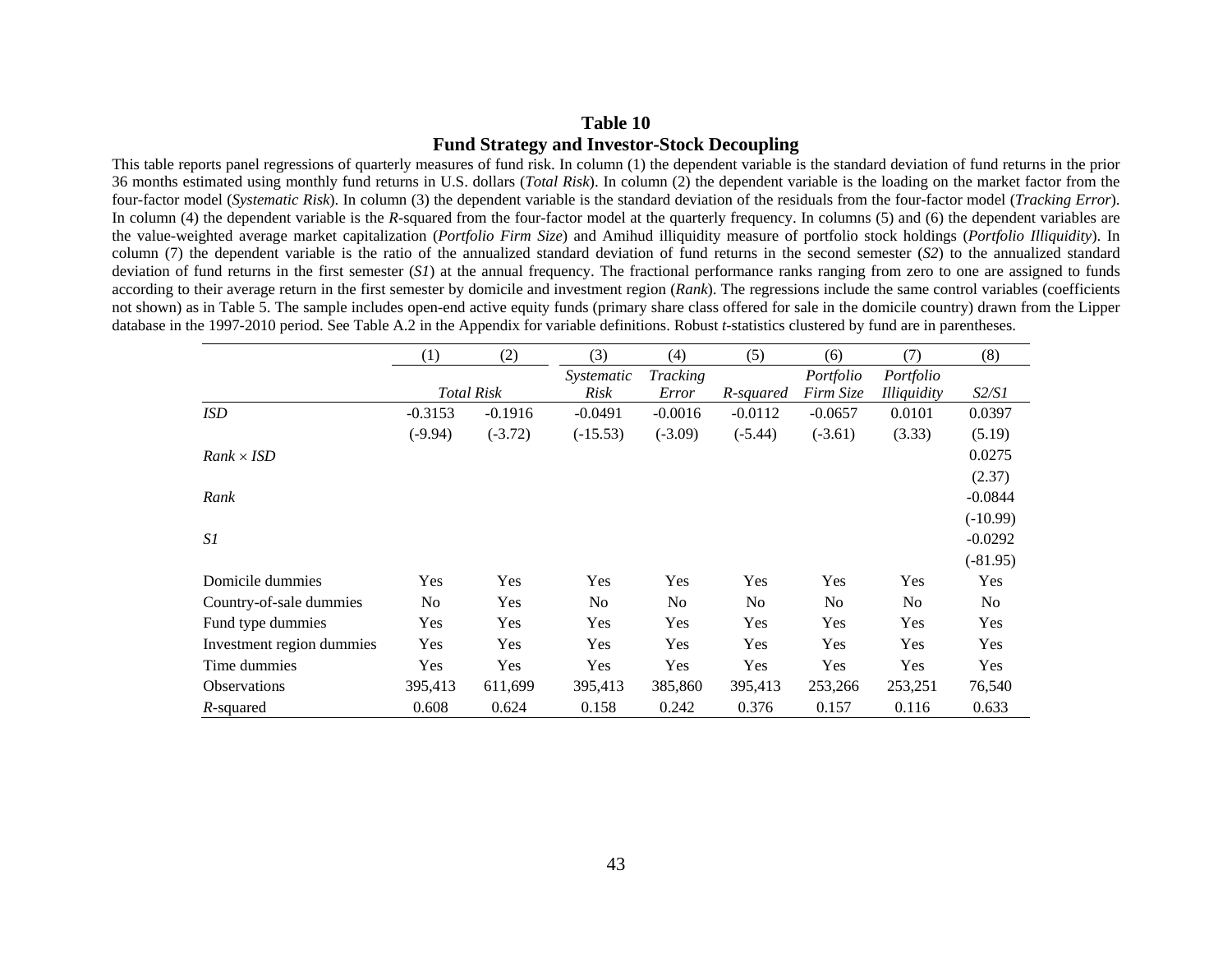## **Appendix**

#### **Table A.1 TNA by Country of Sale and Country of Investment**

This table presents the TNA (in millions of U.S. dollars) of funds offered by country of sale (rows) and country of investment (columns) for the sample of openend actively-managed equity funds as of December 2010. In the case of a fund with a single country of sale and country of investment, the total TNA is allocated to a single cell in the matrix below. In the case of a fund with multiple country of sales (and multiple countries of investment), the fund's TNA is allocated to multiple cells in the matrix according to the market capitalization of each country.

|                | Country of Investment |                |                  |                |                 |                |                  |                |                |                |                |                |                          |                |                |                |                |                |                |                |                |                |                |                |                |                |                |        |
|----------------|-----------------------|----------------|------------------|----------------|-----------------|----------------|------------------|----------------|----------------|----------------|----------------|----------------|--------------------------|----------------|----------------|----------------|----------------|----------------|----------------|----------------|----------------|----------------|----------------|----------------|----------------|----------------|----------------|--------|
| Country        |                       |                |                  |                |                 |                |                  |                |                |                |                |                |                          |                |                |                |                |                |                |                |                |                |                |                |                |                |                |        |
| of Sale        | AT                    | AU             | BE               | CA             | <b>CH</b>       | $\rm DE$       | DK               | ES             | FI             | <b>FR</b>      | GB             | $\rm IE$       | $\ensuremath{\text{IN}}$ | IT             | JP             | KR             | MY<br>$\Omega$ | NL             | NO             | $\mathbf{PL}$  | PT             | $\rm SE$       | SG             | TH             | TW             | US             | Other          | Total  |
| AT             |                       | $\overline{0}$ | $\Omega$         | $\theta$       | $\mathbf{0}$    | 2              | $\overline{0}$   | $\Omega$       | $\overline{0}$ |                |                | $\mathbf{0}$   | $\Omega$                 | $\theta$       | $\Omega$       | $\theta$       |                | $\overline{0}$ | $\theta$       | $\overline{0}$ | $\theta$       | $\overline{0}$ | $\overline{0}$ | $\overline{0}$ | $\overline{0}$ | 2              | 2              | 12     |
| AU             | $\overline{0}$        | 111            | $\Omega$         | 3              | $\overline{2}$  | $\overline{c}$ | $\Omega$         |                | 0              | 3              | 5              | $\Omega$       |                          |                |                |                |                |                | $\Omega$       | $\Omega$       | $\Omega$       |                |                |                | $\overline{2}$ | 23             | 17             | 189    |
| BE             | $\theta$              | $\theta$       |                  |                |                 | $\overline{2}$ | $\overline{0}$   |                | 0              |                | $\overline{2}$ | $\theta$       |                          |                |                | 0              | $\Omega$       |                | $\overline{0}$ | $\theta$       | $\theta$       | $\overline{0}$ |                | $\Omega$       | $\Omega$       | 5              | 3              | 22     |
| CA             | $\Omega$              | 3              |                  | 205            | 3               |                |                  | $\overline{c}$ |                | 5              | 8              | 0              |                          | $\overline{c}$ | 9              | 3              |                |                |                | $\overline{0}$ | $\theta$       |                |                |                | $\overline{2}$ | 49             | 23             | 331    |
| <b>CH</b>      | 0                     |                |                  | 2              | $\overline{25}$ | 9              | $\Omega$         |                |                | 6              | 10             | 0              | 3                        |                | 5              | $\overline{2}$ |                |                |                | $\Omega$       | $\Omega$       |                |                |                | $\overline{2}$ | 18             | 17             | 110    |
| DE             |                       | 2              |                  | 2              | 5               | 25             |                  | 3              |                | 10             | 16             | 0              |                          | 3              |                |                |                | $\overline{2}$ |                |                | $\theta$       | $\bigcap$      |                |                | $\overline{2}$ | 23             | 21             | 139    |
| DK             | $\Omega$              |                | $\overline{0}$   | $\overline{0}$ |                 |                | 3 <sup>1</sup>   | $\overline{0}$ | $\overline{0}$ |                | 2              | $\Omega$       |                          | $\Omega$       | $\overline{2}$ |                |                | $\Omega$       | $\Omega$       | $\Omega$       | $\theta$       |                |                | $\Omega$       |                | 6              | 8              | 32     |
| <b>ES</b>      |                       |                | $\theta$         | $\overline{0}$ |                 | 2              | $\overline{0}$   | 3              | $\theta$       | 3              | 3              | $\theta$       |                          |                |                | $\theta$       | $\Omega$       |                | $\overline{0}$ | $\overline{0}$ | $\overline{0}$ | $\overline{0}$ |                | $\overline{0}$ | $\Omega$       | 5              | 5              | $30\,$ |
| FI             | 0                     | $\Omega$       | $\theta$         | $\Omega$       |                 |                |                  | $\overline{0}$ | 5              |                |                | $\Omega$       |                          | $\Omega$       |                | $\Omega$       | $\Omega$       | $\Omega$       |                | $\Omega$       | $\theta$       | 2              | $\overline{0}$ | $\Omega$       | $\Omega$       | $\overline{2}$ | 6              | 25     |
| <b>FR</b>      | 2                     | $\overline{c}$ | $\overline{4}$   | $\overline{c}$ | 6               | 21             |                  | 8              | 3              | 61             | 21             |                |                          | 8              |                | $\mathcal{R}$  |                | 6              |                |                |                | 3              |                |                | $\overline{2}$ | 26             | 23             | 217    |
| <b>GB</b>      |                       | 6              | 2                | 5              | 9               | 10             | 2                | 5              | 2              | 13             | 191            | $\overline{0}$ | 12                       |                | 18             | 10             | 3              | 3              |                |                |                | 5              |                | 3              | 7              | 61             | 65             | 446    |
| IE             |                       |                | $\boldsymbol{0}$ | $\Omega$       | $\mathbf{0}$    | $\theta$       | $\overline{0}$   | 0              | $\overline{0}$ | $\Omega$       |                | $\overline{0}$ | $\theta$                 | $\theta$       |                | $\Omega$       | $\overline{0}$ | $\Omega$       | $\overline{0}$ | $\Omega$       | $\Omega$       | $\overline{0}$ |                | $\overline{0}$ | $\Omega$       | $\overline{2}$ |                | 8      |
| IN             |                       | $\Omega$       | $\boldsymbol{0}$ | $\Omega$       | $\Omega$        | $\Omega$       | $\overline{0}$   | $^{(1)}$       | $\Omega$       | $\theta$       | 0              | $\overline{0}$ | 37                       | $\Omega$       | $\Omega$       |                | $\Omega$       | $\Omega$       | $\Omega$       | $\Omega$       | $\theta$       | $\Omega$       |                | $\Omega$       | ∩              | $\theta$       | $\overline{0}$ | 37     |
| IT             | 0                     |                | $\mathbf{0}$     |                |                 | 3              | $\Omega$         |                | $\overline{0}$ |                |                | $\overline{0}$ | 2                        | 6              | 3              |                | $\Omega$       |                | $\Omega$       | $\theta$       | $\theta$       |                | $\Omega$       | $\Omega$       |                | 8              | 8              | 48     |
| JP             |                       |                | $\theta$         |                |                 | 5              | 0                | 0              | $\overline{0}$ |                | 2              | 0              | 5                        | $\overline{0}$ | 38             |                |                | $\Omega$       | $\Omega$       | $\Omega$       | $\theta$       | $\overline{0}$ |                | $\Omega$       |                |                | 18             | 84     |
| KR             | 0                     |                | $\mathbf{0}$     | $\Omega$       | $\overline{0}$  | $\theta$       | $\mathbf{0}$     | $\theta$       | $\theta$       | $\Omega$       | 0              | $\bf{0}$       |                          | $\mathbf{0}$   | $\Omega$       | 25             | $\overline{0}$ | $\overline{0}$ | $\overline{0}$ | $\theta$       | $\theta$       | $\overline{0}$ | $\Omega$       | $\theta$       | $\left($       | 0              | 13             | 42     |
| MY             |                       |                | $\Omega$         | $\Omega$       | $\overline{0}$  | $\overline{0}$ | $\Omega$         | 0              | $\Omega$       | $\theta$       | $\Omega$       | 0              | $\Omega$                 | $\Omega$       | $\Omega$       | $\Omega$       | 11             | $\overline{0}$ | $\overline{0}$ | $\Omega$       | $\Omega$       | $\overline{0}$ | $\Omega$       | $\Omega$       | $\left($       | $\theta$       | 2              | 15     |
| NL             | $\Omega$              |                | $\theta$         |                |                 | 2              | 0                |                | 0              |                |                | 0              |                          |                | 3              |                | $\Omega$       | $\tau$         |                | $\Omega$       | 0              |                |                | $\Omega$       |                | 9              | 8              | 45     |
| N <sub>O</sub> |                       |                | $\theta$         | $\Omega$       | $\overline{0}$  | $\Omega$       | $\boldsymbol{0}$ | 0              | 0              | $\Omega$       |                | 0              |                          | $\overline{0}$ |                |                | $\Omega$       | $\overline{0}$ | 12             | $\Omega$       | $\Omega$       |                |                | $\Omega$       |                |                |                | 27     |
| PL             | $\Omega$              | $\Omega$       | $\theta$         | $\Omega$       | $\overline{0}$  | $\Omega$       | $\overline{0}$   | 0              | $\overline{0}$ | $\Omega$       | 0              | $\Omega$       | $\Omega$                 | $\Omega$       | 0              | $\Omega$       | $\Omega$       | $\overline{0}$ | $\Omega$       | $\tau$         | $\theta$       | $\overline{0}$ |                | $\overline{0}$ |                |                |                | 8      |
| PT             |                       | $\theta$       | $\mathbf{0}$     | $\Omega$       | $\overline{0}$  | $\overline{0}$ | $\mathbf{0}$     | 0              | $\overline{0}$ | $\Omega$       | $\Omega$       | $\Omega$       | $\theta$                 | $\Omega$       | $\theta$       | $\Omega$       | $\Omega$       | $\overline{0}$ | $\overline{0}$ | $\Omega$       |                | $\Omega$       | $\Omega$       | $\overline{0}$ | $\Omega$       |                | $\overline{0}$ | 3      |
| <b>SE</b>      | $\Omega$              |                | $\theta$         |                |                 | $\overline{c}$ | 2                |                | $\overline{2}$ | $\overline{2}$ | 4              | $\Omega$       | 3                        |                | 3              |                | $\Omega$       |                | $\mathcal{R}$  |                | $\Omega$       | 65             |                | $\overline{0}$ |                | 9              | 17             | 121    |
| SG             |                       |                | $\Omega$         | $\Omega$       | $\Omega$        | $\Omega$       | $\overline{0}$   | 0              | 0              |                |                | 0              | 5                        | $\Omega$       |                |                |                | $\Omega$       | $\Omega$       | $\Omega$       | $\theta$       | $\overline{0}$ | 3              |                |                |                | 9              | 30     |
| TH             | $\Omega$              | $\Omega$       | $\bf{0}$         | $\Omega$       | $\mathbf{0}$    | $\Omega$       | $\overline{0}$   | 0              | $\theta$       | $\theta$       | 0              |                | $\theta$                 | $\Omega$       |                |                |                | $\Omega$       | $\Omega$       | $\overline{0}$ | $\theta$       | $\overline{0}$ | $\Omega$       | 6              | $\Omega$       |                | 0              |        |
| TW             |                       | $\Omega$       | $\mathbf{0}$     | $\overline{0}$ | $\overline{0}$  |                | $\overline{0}$   | $\overline{0}$ | $\overline{0}$ | $\Omega$       | 2              | $\Omega$       |                          | $\Omega$       |                |                | $\Omega$       | $\overline{0}$ | $\overline{0}$ | $\overline{0}$ | $\overline{0}$ | $\overline{0}$ | $\Omega$       | $\Omega$       | 11             | 3              | 5              | 29     |
| US             |                       | 44             | 9                | 67             | 42              | 50             |                  | 22             | 7              | 63             | 108            | 2              | 51                       | 21             | 135            | 35             | 13             | 17             | 9              | 6              | 3              | 19             | 19             | 9              | 24             | 2,775          | 295            | 3,855  |
| Other          |                       |                | $\Omega$         |                |                 | $\overline{c}$ | $\overline{0}$   | $\overline{0}$ | $\overline{0}$ |                | $\overline{4}$ | $\Omega$       |                          | $\theta$       |                |                | $\Omega$       | $\Omega$       | $\Omega$       | $\Omega$       | $\Omega$       | $\Omega$       | $\Omega$       | $\overline{0}$ |                | 8              | 8              | $32\,$ |
| Total          | 11                    | 175            | 21               | 294            | 100             | 144            | 19               | 52             | 24             | 181            | 391            | 5              | 144                      | 50             | 246            | 93             | 36             | 43             | 35             | 19             | 7              | 106            | 36             | 25             | 59             | 3,051          | 579            | 5,945  |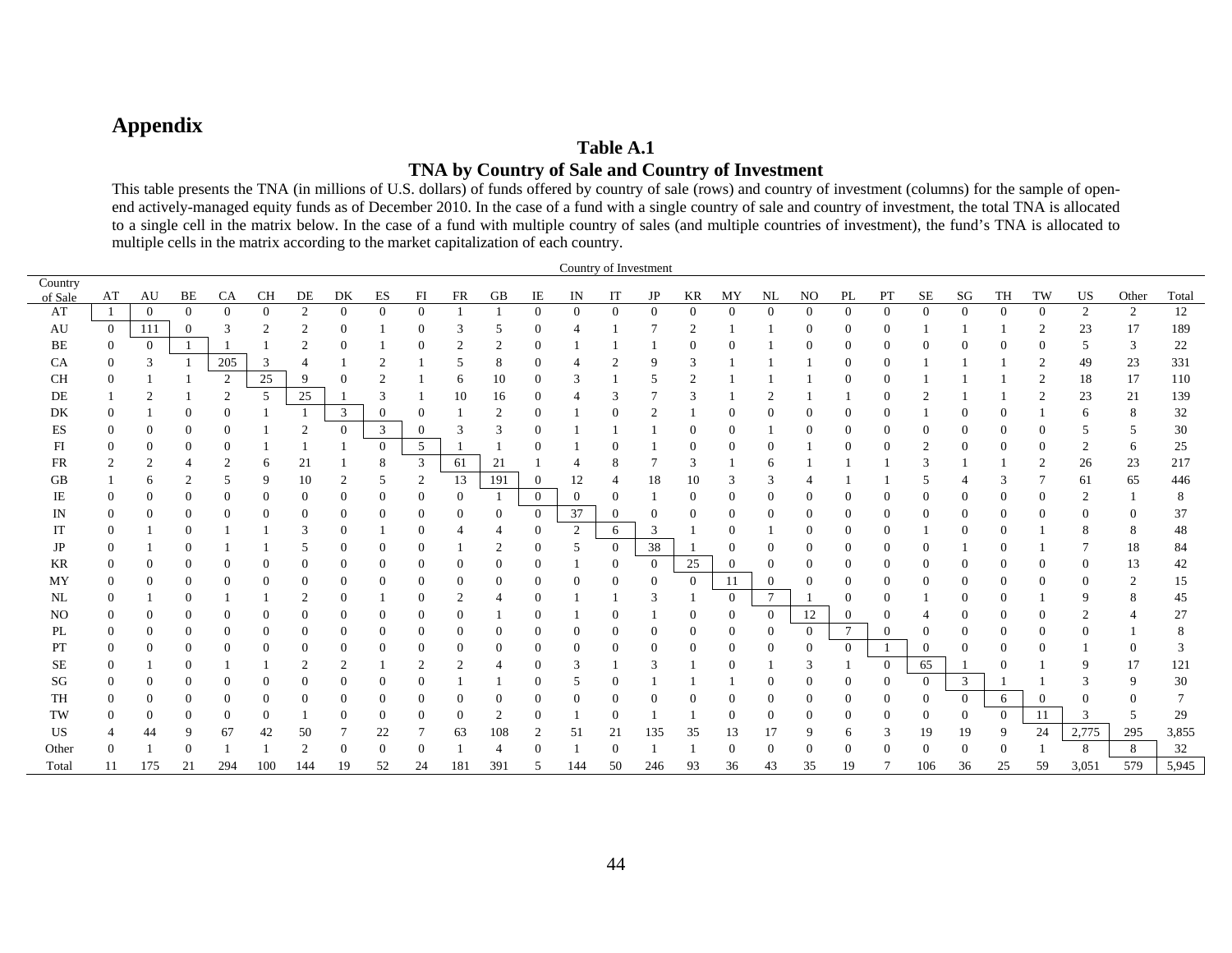| Table A.2                   |
|-----------------------------|
| <b>Variable Definitions</b> |

| Variable                         | Definition                                                                                                                                                                                                                                                                                                             |
|----------------------------------|------------------------------------------------------------------------------------------------------------------------------------------------------------------------------------------------------------------------------------------------------------------------------------------------------------------------|
|                                  | Panel A: Fund Characteristics                                                                                                                                                                                                                                                                                          |
| <b>IS Dummy</b>                  | Dummy that equals one if the countries of sale are different from the countries where the fund invests, and zero otherwise.                                                                                                                                                                                            |
| <b>ISD</b>                       | Minus the average correlation in the last 12 quarters between flows of the countries of sale and the stock market U.S.-dollar<br>returns of the countries where the fund invests (weights based on stock market capitalization).                                                                                       |
| <b>IS Physical Distance</b>      | Logarithm of one plus the average geographic distance (in kms) between the countries of sales and the countries where the fund<br>invests (weights based on stock market capitalization).                                                                                                                              |
| <b>IS Return Distance</b>        | Minus the average correlation in the last 12 quarters between the stock market return of the countries of sale and the stock market<br>return in U.S. dollars of the countries where the fund invests (weights based on stock market capitalization).                                                                  |
| <b>IS Time Distance</b>          | Average time distance (in hours) between the countries of sale and the countries where the fund invests (weights based on stock<br>market capitalization).                                                                                                                                                             |
| <b>IS Language Distance</b>      | Average language distance (a dummy variable that equals one if the official language is different in a country pair) between the<br>countries of sale and the countries where the fund invests (weights based on stock market capitalization).                                                                         |
| <b>IS Individualism Distance</b> | Average Hofstede individualism index distance between the countries of sale and the countries where the fund invests (weights<br>based on stock market capitalization).                                                                                                                                                |
| <b>IS Currency Distance</b>      | Average currency distance (a dummy variable that equals one if official currency is different in a country pair) between the<br>countries of sale and the countries where the fund invests (weights based on stock market capitalization).                                                                             |
| <b>FS Physical Distance</b>      | Logarithm of one plus the average geographic distance (in kms) between the fund domicile country and the countries where the<br>fund invests (weights based on stock market capitalization).                                                                                                                           |
| Return                           | Fund net return in U.S. dollars (percentage per quarter).                                                                                                                                                                                                                                                              |
| Four-Factor Alpha                | Four-factor alpha (percentage per quarter) estimated with three years of past monthly fund excess returns in U.S. dollars and<br>regional factors (Asia, Europe and North America) or world factors in the case of global funds.                                                                                       |
| <b>Benchmark-Adjusted Return</b> | Difference between the fund net return and its benchmark return in U.S. dollars (percentage per quarter).                                                                                                                                                                                                              |
| One-Factor Alpha                 | One-factor alpha (percentage per quarter) estimated with three years of past monthly fund excess returns in U.S. dollars and<br>regional factors (Asia, Europe and North America) or world factors in the case of global funds.                                                                                        |
| <b>Information Ratio</b>         | Ratio of the four-factor alpha (percentage per quarter) to the standard deviation of the residuals from the four-factor model<br>estimated with three years of past monthly fund excess returns in U.S. dollars and regional factors (Asia, Europe and North<br>America) or world factors in the case of global funds. |
| <b>TNA</b>                       | Total net assets in millions of U.S. dollars.                                                                                                                                                                                                                                                                          |
| Family TNA                       | Total net assets in millions of U.S. dollars of other equity funds in the same management company excluding the own fund TNA.                                                                                                                                                                                          |
| Age                              | Number of years since the fund launch date.                                                                                                                                                                                                                                                                            |
| <b>Expense Ratio</b>             | Total annual expenses as a fraction of total net assets.                                                                                                                                                                                                                                                               |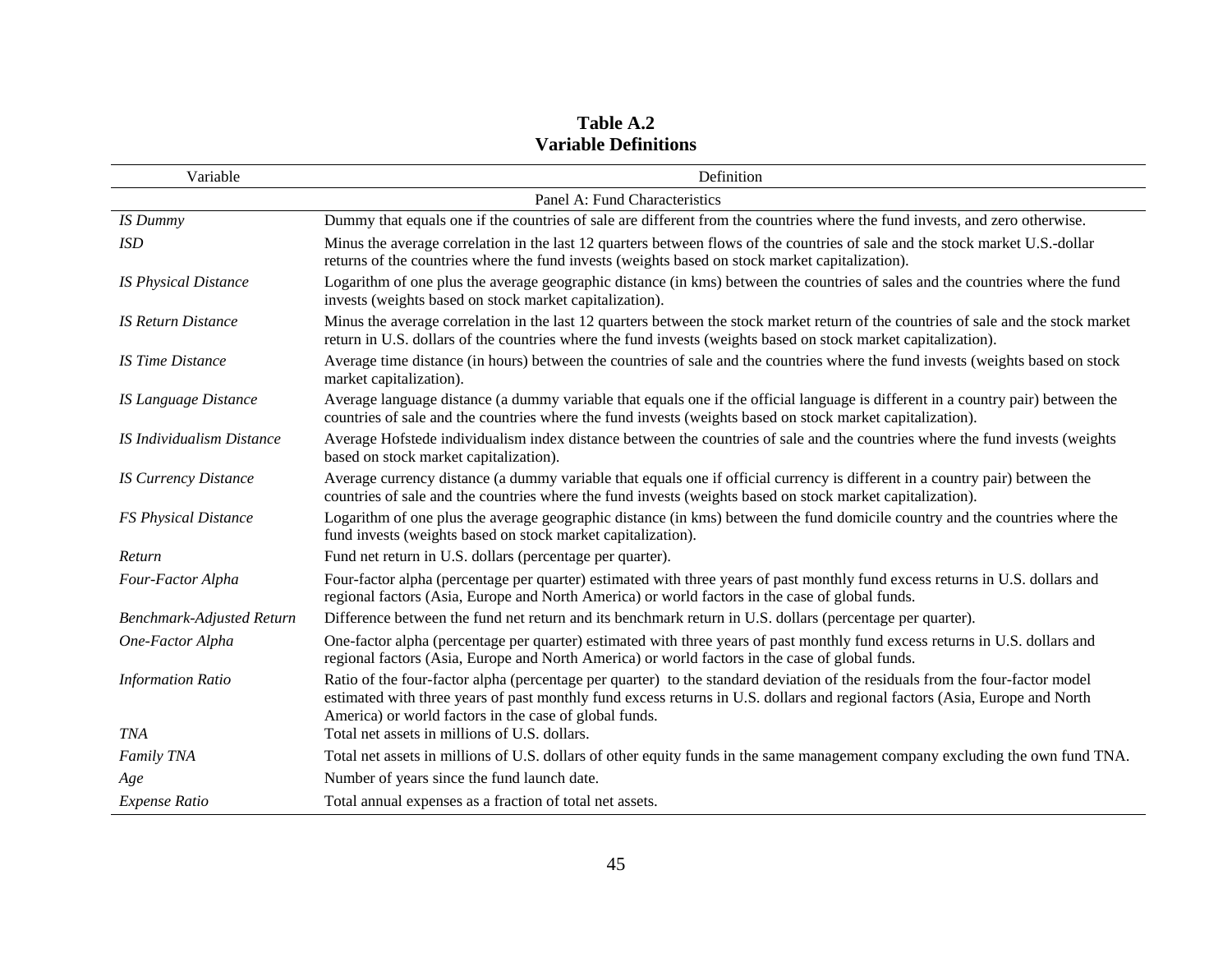| Total Load                   | Sum of front-end and back-end loads as a fraction of new investments.                                                                                                                                                                               |
|------------------------------|-----------------------------------------------------------------------------------------------------------------------------------------------------------------------------------------------------------------------------------------------------|
| Flow                         | Percentage growth in TNA (in local currency) net of internal growth (assuming reinvestment of dividends and distributions).                                                                                                                         |
| Flow Category                | Average percentage growth in TNA (in local currency) net of internal growth (assuming reinvestment of dividends and<br>distributions) into funds with the same investment style (i.e., geographical focus).                                         |
| <b>Total Risk</b>            | Standard deviation (percentage per quarter) of fund returns estimated with three years of past monthly fund returns in U.S. dollars.                                                                                                                |
| Systematic Risk              | Loading on the local market factor from the four-factor model estimated with three years of past monthly fund excess returns in<br>U.S. dollars and regional factors (Asia, Europe and North America) or world factors in the case of global funds. |
| <b>Tracking Error</b>        | Standard deviation (percentage per quarter) of the residuals from the four-factor model estimated with three years of past monthly<br>fund excess returns in U.S. dollars and regional factors or world factors in the case of global funds.        |
| R-Squared                    | R-squared from the four-factor model estimated with three years of past monthly fund excess returns in U.S. dollars and regional<br>factors (Asia, Europe and North America) or world factors in the case of global funds.                          |
| Portfolio Firm Size          | Logarithm of the average (value-weighted) market capitalization in millions of U.S. dollars of portfolio stock holdings.                                                                                                                            |
| Portfolio Illiquidity        | Average (value-weighted) of the Amihud (2002) illiquidity ratio of portfolio stock holdings.                                                                                                                                                        |
| <i>S1</i>                    | Standard deviation (percentage per year) of fund returns in the first semester of the calendar year.                                                                                                                                                |
| S <sub>2</sub>               | Standard deviation (percentage per year) of fund returns in the second semester of the calendar year.                                                                                                                                               |
|                              | Panel B: Stock Characteristics                                                                                                                                                                                                                      |
| Holdings Decrease (abs)      | Absolute value of the sum of quarterly negative changes in mutual fund ownership (as a percentage of market capitalization).                                                                                                                        |
| Holdings                     | Mutual fund ownership (as a percentage of market capitalization).                                                                                                                                                                                   |
| Book-to-Market               | Market value of equity (Worldscope item 08001) divided by book value of equity (Worldscope item 03501).                                                                                                                                             |
| <b>Market Capitalization</b> | Market value of equity (Worldscope item 08001).                                                                                                                                                                                                     |
| Volatility                   | Annualized standard deviation of daily stock returns.                                                                                                                                                                                               |
| Turnover                     | Share volume (Datastream item VO) divided by adjusted shares outstanding (Datastream item NOSH/AF).                                                                                                                                                 |
| <b>Stock Price</b>           | Stock price in U.S. dollars (Worldscope item 05001).                                                                                                                                                                                                |
| <b>MSCI</b> Dummy            | Dummy variable that equals one if a firm is a member of the MSCI ACWI in a given year, and zero otherwise.                                                                                                                                          |
| Momentum                     | Annual stock return (Datastream item RI).                                                                                                                                                                                                           |
| Dividend Yield               | Ratio of dividend per share (Worldscope item 05101) by stock price (Worldscope item 05001).                                                                                                                                                         |
| <b>ADR</b> Dummy             | Dummy that equals one if a firm is cross-listed on a U.S. exchange through a level 2-3 ADR or direct listing of ordinary shares,<br>and zero otherwise (major depositary institutions and U.S. stock exchanges).                                    |
| <b>Number of Analysts</b>    | Number of analysts following a firm (IBES).                                                                                                                                                                                                         |
| Foreign Sales                | Foreign sales (Worldscope item 07101) divided by sales (Worldscope item 01001).                                                                                                                                                                     |
| Closely Held Shares          | Number of shares held by insiders (shareholders who hold 5% or more of shares outstanding, such as officers, directors,<br>immediate families, and other corporations or individuals), as a fraction of shares outstanding (Worldscope item 08021). |

# **Table A.2 (continued)**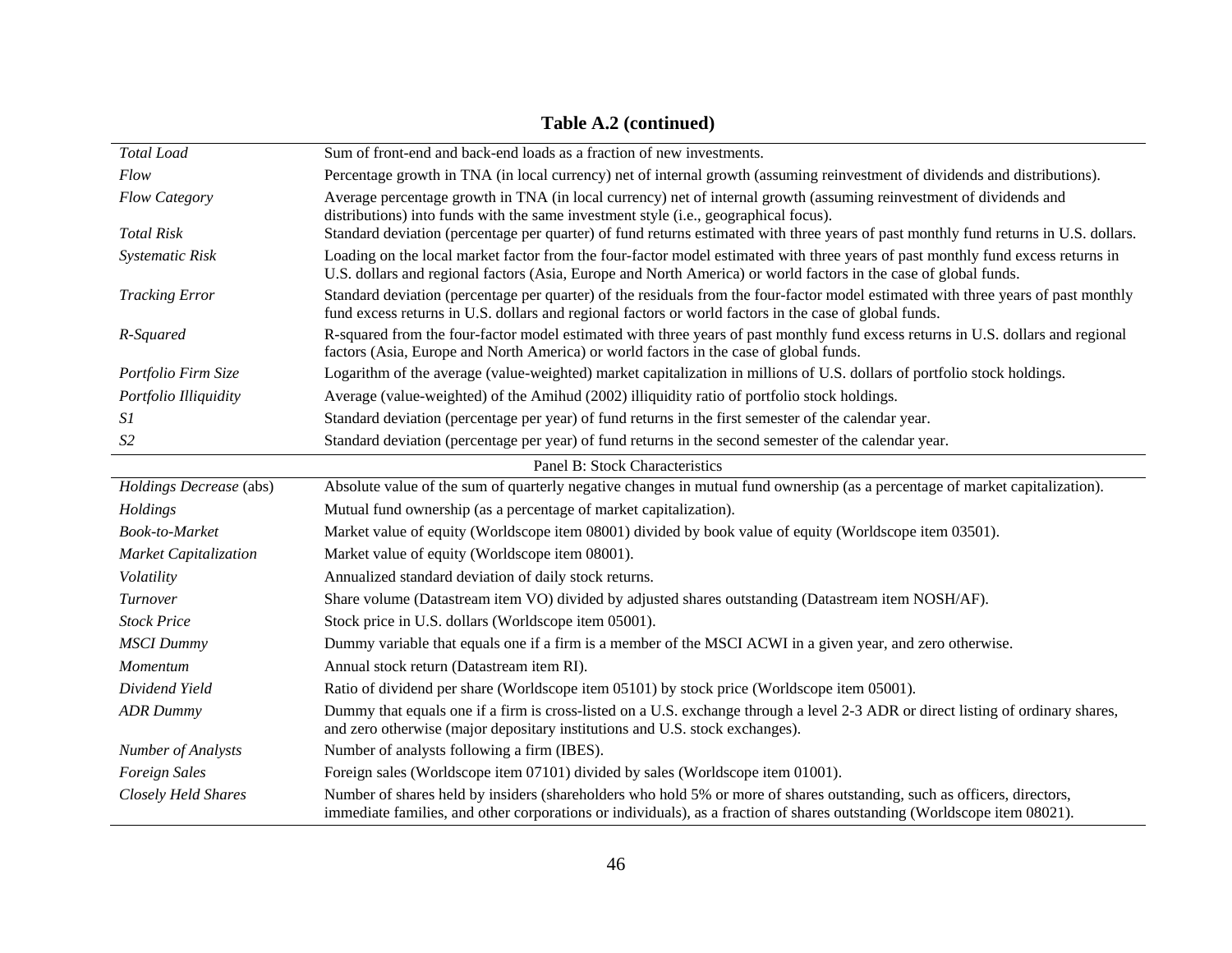# Internet Appendix to "Investor-Stock Decoupling in Mutual Funds"

Miguel A. Ferreira Nova School of Business and Economics

> Massimo Massa INSEAD

Pedro Matos University of Virginia – Darden School of Business

This Version: September 2016

#### **Abstract**

This internet appendix provides additional results and robustness analyses that are mentioned in the main text.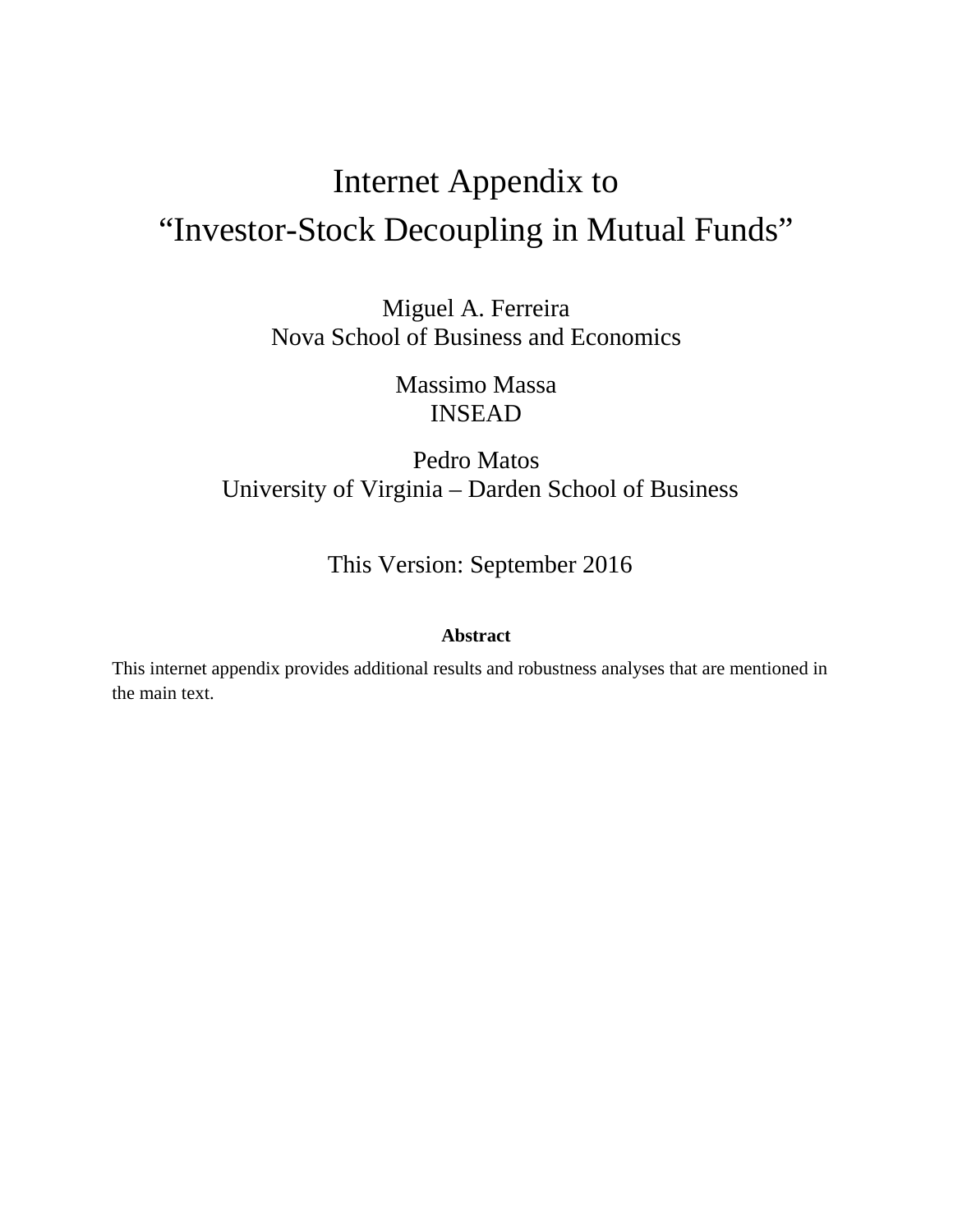#### **Table IA.1**

#### **Flow-Performance Relationship and Investor-Stock Decoupling: Continuous Variable**

This table reports regressions of quarterly fund flows. In each quarter, a rank is assigned to each fund based on past twelve quarters return relative to funds in the same domicile and investment region. In columns (2) and (4), the piecewise-linear segments are *Low Rank* = min(0.5, *Rank*) and *High Rank* = *Rank Low Rank*. The regressions include the same control variables (coefficients not shown) as in Table 4. The sample includes open-end active equity funds (primary share class offered for sale in the domicile country) drawn from the Lipper database in the 1997-2010 period. In column (3) the unit of observation is a fund primary share class offered for sale in a given country. See Table A.2 for variable definitions. Robust *t-*statistics clustered by fund are in parentheses.

|                           | (1)            | (2)       | (3)       |
|---------------------------|----------------|-----------|-----------|
| $Rank \times ISD$         | $-3.1064$      |           |           |
|                           | $(-9.05)$      |           |           |
| Low Rank $\times$ ISD     |                | $-2.0205$ | $-1.9153$ |
|                           |                | $(-2.86)$ | $(-1.57)$ |
| High Rank $\times$ ISD    |                | -4.1644   | $-3.0979$ |
|                           |                | $(-5.52)$ | $(-2.43)$ |
| Rank                      | 4.2342         |           |           |
|                           | (22.76)        |           |           |
| Low Rank                  |                | 3.8752    | 4.4982    |
|                           |                | (10.14)   | (6.36)    |
| High Rank                 |                | 4.5667    | 5.8481    |
|                           |                | (11.51)   | (8.13)    |
| <b>ISD</b>                | 1.4905         | 1.2116    | 0.6972    |
|                           | (6.92)         | (4.52)    | (1.45)    |
| Domicile dummies          | Yes            | Yes       | Yes       |
| Country-of-sale dummies   | N <sub>0</sub> | No        | Yes       |
| Fund type dummies         | Yes            | Yes       | Yes       |
| Investment region dummies | Yes            | Yes       | Yes       |
| Time dummies              | Yes            | Yes       | Yes       |
| <b>Observations</b>       | 170,917        | 170,917   | 275,544   |
| R-squared                 | 0.067          | 0.067     | 0.065     |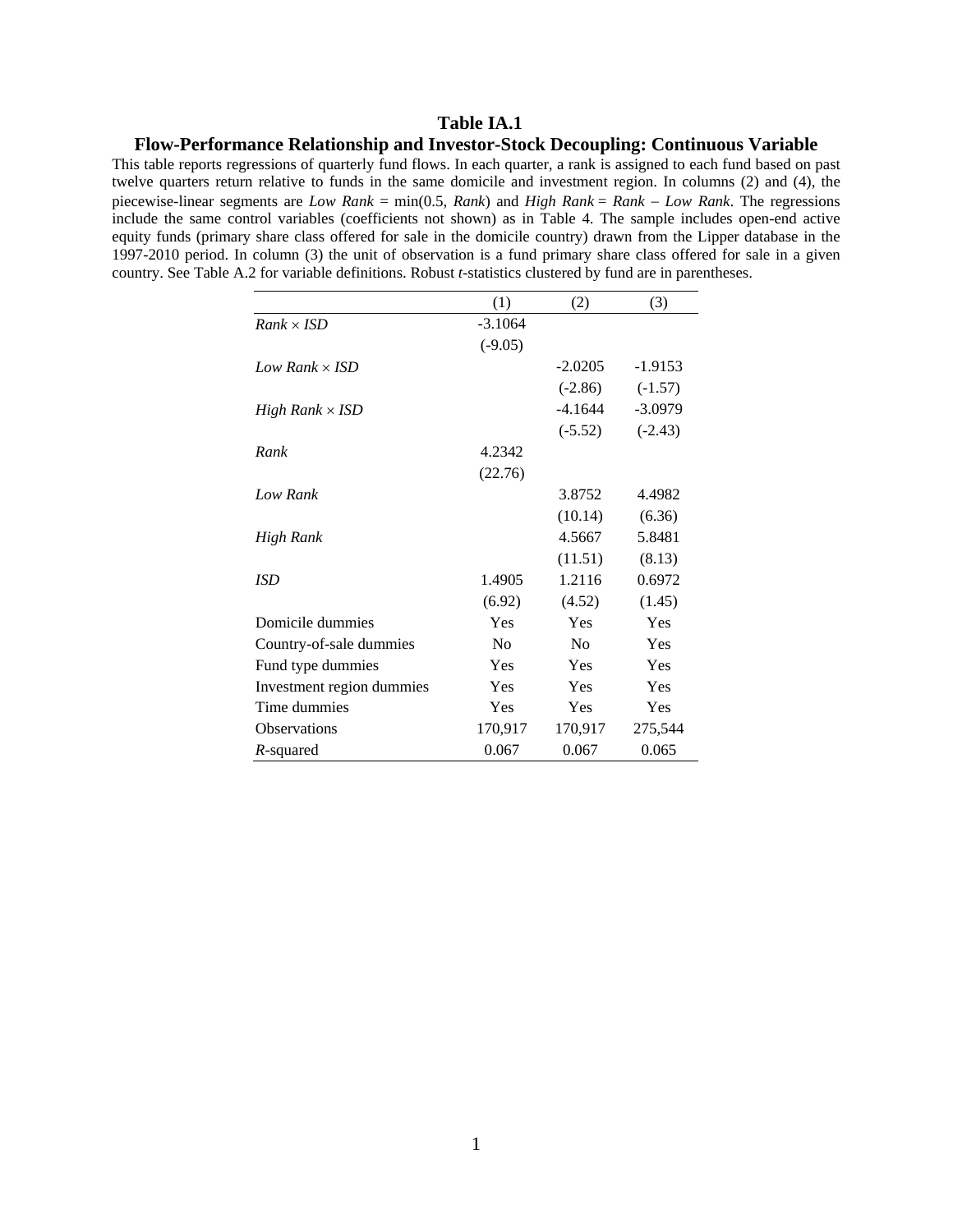#### **Table IA.2 Flow-Performance Relationship and Investor-Stock Decoupling by Country of Sale and Investment Region**

This table reports regressions of quarterly fund flows. In each quarter, a rank is assigned to each fund based on past twelve quarters return relative to funds in the same domicile and investment region. In columns (2) and (4), the piecewise-linear segments are *Low Rank* = min(0.5, *Rank*) and *High Rank* = *Rank Low Rank*. *High ISD* equals one if a fund is above the median in terms of *ISD* in each quarter. The regressions include the same control variables (coefficients not shown) as in Table 4. The sample includes open-end active equity funds (primary share class offered for sale in the domicile country) drawn from the Lipper database in the 1997-2010 period. In column (4) the unit of observation is a fund primary share class offered for sale in a given country. See Table A.2 for variable definitions. Robust *t-*statistics clustered by fund are in parentheses.

|                             | (1)       | (2)       | (3)            | (4)       |
|-----------------------------|-----------|-----------|----------------|-----------|
| $Rank \times IS$ Dummy      | $-1.7029$ |           |                |           |
|                             | $(-5.56)$ |           |                |           |
| $Rank \times High ISD$      |           | $-1.4328$ |                |           |
|                             |           | $(-5.24)$ |                |           |
| Low Rank $\times$ High ISD  |           |           | $-1.9457$      | $-1.8443$ |
|                             |           |           | $(-3.40)$      | $(-1.47)$ |
| $High Rank \times High ISD$ |           |           | $-0.9583$      | 1.5026    |
|                             |           |           | $(-1.59)$      | (1.14)    |
| Rank                        | 6.2477    | 5.9324    |                |           |
|                             | (27.58)   | (30.06)   |                |           |
| Low Rank                    |           |           | 5.4000         | 6.0458    |
|                             |           |           | (13.98)        | (7.54)    |
| High Rank                   |           |           | 6.4369         | 6.2354    |
|                             |           |           | (15.33)        | (7.52)    |
| <b>IS Dummy</b>             | 1.2162    |           |                |           |
|                             | (4.99)    |           |                |           |
| High ISD                    |           | 0.8068    | 0.9369         | 0.5471    |
|                             |           | (5.06)    | (4.61)         | (1.25)    |
| Domicile dummies            | Yes       | Yes       | Yes            | Yes       |
| Country-of-sale dummies     | No        | No        | N <sub>0</sub> | Yes       |
| Fund type dummies           | Yes       | Yes       | Yes            | Yes       |
| Investment region dummies   | Yes       | Yes       | Yes            | Yes       |
| Time dummies                | Yes       | Yes       | Yes            | Yes       |
| <b>Observations</b>         | 170,917   | 170,917   | 170,917        | 275,544   |
| R-squared                   | 0.067     | 0.067     | 0.067          | 0.064     |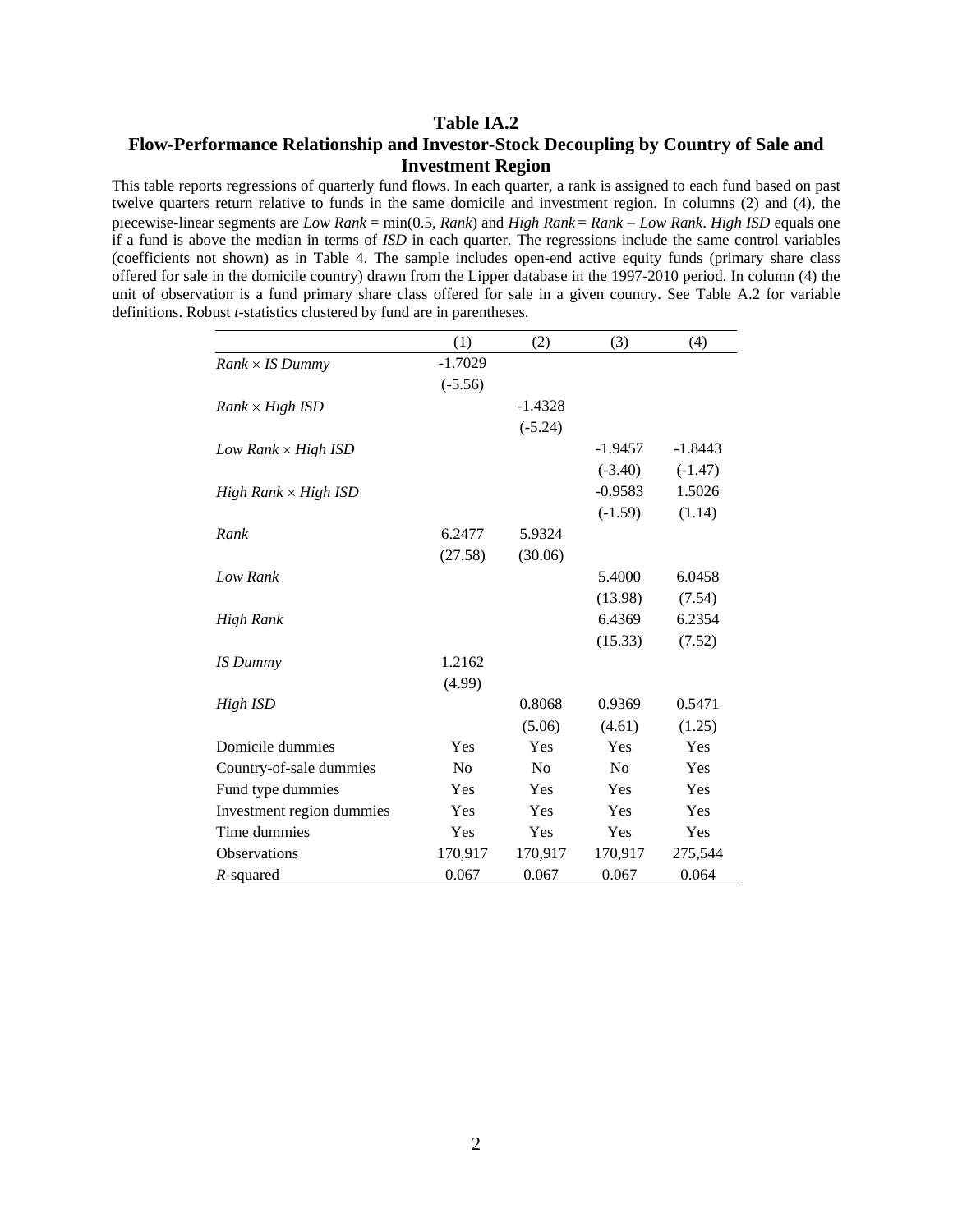#### **Table IA.3 Performance and Investor-Stock Decoupling in Excess of Return Distance**

This table reports panel regressions of quarterly risk-adjusted fund performance. The dependent variable is the alpha from the four-factor model. The factor model is estimated using monthly fund returns in U.S. dollars in the prior 36 months. The regressions include the same control variables (coefficients not shown) as in Table 5. The sample includes open-end active equity funds (primary share class offered for sale in the domicile country) drawn from the Lipper database in the 1997-2010 period. In column (8) the unit of observation is a fund primary share class offered for sale in a given country. See Table A.2 in Appendix for variable definitions. Robust *t-*statistics clustered by fund are in parentheses.

|                             | (1)     | (2)     | (3)            | (4)            | (5)     | (6)            | (7)       | (8)     |
|-----------------------------|---------|---------|----------------|----------------|---------|----------------|-----------|---------|
| $ISD - IS$ Return Distance  | 0.3176  | 0.3347  | 0.3294         | 0.3310         | 0.3285  | 0.3359         | 0.4279    | 0.3117  |
|                             | (7.87)  | (8.25)  | (8.08)         | (8.21)         | (8.17)  | (8.29)         | (10.48)   | (5.43)  |
| <b>IS Physical Distance</b> |         | 0.0535  |                |                |         |                |           |         |
|                             |         | (4.87)  |                |                |         |                |           |         |
| <b>IS Time Distance</b>     |         |         | 0.0175         |                |         |                |           |         |
|                             |         |         | (2.33)         |                |         |                |           |         |
| IS Language Distance        |         |         |                | 0.1538         |         |                |           |         |
|                             |         |         |                | (2.06)         |         |                |           |         |
| IS Individualism Distance   |         |         |                |                | 0.0100  |                |           |         |
|                             |         |         |                |                | (3.60)  |                |           |         |
| <b>IS Currency Distance</b> |         |         |                |                |         | 0.3568         |           |         |
|                             |         |         |                |                |         | (5.43)         |           |         |
| <b>FS Physical Distance</b> |         |         |                |                |         |                | $-0.0208$ |         |
|                             |         |         |                |                |         |                | $(-4.37)$ |         |
| Domicile dummies            | Yes     | Yes     | Yes            | Yes            | Yes     | Yes            | Yes       | Yes     |
| Country-of-sale dummies     | No      | No      | N <sub>0</sub> | N <sub>o</sub> | No      | N <sub>0</sub> | No        | Yes     |
| Fund type dummies           | Yes     | Yes     | Yes            | Yes            | Yes     | Yes            | Yes       | Yes     |
| Investment region dummies   | Yes     | Yes     | Yes            | Yes            | Yes     | Yes            | Yes       | Yes     |
| Time dummies                | Yes     | Yes     | Yes            | Yes            | Yes     | Yes            | Yes       | Yes     |
| Observations                | 395,413 | 395,413 | 395,413        | 395,413        | 395,413 | 395,413        | 395,413   | 611,199 |
| R-squared                   | 0.057   | 0.057   | 0.057          | 0.057          | 0.057   | 0.057          | 0.054     | 0.052   |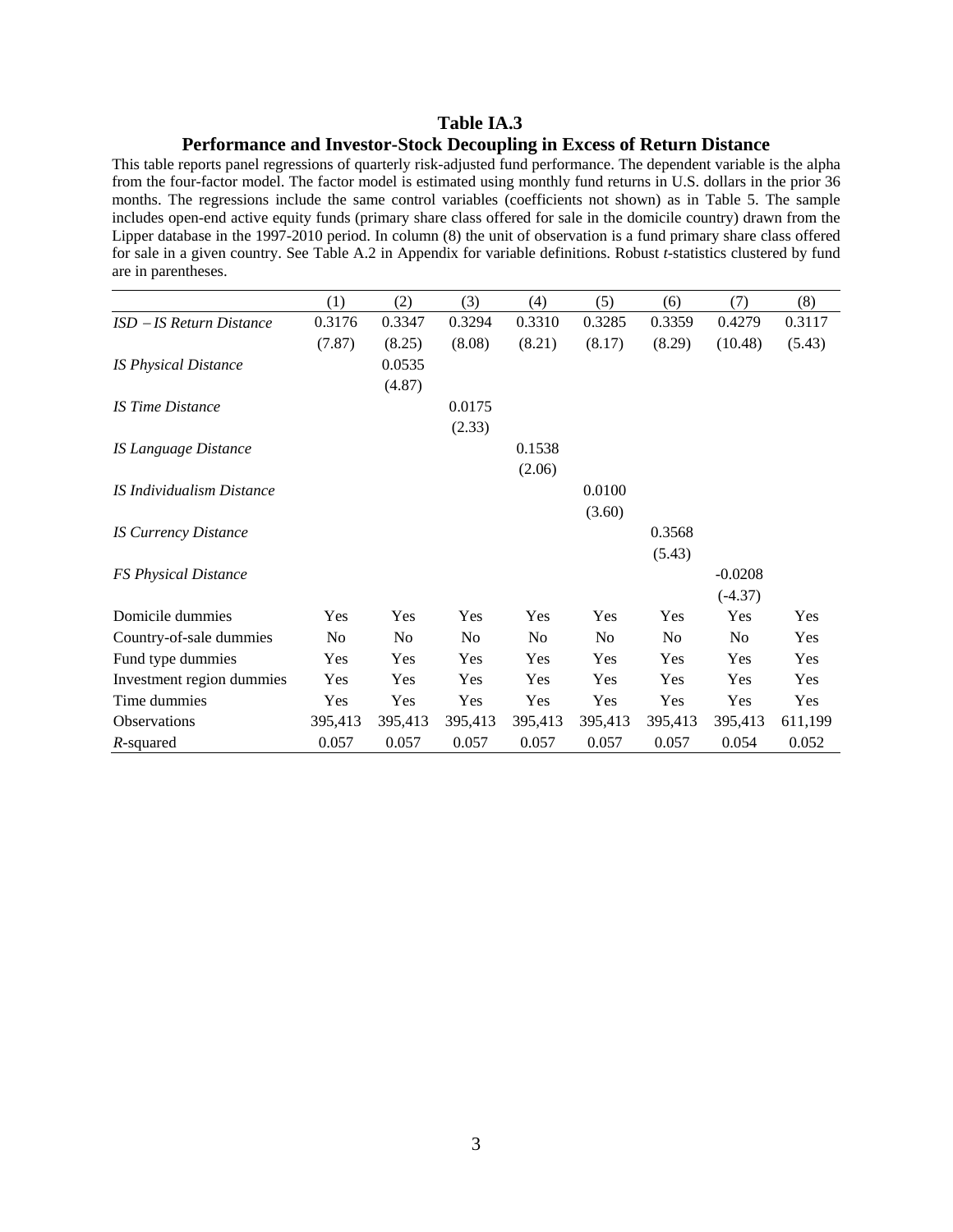#### **Table IA.4**

#### **Performance and Investor-Stock Decoupling by Country of Sale and Investment Region**

This table reports panel regressions of quarterly risk-adjusted fund performance. The dependent variable is the alpha from the four-factor model. The factor model is estimated using monthly fund returns in U.S. dollars in the prior 36 months. The regressions include the same control variables (coefficients not shown) as in Table 5. The sample includes open-end active equity funds (primary share class offered for sale in the domicile country) drawn from the Lipper database in the 1997-2010 period. In column (9) the unit of observation is a fund primary share class offered for sale in a given country. See Table A.2 in Appendix for variable definitions. Robust *t-*statistics clustered by fund are in parentheses.

|                             | (1)            | (2)     | (3)            | (4)            | (5)            | (6)            | (7)     | (8)            | (9)     |
|-----------------------------|----------------|---------|----------------|----------------|----------------|----------------|---------|----------------|---------|
| ISD                         | 0.4744         | 0.4896  | 0.4975         | 0.4849         | 0.4866         | 0.4815         | 0.4821  | 0.5055         | 0.5779  |
|                             | (11.97)        | (12.30) | (12.48)        | (12.17)        | (12.33)        | (12.12)        | (12.14) | (12.53)        | (10.65) |
| <b>IS Physical Distance</b> |                | 0.0567  |                |                |                |                |         |                |         |
|                             |                | (5.23)  |                |                |                |                |         |                |         |
| <b>IS Return Distance</b>   |                |         | 1.0702         |                |                |                |         |                |         |
|                             |                |         | (7.99)         |                |                |                |         |                |         |
| <b>IS Time Distance</b>     |                |         |                | 0.0195         |                |                |         |                |         |
|                             |                |         |                | (2.51)         |                |                |         |                |         |
| <b>IS Language Distance</b> |                |         |                |                | 0.1988         |                |         |                |         |
|                             |                |         |                |                | (2.66)         |                |         |                |         |
| IS Individualism Distance   |                |         |                |                |                | 0.0080         |         |                |         |
|                             |                |         |                |                |                | (2.88)         |         |                |         |
| <b>IS Currency Distance</b> |                |         |                |                |                |                | 0.3135  |                |         |
|                             |                |         |                |                |                |                | (4.71)  |                |         |
| <b>FS Physical Distance</b> |                |         |                |                |                |                |         | $-0.0276$      |         |
|                             |                |         |                |                |                |                |         | $(-5.78)$      |         |
| Domicile dummies            | Yes            | Yes     | Yes            | Yes            | Yes            | Yes            | Yes     | Yes            | Yes     |
| Country-of-sale dummies     | N <sub>0</sub> | No      | N <sub>0</sub> | N <sub>0</sub> | N <sub>0</sub> | N <sub>0</sub> | No      | N <sub>0</sub> | Yes     |
| Fund type dummies           | Yes            | Yes     | Yes            | Yes            | Yes            | Yes            | Yes     | Yes            | Yes     |
| Investment region dummies   | Yes            | Yes     | Yes            | Yes            | Yes            | Yes            | Yes     | Yes            | Yes     |
| Time dummies                | Yes            | Yes     | Yes            | Yes            | Yes            | Yes            | Yes     | Yes            | Yes     |
| <b>Observations</b>         | 385,827        | 385,827 | 385,827        | 385,827        | 385,827        | 385,827        | 385,827 | 385,827        | 594,773 |
| R-squared                   | 0.059          | 0.060   | 0.060          | 0.060          | 0.060          | 0.060          | 0.060   | 0.057          | 0.052   |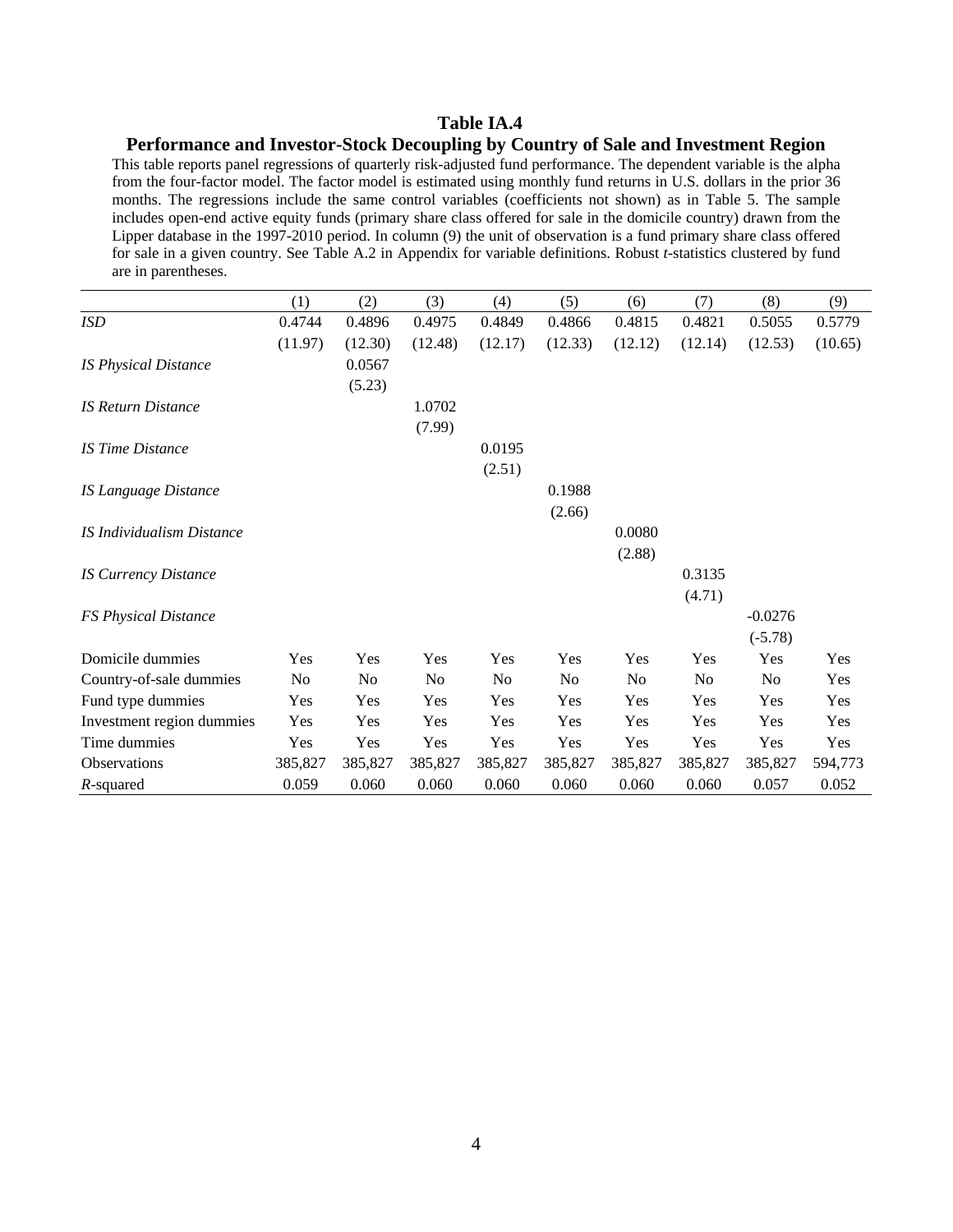#### **Table IA.5 Flows and Investor-Stock Decoupling: The Effect of Market Distress**

This table reports panel regressions of quarterly fund flows. High *ISD* equals one if a fund is above the median in terms of *ISD* in each quarter. The *Market Return* is the fund's investment region return in U.S. dollars. The *Crisis Dummy* takes the value of one in the period from the fourth quarter of 2007 through the end of 2008, and zero otherwise. The *VIX* is the CBOE volatility index. The *Stress Dummy* takes the value of one when the *VIX* is above the 75th percentile of the distribution. The regressions include the same control variables (coefficients not shown) as in Table 4. The sample includes open-end active equity funds (primary share class offered for sale in the domicile country) drawn from the Lipper database in the 1997-2010 period. See Table A.2 in the Appendix for variable definitions. Robust *t-*statistics clustered by fund and time are in parentheses.

|                                 | (1)       | (2)        | (3)        | (4)        |
|---------------------------------|-----------|------------|------------|------------|
| $High ISD \times Market Return$ | $-4.9100$ |            |            |            |
|                                 | $(-5.27)$ |            |            |            |
| $High ISD \times Crisis$ Dummy  |           | 1.1130     |            |            |
|                                 |           | (8.61)     |            |            |
| $High ISD \times VIX$           |           |            | 0.0601     |            |
|                                 |           |            | (12.01)    |            |
| $High ISD \times Stress$ Dummy  |           |            |            | 1.6740     |
|                                 |           |            |            | (14.93)    |
| Market Return                   | 7.5405    |            |            |            |
|                                 | (11.18)   |            |            |            |
| Crisis Dummy                    |           | $-1.4612$  |            |            |
|                                 |           | $(-16.12)$ |            |            |
| <b>VIX</b>                      |           |            | $-0.0742$  |            |
|                                 |           |            | $(-21.11)$ |            |
| <b>Stress Dummy</b>             |           |            |            | $-1.7787$  |
|                                 |           |            |            | $(-22.79)$ |
| High ISD                        | 0.2452    | $-0.0993$  | $-1.0968$  | $-0.2456$  |
|                                 | (3.84)    | $(-1.32)$  | $(-8.18)$  | $(-3.32)$  |
| Domicile dummies                | Yes       | Yes        | Yes        | Yes        |
| Fund type dummies               | Yes       | Yes        | Yes        | Yes        |
| Investment region dummies       | Yes       | Yes        | Yes        | Yes        |
| <b>Observations</b>             | 390,160   | 390,160    | 390,160    | 390,160    |
| R-squared                       | 0.065     | 0.065      | 0.065      | 0.066      |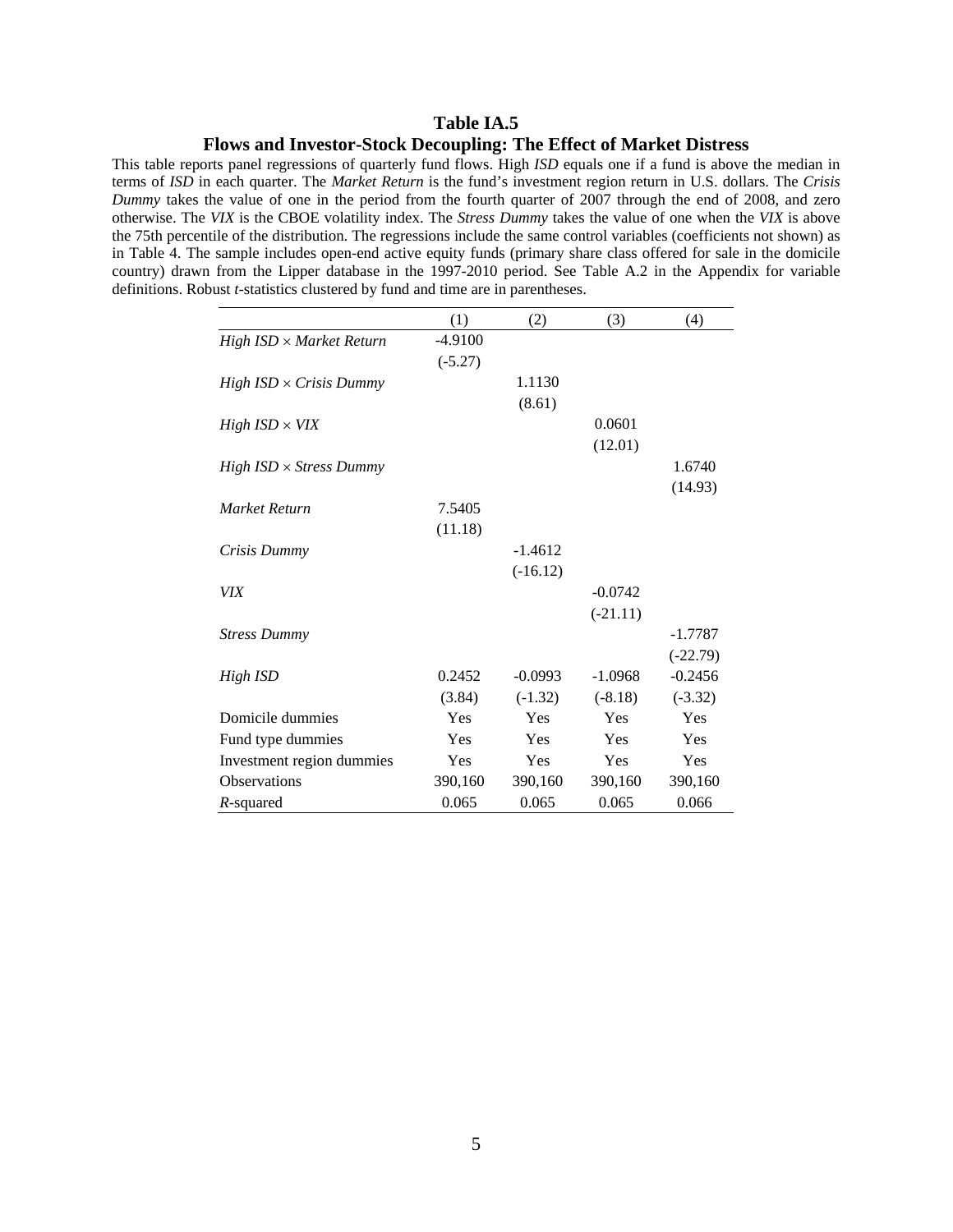#### **Table IA.6 Flow-Performance Relationship and Investor-Stock Decoupling: International Fund Dummy**

This table reports regressions of quarterly fund flows. In each quarter, a rank is assigned to each fund based on past twelve quarters return relative to funds in the same domicile and investment region. In columns (3) and (4), the piecewise-linear segments are *Low Rank* = min(0.5, *Rank*) and *High Rank* = *Rank Low Rank*. *High ISD* equals one if a fund is above the median in terms of *ISD* in each quarter. The regressions include the same control variables (coefficients not shown) as in Table 4. The sample includes open-end active equity funds (primary share class offered for sale in the domicile country) drawn from the Lipper database in the 1997-2010 period. In column (4) the unit of observation is a fund primary share class offered for sale in a given country. See Table A.2 for variable definitions. Robust *t-*statistics clustered by fund are in parentheses.

|                             | (1)            | (2)            | (3)            | (4)       |
|-----------------------------|----------------|----------------|----------------|-----------|
| $Rank \times IS$ Dummy      | $-1.7569$      |                |                |           |
|                             | $(-5.76)$      |                |                |           |
| $Rank \times High ISD$      |                | $-2.6995$      |                |           |
|                             |                | $(-9.75)$      |                |           |
| Low Rank $\times$ High ISD  |                |                | $-3.3251$      | $-2.9494$ |
|                             |                |                | $(-5.90)$      | $(-2.62)$ |
| $High Rank \times High ISD$ |                |                | $-2.1077$      | $-0.4528$ |
|                             |                |                | $(-3.40)$      | $(-0.39)$ |
| Rank                        | 6.2478         | 6.4592         |                |           |
|                             | (27.58)        | (31.40)        |                |           |
| Low Rank                    |                |                | 5.9601         | 6.3682    |
|                             |                |                | (15.13)        | (7.74)    |
| High Rank                   |                |                | 6.9315         | 7.1822    |
|                             |                |                | (15.52)        | (7.85)    |
| <b>IS</b> Dummy             | 1.2763         |                |                |           |
|                             | (5.26)         |                |                |           |
| High ISD                    |                | 1.3990         | 1.5569         | 0.8048    |
|                             |                | (8.59)         | (7.69)         | (2.02)    |
| <b>International Dummy</b>  | $-0.5315$      | $-0.2075$      | $-0.2254$      | $-0.3902$ |
|                             | $(-2.56)$      | $(-1.70)$      | $(-1.85)$      | $(-1.89)$ |
| Domicile dummies            | Yes            | Yes            | Yes            | Yes       |
| Country-of-sale dummies     | N <sub>o</sub> | N <sub>o</sub> | N <sub>0</sub> | Yes       |
| Fund type dummies           | Yes            | Yes            | Yes            | Yes       |
| Investment region dummies   | Yes            | Yes            | Yes            | Yes       |
| Time dummies                | Yes            | Yes            | Yes            | Yes       |
| Observations                | 170,917        | 170,917        | 170,917        | 275,544   |
| R-squared                   | 0.067          | 0.067          | 0.067          | 0.065     |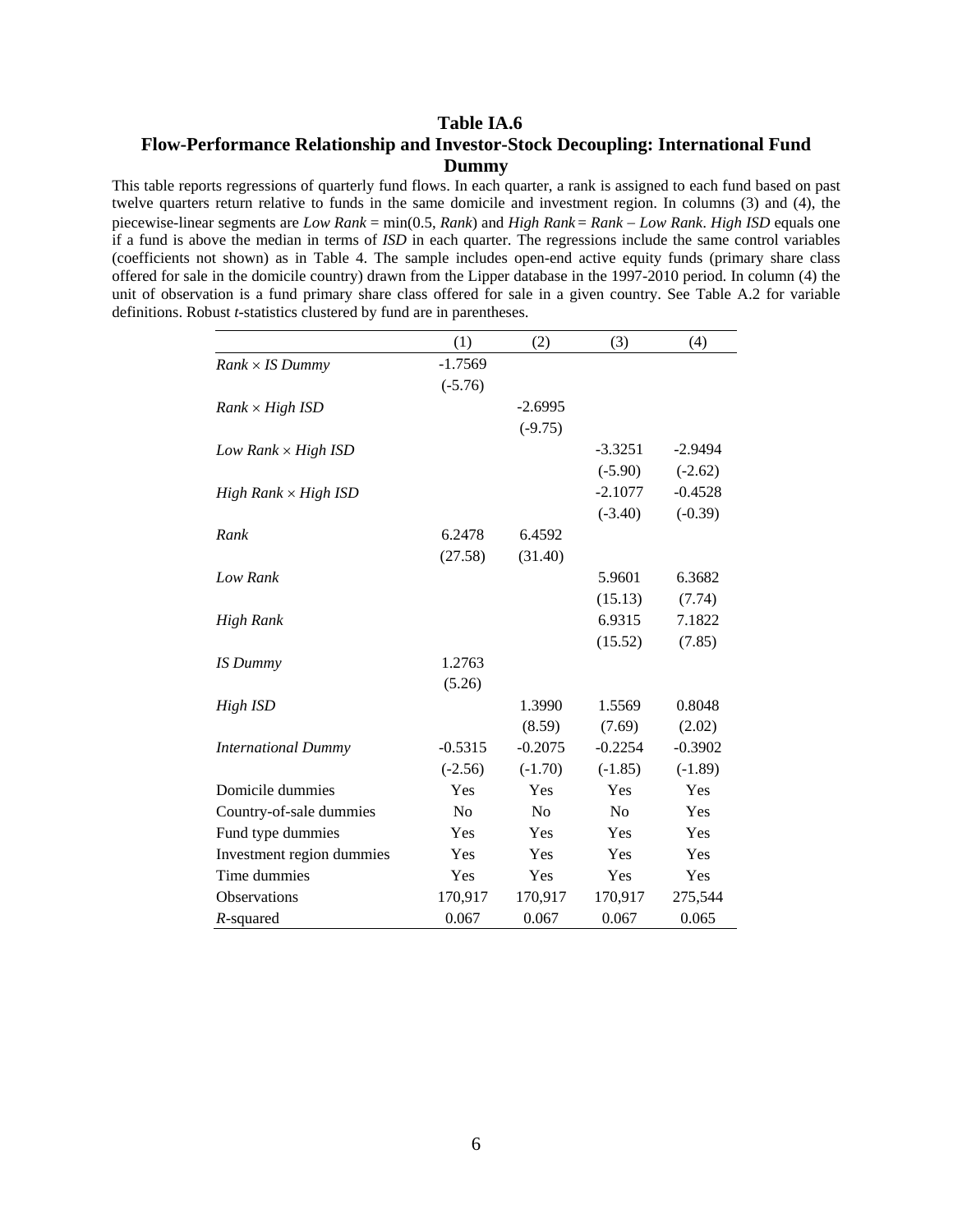#### **Table IA.7 Flow-Performance Relationship and Investor-Stock Decoupling: Interaction with International Funds**

This table reports regressions of quarterly fund flows. In each quarter, a rank is assigned to each fund based on past twelve quarters return relative to funds in the same domicile and investment region. In columns (3) and (4), the piecewise-linear segments are *Low Rank* = min(0.5, *Rank*) and *High Rank* = *Rank Low Rank*. *High ISD* equals one if a fund is above the median in terms of *ISD* in each quarter. The regressions include the same control variables (coefficients not shown) as in Table 4. The sample includes open-end active equity funds (primary share class offered for sale in the domicile country) drawn from the Lipper database in the 1997-2010 period. In column (4) the unit of observation is a fund primary share class offered for sale in a given country. See Table A.2 for variable definitions. Robust *t-*statistics clustered by fund are in parentheses.

|                                        | (1)            | (2)            | (3)            | (4)       |
|----------------------------------------|----------------|----------------|----------------|-----------|
| $Rank \times IS$ Dummy                 | 0.8618         |                |                |           |
|                                        | (1.24)         |                |                |           |
| $Rank \times High ISD$                 |                | $-2.5049$      |                |           |
|                                        |                | $(-9.06)$      |                |           |
| Low Rank $\times$ High ISD             |                |                | $-3.2073$      | $-2.9388$ |
|                                        |                |                | $(-5.67)$      | $(-2.59)$ |
| High Rank $\times$ High ISD            |                |                | $-1.8453$      | $-0.4126$ |
|                                        |                |                | $(-2.99)$      | $(-0.35)$ |
| $Rank \times International$ Dummy      | $-2.7942$      | $-1.7141$      |                |           |
|                                        | $(-4.08)$      | $(-5.70)$      |                |           |
| Low Rank $\times$ International Dummy  |                |                | $-0.7712$      | $-0.2290$ |
|                                        |                |                | $(-1.29)$      | $(-0.22)$ |
| High Rank $\times$ International Dummy |                |                | $-2.6075$      | $-0.7725$ |
|                                        |                |                | $(-4.05)$      | $(-0.71)$ |
| Rank                                   | 6.2478         | 7.2425         |                |           |
|                                        | (27.58)        | (28.96)        |                |           |
| Low Rank                               |                |                | 6.3086         | 6.5131    |
|                                        |                |                | (13.21)        | (10.16)   |
| <b>High Rank</b>                       |                |                | 8.1285         | 7.6599    |
|                                        |                |                | (14.96)        | (10.20)   |
| <b>IS</b> Dummy                        | $-0.2029$      |                |                |           |
|                                        | $(-0.52)$      |                |                |           |
| High ISD                               |                | 1.2923         | 1.4717         | 0.7943    |
|                                        |                | (7.94)         | (7.25)         | (1.99)    |
| <b>International Dummy</b>             | 1.0448         | 0.6763         | 0.4179         | $-0.1944$ |
|                                        | (2.62)         | (3.57)         | (1.84)         | $(-0.49)$ |
| Domicile dummies                       | Yes            | Yes            | Yes            | Yes       |
| Country-of-sale dummies                | N <sub>0</sub> | N <sub>0</sub> | N <sub>o</sub> | Yes       |
| Fund type dummies                      | Yes            | Yes            | Yes            | Yes       |
| Investment region dummies              | Yes            | Yes            | Yes            | Yes       |
| Time dummies                           | Yes            | Yes            | Yes            | Yes       |
| Observations                           | 170,917        | 170,917        | 170,917        | 275,544   |
| $R$ -squared                           | 0.067          | 0.067          | 0.068          | 0.065     |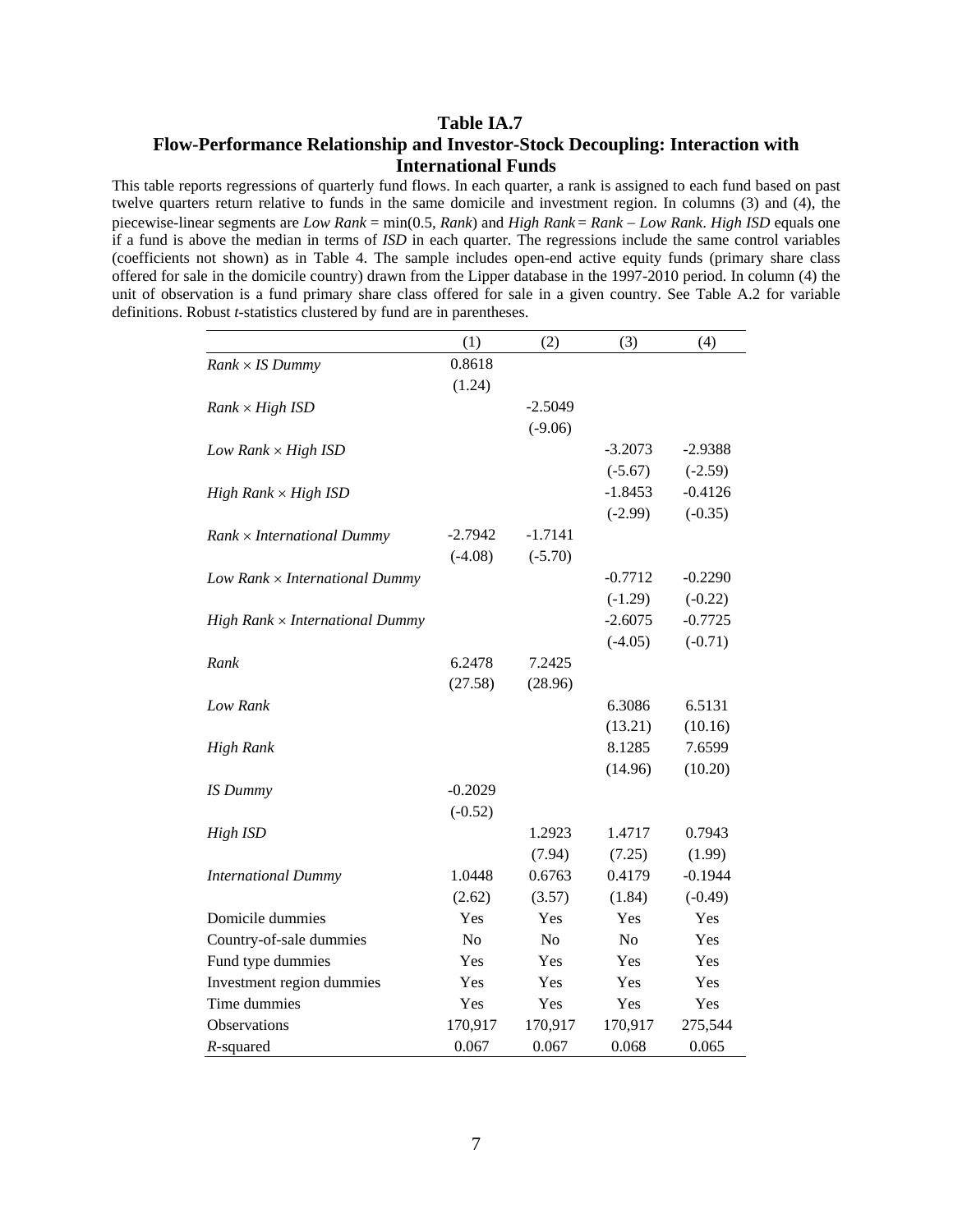#### **Table IA.8 Performance and Investor-Stock Decoupling: International Fund Dummy**

This table reports panel regressions of quarterly risk-adjusted fund performance. The dependent variable is the alpha from the four-factor model. The factor model is estimated using monthly fund returns in U.S. dollars in the prior 36 months. The regressions include the same control variables (coefficients not shown) as in Table 5. The sample includes open-end active equity funds (primary share class offered for sale in the domicile country) drawn from the Lipper database in the 1997-2010 period. In column (9) the unit of observation is a fund primary share class offered for sale in a given country. See Table A.2 in Appendix for variable definitions. Robust *t-*statistics clustered by fund are in parentheses.

|                                  | (1)       | (2)       | (3)            | (4)            | (5)       | (6)            | (7)            | (8)            | (9)       | (10)      |
|----------------------------------|-----------|-----------|----------------|----------------|-----------|----------------|----------------|----------------|-----------|-----------|
| <b>IS</b> Dummy                  | 0.1010    |           |                |                |           |                |                |                |           |           |
|                                  | (1.70)    |           |                |                |           |                |                |                |           |           |
| <b>ISD</b>                       |           | 0.4227    | 0.4225         | 0.4219         | 0.4234    | 0.4326         | 0.4246         | 0.4241         | 0.4227    | 0.3280    |
|                                  |           | (10.02)   | (10.01)        | (10.01)        | (10.03)   | (10.28)        | (10.09)        | (10.04)        | (10.02)   | (5.35)    |
| <b>IS Physical Distance</b>      |           |           | 0.0213         |                |           |                |                |                |           |           |
|                                  |           |           | (1.90)         |                |           |                |                |                |           |           |
| <b>IS Return Distance</b>        |           |           |                | $-0.4872$      |           |                |                |                |           |           |
|                                  |           |           |                | $(-3.53)$      |           |                |                |                |           |           |
| <b>IS Time Distance</b>          |           |           |                |                | $-0.0130$ |                |                |                |           |           |
|                                  |           |           |                |                | $(-1.68)$ |                |                |                |           |           |
| <b>IS Language Distance</b>      |           |           |                |                |           | 0.2061         |                |                |           |           |
|                                  |           |           |                |                |           | (2.74)         |                |                |           |           |
| <b>IS Individualism Distance</b> |           |           |                |                |           |                | 0.0189         |                |           |           |
|                                  |           |           |                |                |           |                | (7.02)         |                |           |           |
| <b>IS Currency Distance</b>      |           |           |                |                |           |                |                | $-0.1161$      |           |           |
|                                  |           |           |                |                |           |                |                | $(-1.81)$      |           |           |
| <b>FS Physical Distance</b>      |           |           |                |                |           |                |                |                | 0.0031    |           |
|                                  |           |           |                |                |           |                |                |                | (0.13)    |           |
| <b>International Dummy</b>       | $-0.3526$ | $-0.2662$ | $-0.4249$      | $-0.1690$      | $-0.2153$ | $-0.3939$      | $-0.5435$      | $-0.1784$      | $-0.2906$ | $-0.2134$ |
|                                  | $(-5.54)$ | $(-7.49)$ | $(-4.99)$      | $(-4.15)$      | $(-5.16)$ | $(-6.75)$      | $(-10.62)$     | $(-3.34)$      | $(-1.58)$ | $(-4.70)$ |
| Domicile dummies                 | Yes       | Yes       | Yes            | Yes            | Yes       | Yes            | Yes            | Yes            | Yes       | Yes       |
| Country-of-sale dummies          | No        | No        | N <sub>o</sub> | N <sub>0</sub> | No        | N <sub>0</sub> | N <sub>0</sub> | N <sub>0</sub> | No        | Yes       |
| Fund type dummies                | Yes       | Yes       | Yes            | Yes            | Yes       | Yes            | Yes            | Yes            | Yes       | Yes       |
| Investment region dummies        | Yes       | Yes       | Yes            | Yes            | Yes       | Yes            | Yes            | Yes            | Yes       | Yes       |
| Time dummies                     | Yes       | Yes       | Yes            | Yes            | Yes       | Yes            | Yes            | Yes            | Yes       | Yes       |
| Observations                     | 395,413   | 395,413   | 395,413        | 395,413        | 395,413   | 395,413        | 395,413        | 395,413        | 395,413   | 611,199   |
| $R$ -squared                     | 0.054     | 0.054     | 0.054          | 0.055          | 0.054     | 0.055          | 0.055          | 0.054          | 0.054     | 0.048     |